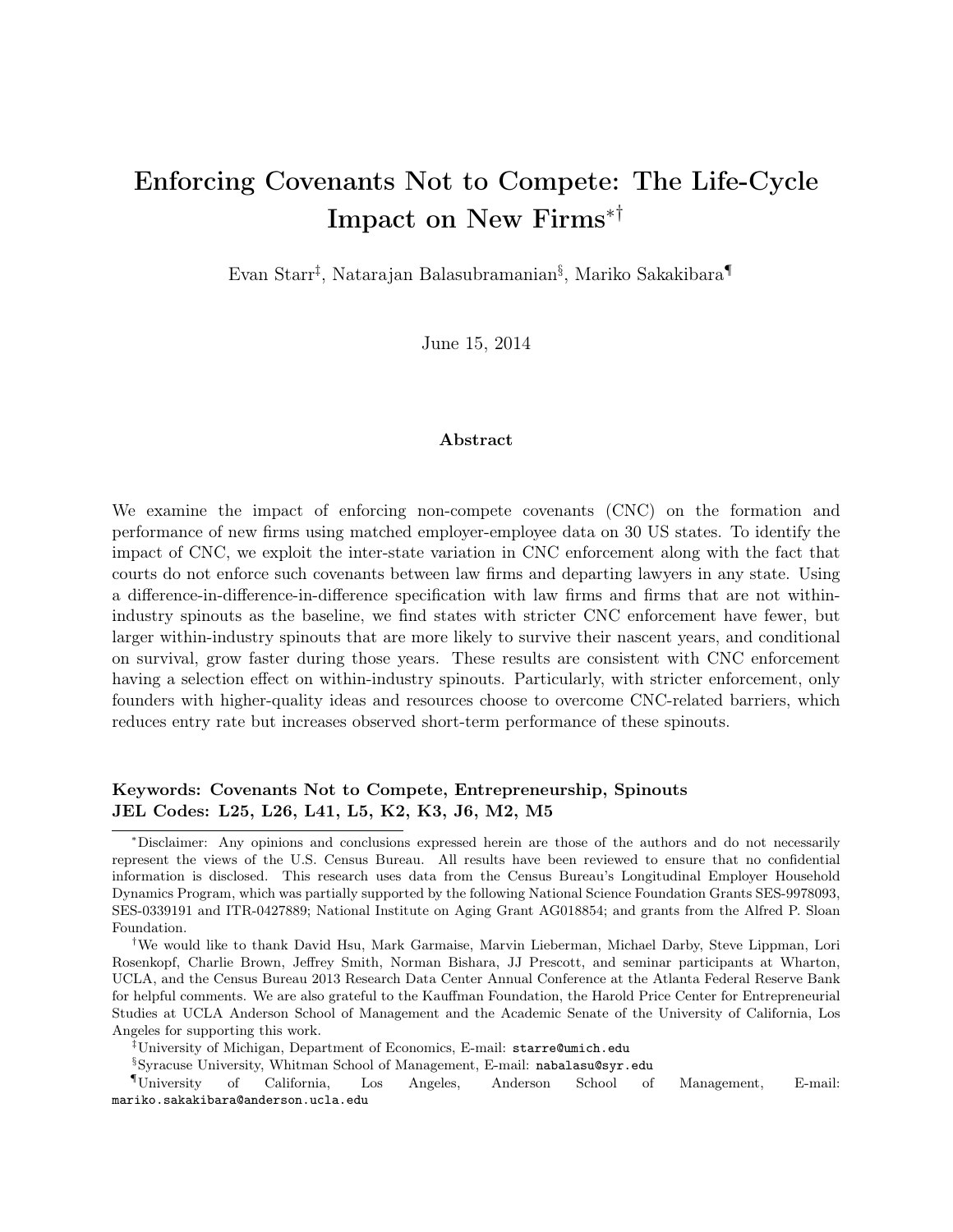## I. INTRODUCTION

'Noncompete agreements...can be a significant impediment to people who aspire to start their own firms...'

## -Rami Essaid, entrepreneur, in The Wall Street Journal, Aug 14, 2013

The creation of new firms and their subsequent performance are important concerns to researchers, entrepreneurs and policy makers. An important avenue of new firm formation is through employees of an existing firm leaving their employment to establish a new firm, sometimes referred to as a 'spinout'. Spinouts are of special interest because they have been known to perform better than other types of new firms (Agarwal et al. 2004; Klepper 2007; Chatterji, 2008; Klepper 2009), likely due to human capital that the founders developed at their previous employers. However, founders of spinouts are contractually bound to their prior employers via covenants not to compete (CNC), which place constraints on the employee's post-separation freedom. In particular, by signing these agreements, employees are contractually prohibited from joining or establishing a competing firm for a specified period of time, within a stipulated geographic area.

While CNC are commonplace in all US states, there are significant inter-state variations in the degree of CNC enforcement. For example, while such agreements are void in California (Cal. Bus. & Prof. Code §16600), Florida permits the enforcement of CNC even when the employee is fired (F.S. §542.335). Naturally, the use of CNC and the degree to which they are enforced are likely to influence the decision of individuals to engage in entrepreneurial activity, especially when the new firms are formed as spinouts and become direct competitors to their parent firms. Fearing possible litigation from employers, potential spinout founders might be discouraged to leave their parent firms (Samila and Sorenson, 2011; Marx, 2011). In line with this argument, Samila and Sorenson (2011) found that CNC enforcement inhibits new firm formation. Similarly, Marx et al. (2009, 2011), Garmaise (2011) and Fallick et al. (2006) respectively found a link between CNC enforcement and the mobility of inventors, CEOs, and workers in California's IT cluster.

These studies show that CNC enforcement influences the entry of new firms and the mobility of employees in certain occupations; however, we have no empirical evidence on the impact of CNC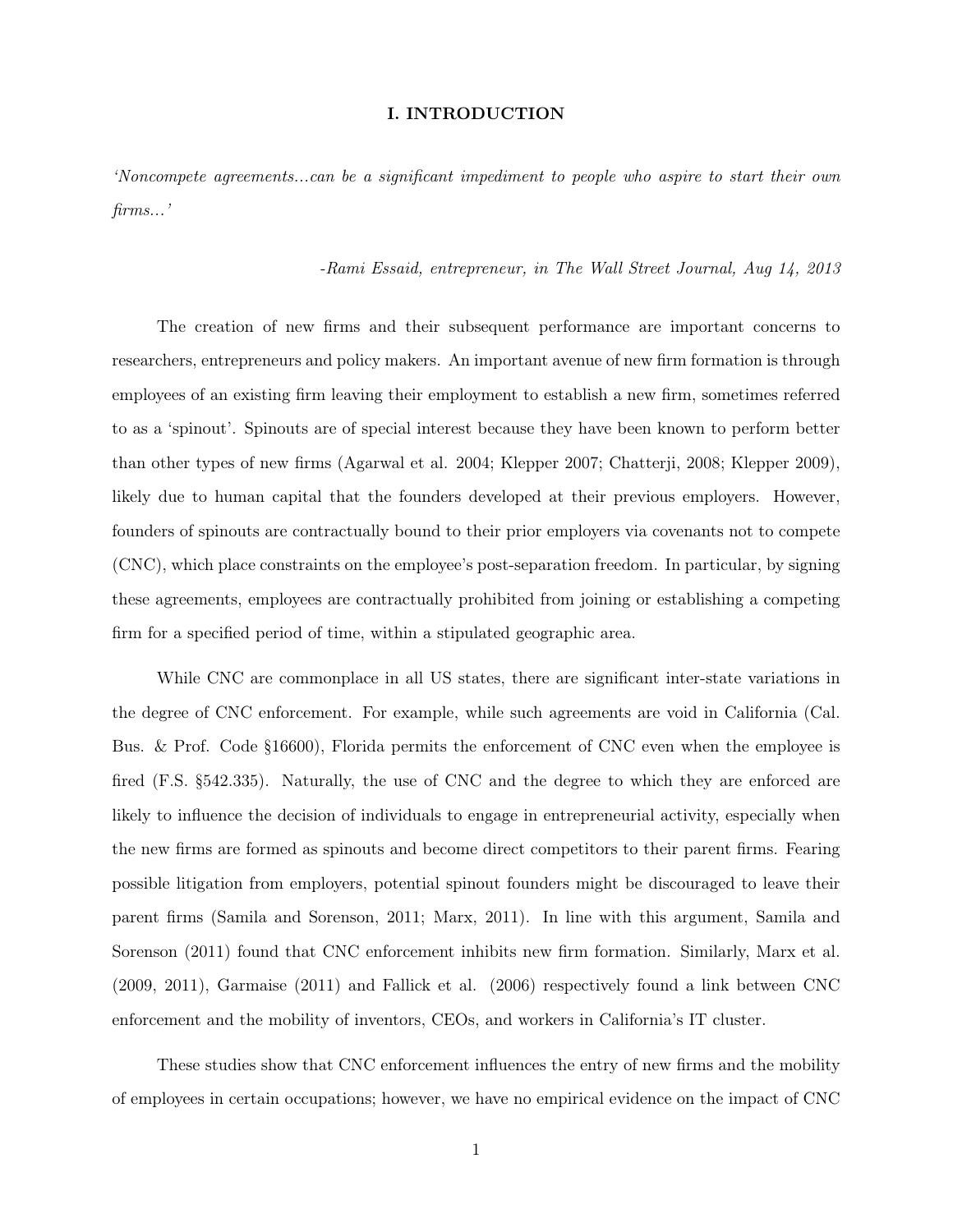enforcement on new firms beyond their entry.<sup>[1](#page-2-0)</sup> In particular, it is likely that CNC enforcement affects not only the entry rate of new firms, but also their size, growth, and survival. Murphy et al. (1991) argue that when people are free to choose, they select occupations that offer the highest return on their abilities. If CNC enforcement acts as an entry barrier, then only founders with highquality ideas and resources — e.g., higher human capital, bigger networks, greater financial resources etc. — will risk the cost of potential CNC related lawsuits and establish direct competitors to their parent firms. Hence, those spinouts that do eventually form in states with strict CNC enforcement are likely to be of higher quality, broadly defined, and hence, have a larger initial size (Cooper et al, 1989).

Further, to the extent that initial idea quality and founder characteristics positively influence growth and survival in the nascent years (Santarelli and Vivarelli, 2007), such spinouts will also exhibit faster growth and higher survival during the first few years of their life. CNC enforcement also has other direct and indirect effects on new firm growth and survival. By making it harder to hire talented employees who are also bound by enforceable CNC, stricter CNC enforcement inhibits the growth of new firms and decreases their chances of survival. On the other hand, by limiting employee mobility, CNC enforcement may indirectly promote growth by preventing the dissemination of valuable knowledge and incentivizing firms to invest in growth-enhancing activities such as research and development.

Besides the limited focus on entry, there are two other gaps in our understanding of these important economic processes. First, to our knowledge, there are no firm-level studies on this question. While Marx et al. (2009) use inventor level analyses, Samila and Sorenson (2011) focus on aggregate new firm formation at the MSA level, identifying the relative impact of CNC enforcement through the amount of new venture capital in the region. Though such aggregate-level analysis provides very useful insights, more fine-grained firm-level analyses have the ability to inform us about the formation and development of entrepreneurial firms more directly. More importantly, the absence of a firm-level treatment implies that prior studies treat all new firms uniformly even though CNC enforcement will likely have a disparate impact depending on the type of new firm.

<span id="page-2-0"></span><sup>&</sup>lt;sup>1</sup>Franco and Mitchell (2008) provide a theoretical model regarding the effect of CNC on spinout formation with a focus on regional dynamics.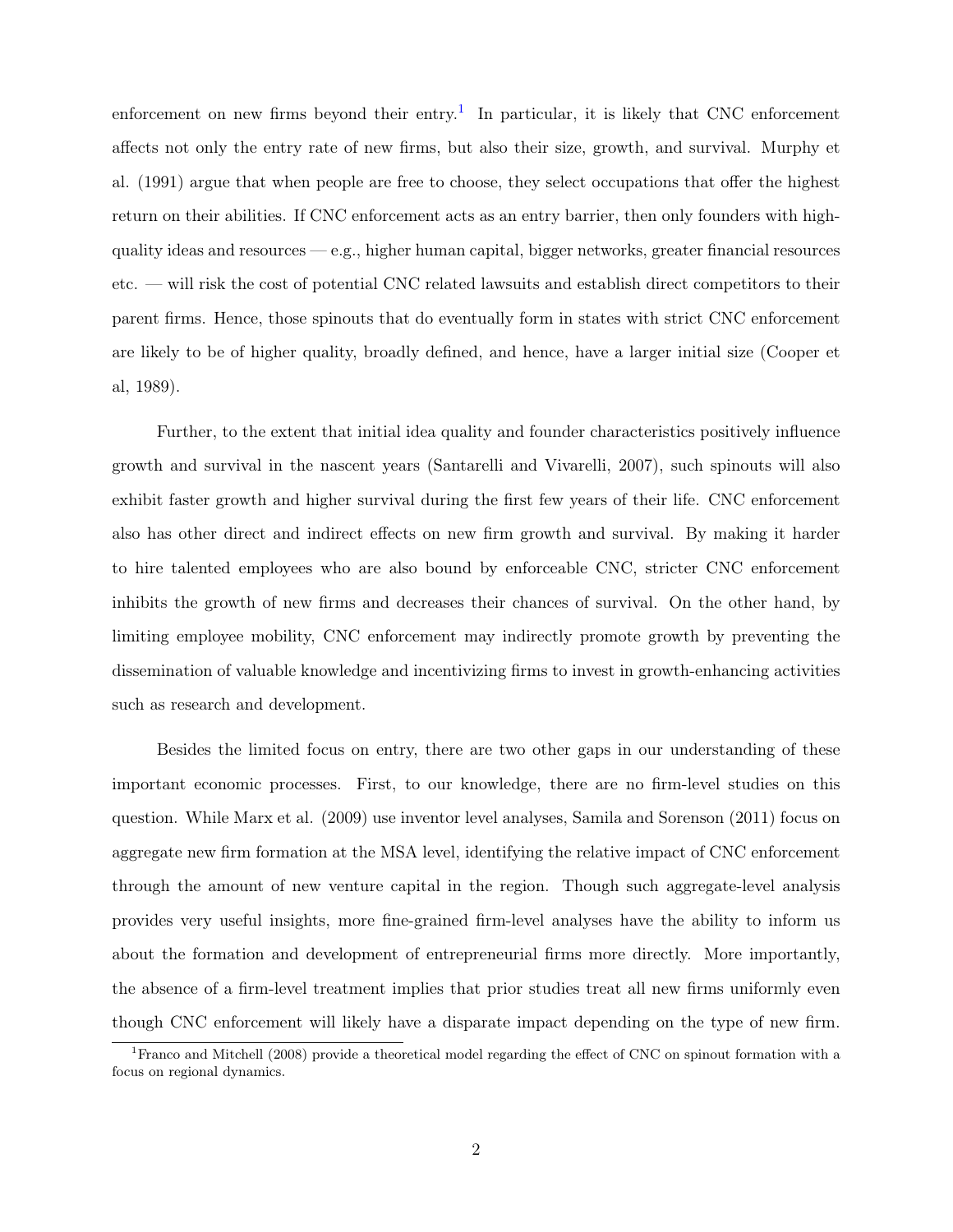In particular, incumbent firms are more likely to litigate CNC against new firms formed by their employees if those new firms compete with them; other new firms are less likely to attract such litigation.

In this study, we use matched employer-employee data from 1990 to 2008 to analyze the formation and performance of about 5.5 million new firms from 30 US states covering all industries. In line with the above arguments on spinouts, we identify and pay special attention to 'withinindustry spinouts' — new firms established by employees leaving an incumbent firm and in the same NAICS 4-digit industry as the incumbent firm. Our baseline index of CNC enforcement is the index developed in Starr (2014), which utilizes factor analysis to re-weight seven observed dimensions of CNC enforcement initially quantified for the year 1991 by Bishara (2011). Compared to indices used in past studies, this index captures CNC enforcement with finer granularity along a spectrum of weak to strong enforcement.

Because CNC enforcement is enacted by state legislatures and state courts, who may be influenced by either pro-firm, pro-worker, or other interests of the state, it is a major empirical challenge to separate the impact of CNC enforcement on new firms from the myriad of other statelevel factors that may be correlated with CNC enforcement. Unable to use the natural experiments exploited in Marx et al. (2009), Conti (2013), and Garmaise (2011) because of the time span of our data and strict disclosure requirements for the matched employer-employee data, we develop a novel within-state difference-in-differences (DID) identification strategy. We divide firms into those that are affected by CNC enforcement (the treatment group) and those that are not (the control group). To the extent that the control group is equally affected by other state-level factors as the treatment group, the within-state difference in firm-level outcomes between the treatment and control group removes the effect of all other confounding state-level factors except for CNC enforcement.

To identify such a control group, we exploit an unusual aspect of law firms that is uniform across states: courts do not enforce any CNC between them and departing lawyers. The per se prohibition on CNC for lawyers was first suggested by the American Bar Association in 1961 and later codified in 1983 as Rule 5.6 of the Model Rules of Professional Conduct (Buffkin 1999). The prohibition has been adopted in every state in the US (Malsberger 1996, 2007), and hence, provides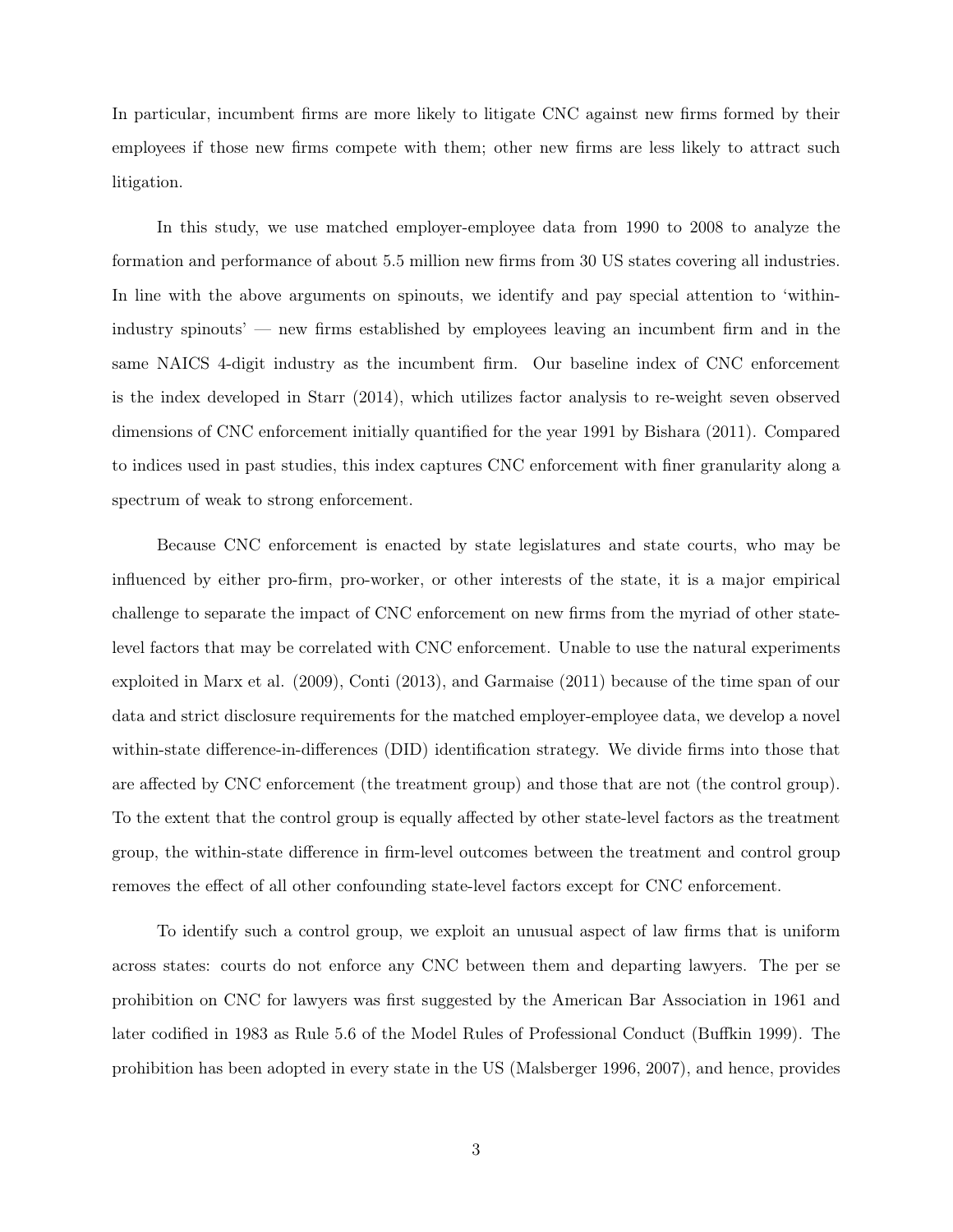a natural control group to analyze the effect of CNC enforcement. The reliability of using law firms as a control group hinges upon the extent to which they accurately represent the counterfactual outcomes for non-law firms in the absence of CNC enforcement. While there are many reasons why firm-level outcomes for lawyers may not accurately reflect this counterfactual, such as the possibility that law firms actually enforce CNC, we argue that any bias resulting from the comparison between law and non-law firms is likely to bias our estimates toward zero.

We then identify differential effects for within-industry spinouts, by taking a difference-indifference-in-difference (DIDID) approach, in which we contrast within-industry spinouts to other new firms in the same NAICS 4-digit *industry-year* in the same state. Thus we compare how the difference between within-industry non-law spinouts and other new non-law firms (first difference) and the corresponding difference between within-industry law spinouts and other new law firms (second difference) varies with the degree of CNC enforcement (third difference). Put differently, we compare how  $[Y_{WSO} - Y_{Other}]_{Non \ law} - [Y_{WSO} - Y_{Other}]_{Law}$  changes with CNC enforcement, where  $Y$  is the outcome of interest and WSO refers to within-industry spinouts. Importantly, using three differences eliminates the impact of factors common to within-industry spinouts and other firms in the same industry-year, and addresses the possibility that unobserved variables unique to law firms and correlated with CNC enforcement are biasing the results.

Based on these DIDID analyses, we find that the rate of entry of within-industry spinouts is negatively correlated with CNC enforcement. However, the within-industry spinouts that are established tend to be larger, faster growing relative to other new firms, and more likely to survive the first few years. In particular, our specifications indicate that a unit increase in the enforcement index is associated with about a 0.13 percentage-point decrease in entry rate of within-industry spinouts, a 1.1% increase in initial employment among within-industry spinouts, and a 0.12 percentage-point higher probability of surviving the first year. Conditional on survival and initial size, a unit increase in the enforcement index is also associated with a 0.42% increase in employment in the first 3 years of their life. However, these effects largely seem to be limited to the first few years, and disappear over the long-term. Controlling for initial size, we find almost no difference in survival probabilities and no size or growth difference after three years.[2](#page-4-0)

<span id="page-4-0"></span><sup>&</sup>lt;sup>2</sup>In contrast, based on the DID specification, we find that CNC enforcement has no effect on the entry rate or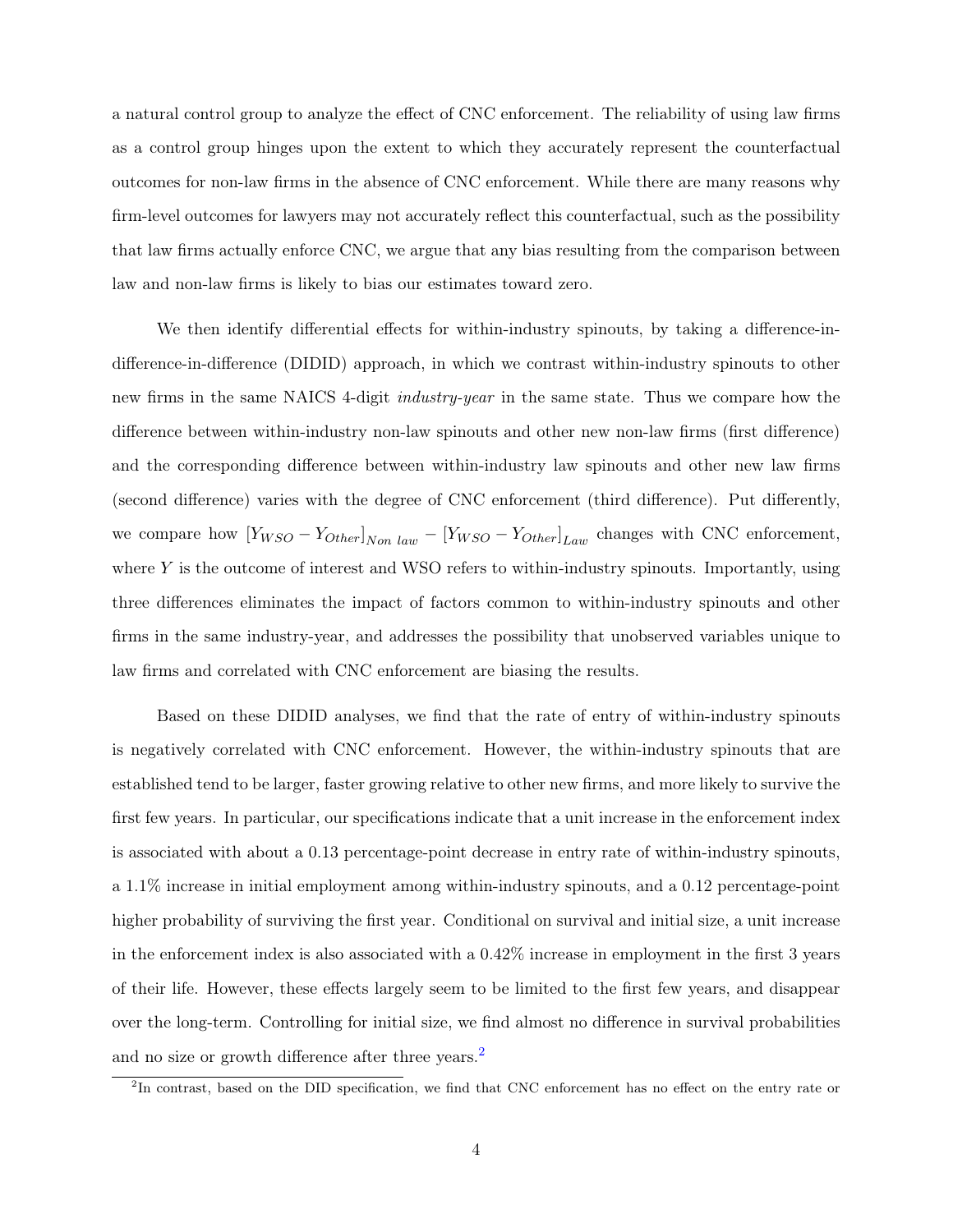These results are consistent with CNC enforcement having a selection effect on within-industry spinouts. The fact that the inclusion of initial size as a control in the future size and survival regressions significantly mitigates the impact of CNC enforcement suggests that the impact of stricter enforcement on within-industry spinouts is through its effect on initial size, a variable very likely to be influenced by selection. Additionally, we find that CNC enforcement is associated with higher earnings of founders prior to spinout formation, suggesting that founders with lower human capital are less likely to form within-industry spinouts in the presence of strict enforcement. Consistent with selection, we also find that within-industry spinouts tend to have smaller parents in high enforcement states. Our results are robust to alternative specifications using professional services firms and technology firms as treatment groups and to alternative measures of CNC enforcement including the 1992 and 2002 indices in Garmaise (2011).

Together, our results make two substantive contributions to the literature on new firms. First, we show that CNC not only have an influence on the entry but also the size, growth and survival of (some types of) new firms. Thus, our study enables a significantly more comprehensive assessment of the effect of CNC enforcement. Second, our study is the first to demonstrate that such covenants have a heterogeneous effect depending on the type of new firm. By doing so, we hope to improve our understanding of the mechanisms that link CNC enforcement to new firm formation and performance. In addition to these, by highlighting the unique role of spinouts, our study also contributes to the broader literature on spinouts (e.g., Agarwal, 2004; Klepper, 2001, 2007; Klepper and Sleeper, 2005; Campbell et al., 2012) by shedding light on how a particular policy instrument affects the process of spinout formation.

The rest of the paper is organized as follows. Section II provides details on CNC and related legal processes, and presents the potential effects of CNC enforcement on the life cycle of new firms. The data and empirical methodology are described in Section III, and the results are presented in Section IV. Section V discusses and concludes.

growth of all new non-law firms, only a weak negative effect on their initial size and a slightly stronger negative effect on their probability of survival in the first few years.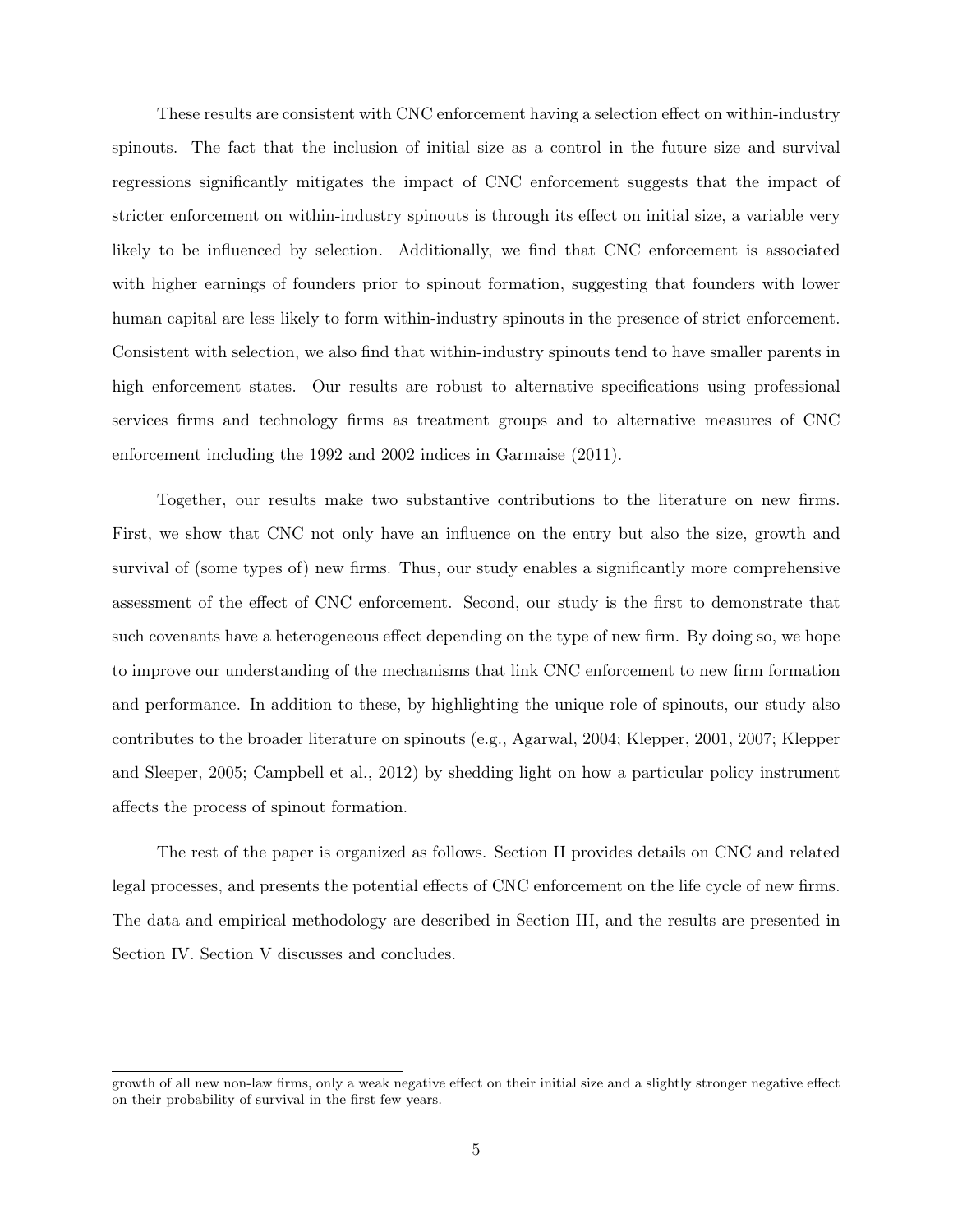#### II. Covenants Not to Compete

### CNC and CNC Enforcement

Covenants not to compete are post-employment restraints which prohibit employees from either joining competitors or starting a competing firm for a specified amount of time (typically one to two years (Gilson, 1999)) and in a specified geographic region. Since the departure of employees can disseminate proprietary knowledge or technology, both valuable sources of competitive advantage (Barney, 1991; Grant, 1996), firms use CNC to protect trade secrets, client lists, and other intangible assets. CNC appear in contracts for all types of workers, ranging from CEOs to minimum wage workers. Indeed, legal scholars believe them to be commonplace in employment contracts (Stone, 2002).

The degree of CNC enforcement varies considerably among states, and often depends upon the process by which the CNC was signed and potentially violated. Once a firm decides to take a former employee to court over a potential violation of the employee's CNC, judges are bound by either state statute or state precedents in case law.<sup>[3](#page-6-0)</sup> Most states enforce CNC according to some version of the "Rule of Reason," which was initially developed in 1711 in England. The "Rule of Reason" balances the protection needed by the firm with the harm done to the employee and society (Blake, 1960). A necessary condition for the enforcement of CNC in any state is that the employee possesses trade secrets, access to clients or client lists, or other types of confidential information which gain value from not being publicly known. Some states will also enforce CNC on the basis of extraordinary training expenses. Given the possession of some kind of protectable interest, states exhibit significant variation in the circumstances under which they consider a CNC enforceable. As alluded to in the Introduction, California and Florida have considerable differences with respect to CNC enforcement. There are significant differences in other states as well. For example, while many states handle unreasonably overbroad contracts by modifying them to be reasonable and

<span id="page-6-0"></span><sup>3</sup>Alternatively, employees who move to a state less likely to enforce a CNC may file suit in that state in an attempt to have their CNC annulled. Simultaneously, their former employer may file suit in the state where the employee formerly worked. In this complicated situation, there is sometimes a race to the decision, where the slower state can choose to abide by the other state's judgement. Each state, however, does not necessarily have to abide by the judgement of another state. See Advanced Bionics Corp. v. Medtronic, Inc. 59 P.3d 231, 238 (California 2002) for a complex case and Glynn (2008) for more on choices of forum, law, and interjurisdictional issues. Also, note that we limit our analysis to within-industry spinouts formed in the same state as parent firms.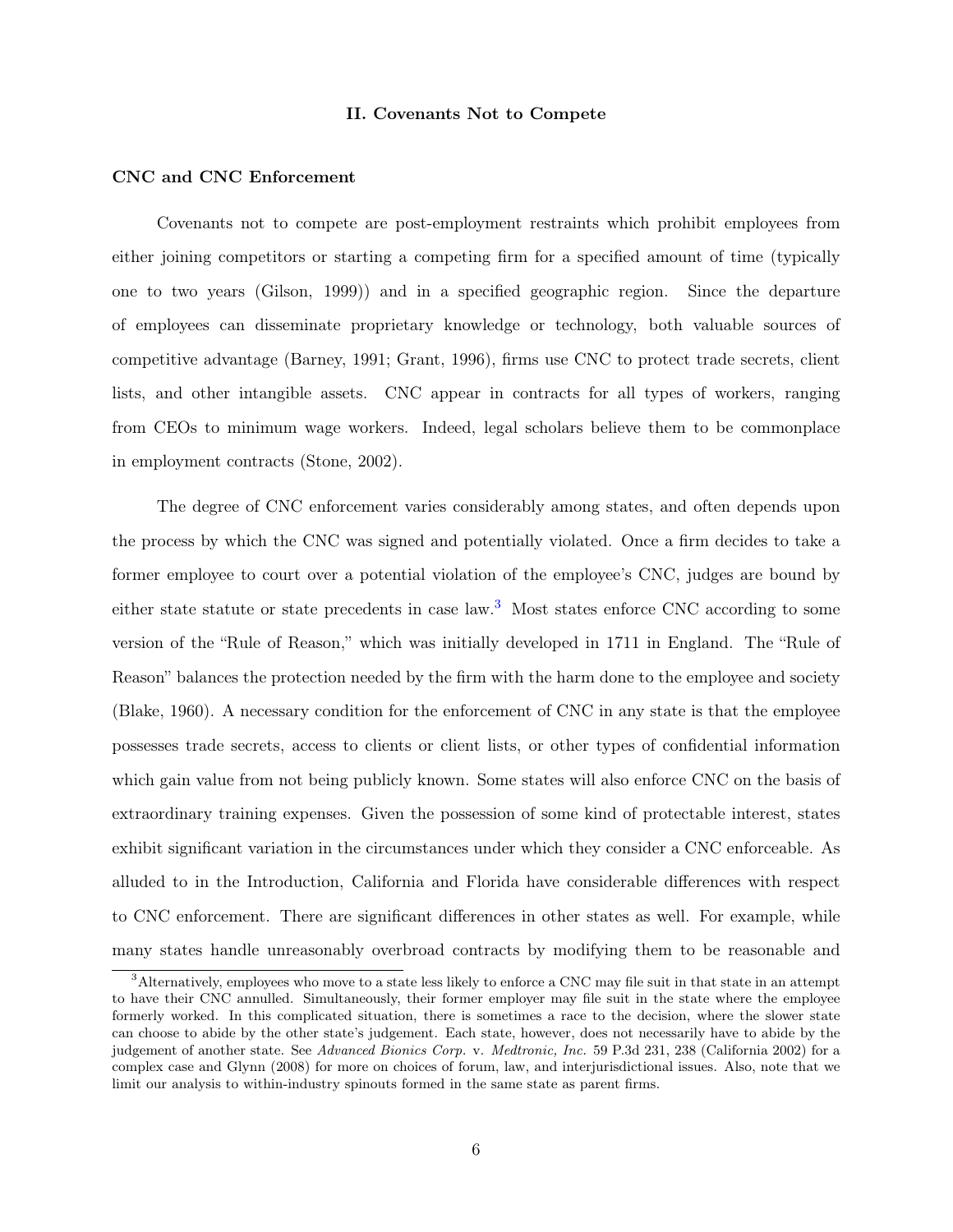subsequently enforcing them, Wisconsin does not allow such "blue penciling" and voids the entire contract if any part is overbroad. In other states, such as Oregon, enforceable CNC require that some kind of additional consideration beyond continued employment be given to the employee in exchange for signing. These and other dimensions of enforcement are discussed for each state in the Malsberger series Covenants Not to Compete: A State by State Survey.

## Effects of CNC Enforcement on New Firms

By binding employees and their knowledge to one firm, the ubiquitous use of CNC in employment contracts has direct and indirect consequences for both the creation of new firms and their subsequent growth and survival. The direct effects involve CNC's role as entry and hiring barriers for new firms, while the indirect effects relate to CNC encouraging firms to invest in intangible assets such as research and development and human capital.

Directly, CNC impose exit barriers on workers who wish to leave their current employers and apply their skills outside (Marx, 2011). CNC provide parent firms with an option to take legal action against the workers. In fact, lawsuits for breach of CNC have become common and are among the most frequently litigated issues in employment law (Stone, 2002). This potential litigation acts as an entry barrier or an additional cost to entrepreneurs who wish to start a spinout that competes with their parent firm. Specifically, stricter CNC enforcement increases the likelihood that parent firms file a lawsuit against the founders for violating CNC. Consequently, this not only entails additional litigation costs for the new firm but also may cause it to fail if the lawsuit is decided in favor of the parent firm. Rauch and Watson (2014), for example, model this kind of cost as monetary transfer from an employee to the firm to buy out his/her CNC contract and start a new firm. Given this additional cost, only employees who identify very good business opportunities or are endowed with better resources are willing to pay the potential costs of future lawsuits.

This additional cost also affects both the observed entry and initial size of within-industry spinouts. As Cooper et al. (1989) and other subsequent studies have found, the initial size of new firms is positively correlated with the human capital of founders including their education and work experience, which enables them to assemble more and better resources for their venture. Similarly, within a given entry cohort in an industry, one can expect a positive correlation between the quality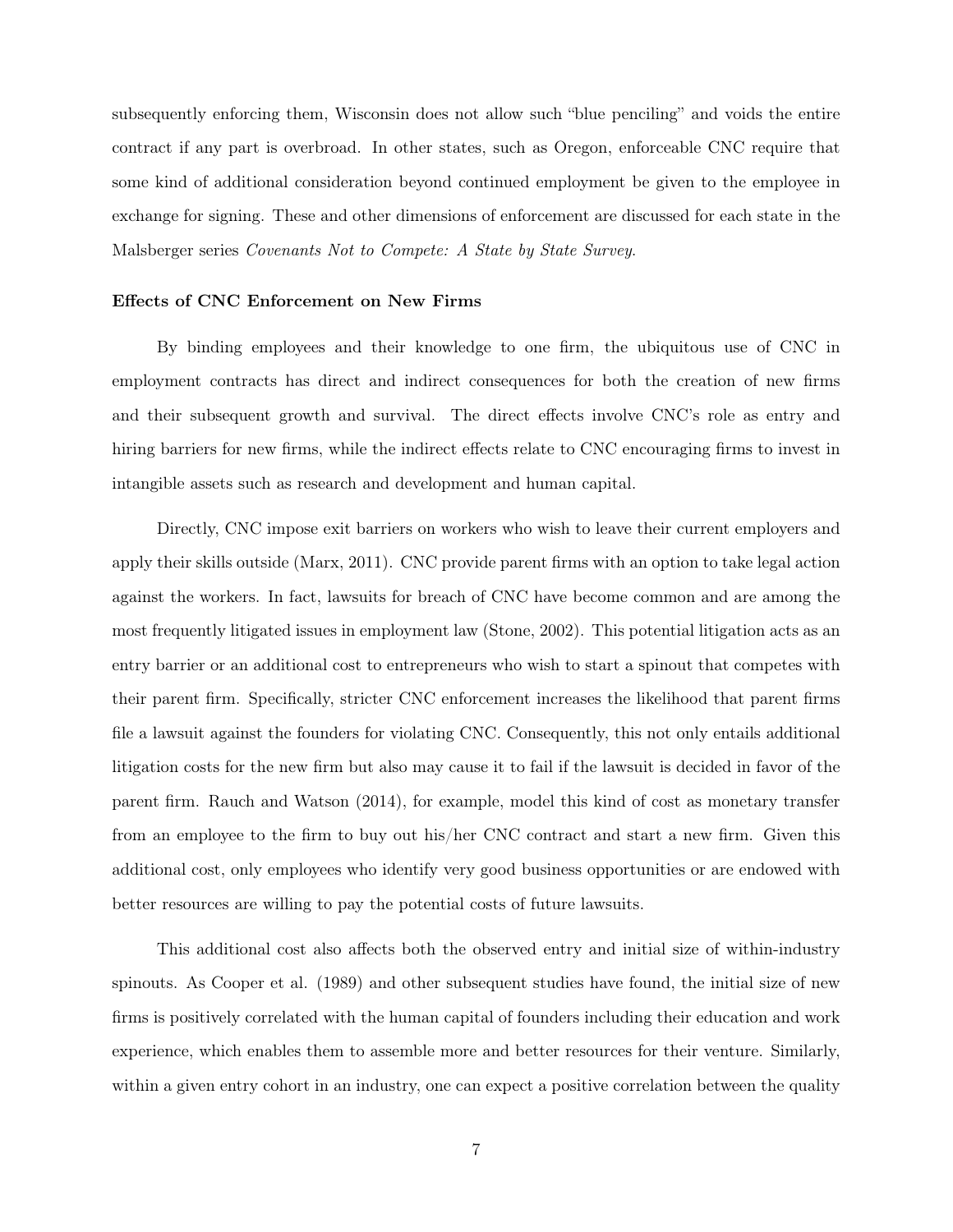of the initial idea and the initial size. Then, assuming that the distribution of quality of founders' ideas and resources is the same across states for a given industry-year, stricter enforcement of CNC reduces the number of new within-industry spinouts by making it harder for founders with lowerquality ideas and resources to enter. This also implies that fewer small new firms will be created in states with stricter enforcement, and that the observed average initial size of within-industry spinouts will be higher in such states. New firms that do not compete with their parent firm do not face this additional cost and their creation will not be affected by CNC enforcement.

In addition, the possibility of CNC–related litigation also acts as a hiring barrier for firms. This only adds to the entry barriers arising from potential CNC litigation faced by the founders of within-industry spinouts. As a result, potential founders of such spin-outs may vet their ideas more thoroughly, particularly to ensure that others are willing to join them if they decide to start the firm. This further strengthens the selection argument. Founders of other new firms may also consider the hiring constraints of CNC enforcement to be a barrier, but because they risk no litigation from an incumbent firm related to their entry, the additional barriers related to hiring restrictions are likely to be mitigated.

The second direct effect of stricter CNC enforcement is reduced mobility of employees who now face a greater likelihood of CNC-related litigation. This reduced mobility of employees impacts the growth of new firms, irrespective of whether they are within-industry spinouts or not, because growth depends upon the ability of the new firm to attract talented employees, which can be limited if those employees are also bound by enforceable CNC. After all, like the founders, employees are not likely to join a firm at which their expected costs, including potential CNC litigation from their parent firm, exceed their expected utility from joining the new firm. Further, this hiring barrier might affect the recruiting of new firms to a greater extent than incumbent firms. Prospective recruits may more willingly join a firm with uncertain survival prospects when they believe that they can easily find a new job should the new firm fail. In regions in which CNC is enforced, they might face greater difficulty in finding a new job due to limited mobility and limited development of a social network which they can draw on (Stuart and Sorenson, 2003). Also, due to the legal system's asymmetric costs for small firms (Lerner, 1995), individuals who wish to change jobs may be more likely to join large firms that can credibly promise to defend them against a lawsuit from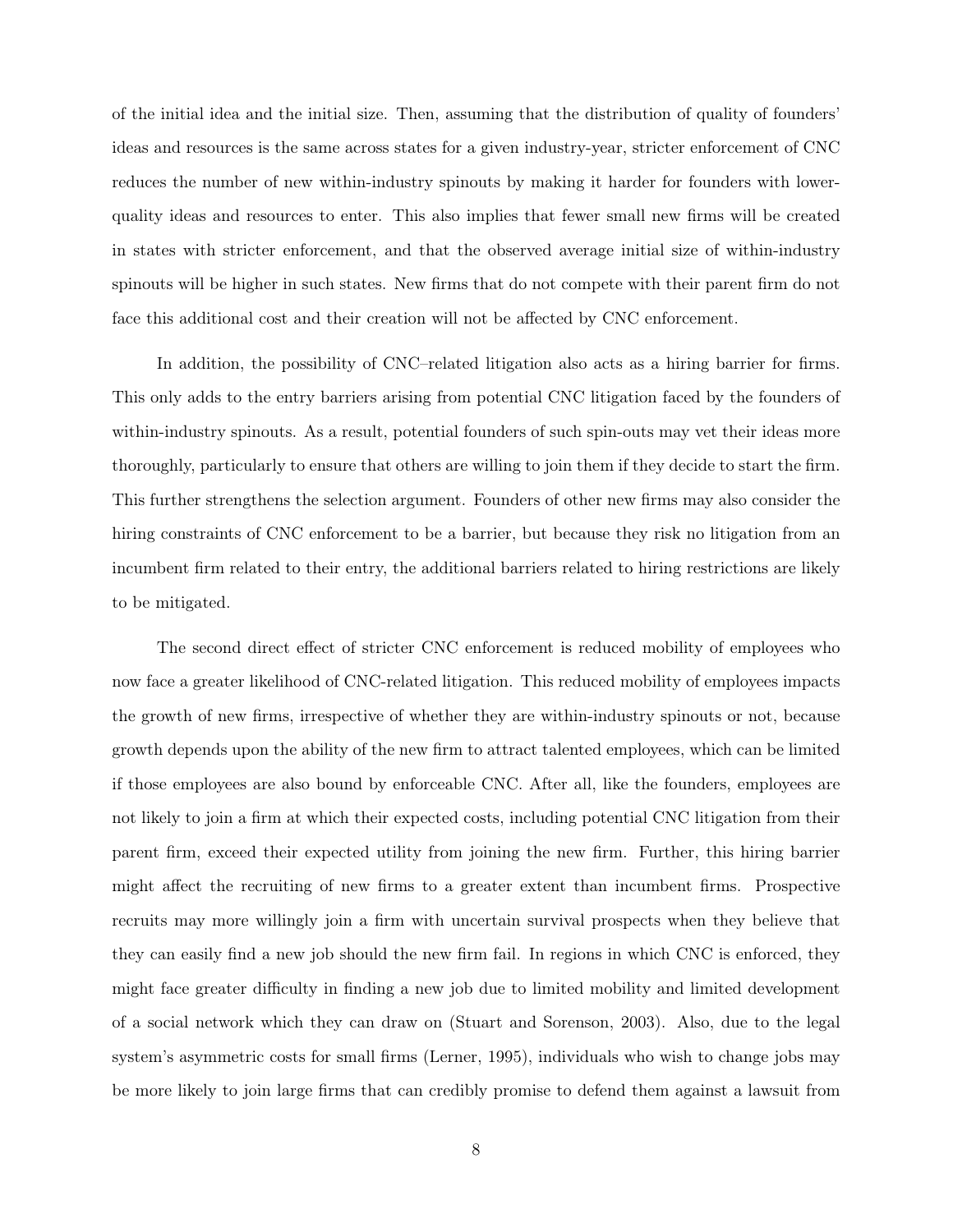their former employers, making it difficult for startups to attract talent (Marx, 2011). Consequently, new firms in stricter enforcing states will grow slower, conditional on initial size. The hiring barriers imposed by CNC enforcement might also reduce the chances of survival of new firms because they might not be able to build the human capital necessary to effectively defend their initial business ideas against competitive responses by incumbent firms and other startups.

CNC enforcement also has indirect effects on firm behavior, particularly through its effect on employee mobility. By allowing firms to better appropriate the gains from their investments, a reduction in employee mobility to competitors generally increases the incentives for firms to invest in human capital through training (Meccheri, 2009; Starr, 2014), research and development and intra-firm information sharing (Grossman and Hart, 1986; Hart and Moore, 1990; Garmaise, 2011; Starr, 2014). In particular, if employees can move freely to a firm's competitors, the firm may not be willing to invest in building transferable skills (and knowledge) that are valuable to competitors (e.g., industry-specific expertise). Similarly, they may be less willing to share sensitive information that may be valuable to competitors or may hurt the firm if that information were leaked to competitors. In contrast, CNC enforcement gives employers property rights over the tacit knowledge embodied in employees (Gilson, 1999), restoring incentives to invest in human capital.

In line with these arguments, Starr (2014) shows empirically that firms in stricter enforcing states are more likely to provide skill-upgrading training to their employees.<sup>[4](#page-9-0)</sup> Similarly, Conti (2013) finds that incumbent firms in stricter enforcing states are willing to pursue riskier R&D strategies because stricter enforcement is more likely to reduce the leakages of the payoffs from high-risk R&D projects. The impact of such increases in human capital and R&D investment and intra-firm information sharing may open up high-quality business opportunities that would not have otherwise existed. This indirect effect, in turn, increases the initial size of new firms by improving the quality of new business ideas and founder human capital, and also enables the new firm to grow faster by making these types of investments. Similarly, by allowing new firms to build knowledge capital, CNC enforcement might increase the chance of survival of new firms.<sup>[5](#page-9-1)</sup>

<span id="page-9-0"></span><sup>4</sup>Garmaise (2011) argues that stricter CNC enforcement reduces incentives for managers to invest in their own human capital. However, it is not clear how investment by managers in their own, transferable human capital will translate into firm growth.

<span id="page-9-1"></span><sup>5</sup>Reduced mobility may also impede R&D investments and consequently growth, by not only limiting the development of firm absorptive capacity but also of an industry-wide spillover pool from which firms can draw ideas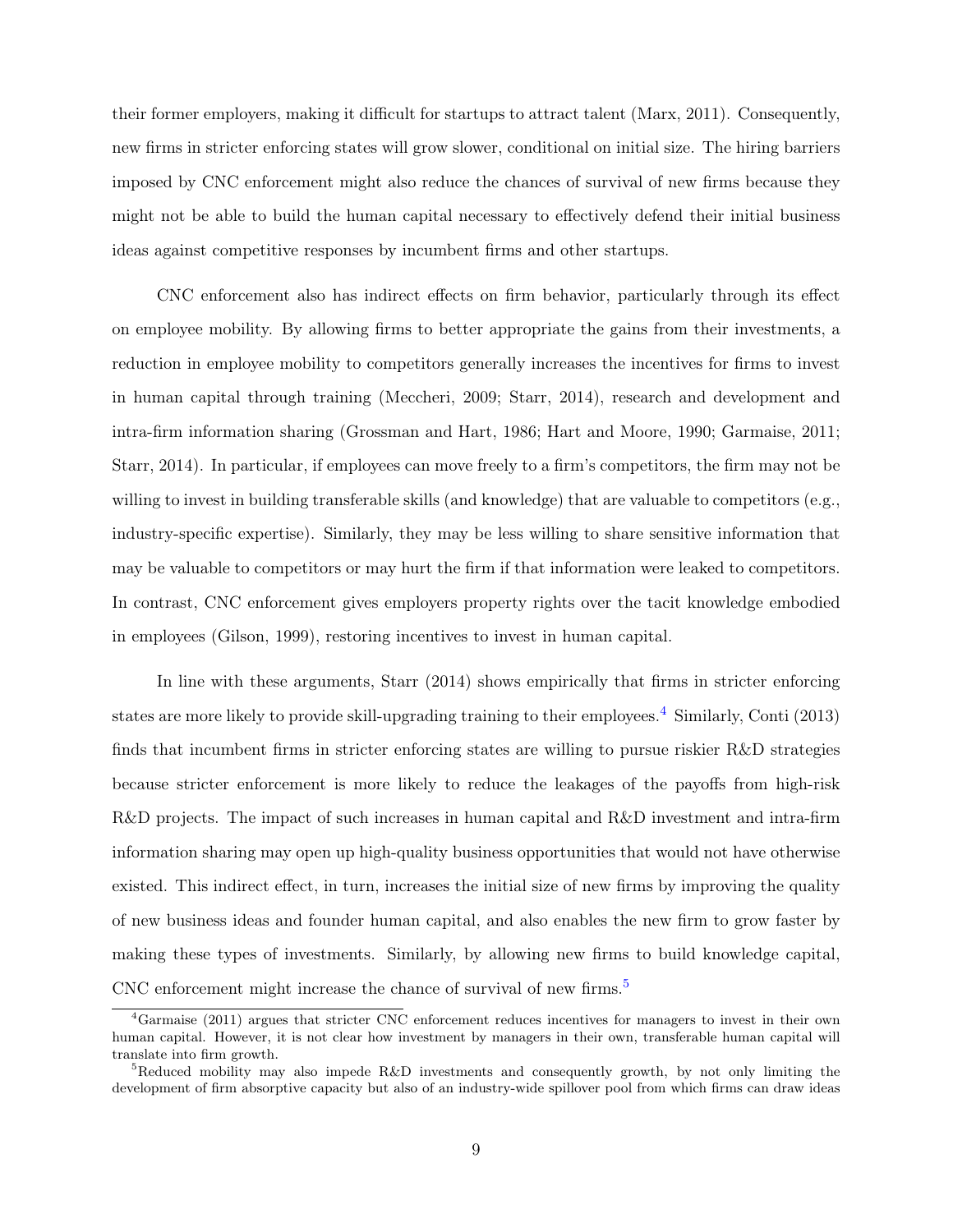To summarize, these arguments suggest that CNC serve as an entry barrier and a hiring barrier for within-industry spinouts. Thus, by raising the threshold to enter the market, stricter CNC enforcement will reduce the entry rate of within-industry spinouts relative to other new firms but will be associated with an increase in the initial size of within-industry spinouts. CNC's role as a hiring barrier limits the growth of new firms, but CNC enforcement encourages new firms to invest in human capital, which leads to their growth. This conflicting role of CNC on new firm growth affects the survival of new firms in a similar manner. Therefore, the effect on growth and survival of new firms is theoretically ambiguous.

# III. DATA AND EMPIRICS

The data for the study come from two micro-level datasets at the U.S. Census Bureau: the 'Longitudinal Business Database' (LBD) and the 'Longitudinal Employer Household Dynamics' (LEHD). The LBD is the universe of all establishments in the US that have at least one employee.[6](#page-10-0) For each year from 1976 to 2010, this dataset contains information on employment at the establishment in addition to data on the industry, geography and corporate ownership of the establishment. It does not contain information on revenues or on any other expenditure.

The LEHD is a composite matched employer-employee dataset comprising multiple statelevel databases. The two relevant databases within the LEHD are (a) the 'Employment History File' (EHF), which provides the employment history of all individuals that work in establishments in states that participate in this program, and (b) the 'Employer Characteristics File' (ECF) which contains information on all employers (i.e. establishments) in states that participate in this program. These databases, maintained separately for each participating state, contain quarterly information on employment and payroll for the establishment, and wage information for the individual. In particular, for each individual, for each quarter, the database provides the payroll they obtained from each firm they worked for (identified by the 'State Employer Identification Number' or the SEIN).

<sup>(</sup>Fosfuri and Ronde, 2004). This may be particularly relevant when combining knowledge across firms is important. However, employees switching jobs is only one of many possible spillover mechanisms, and it is not clear why formal knowledge-sharing mechanisms between firms may not achieve the same objectives. Reduced mobility may also potentially decrease employee human capital by reducing the experience they gain by working at multiple firms.

<span id="page-10-0"></span><sup>6</sup>An establishment is defined as 'An establishment is a single physical location at which business is conducted and/or services are provided' (http://www.census.gov/econ/susb/definitions.html, retrieved Sep 24, 2013). If very distinct activities are performed at a location, then they are classified as separate establishments.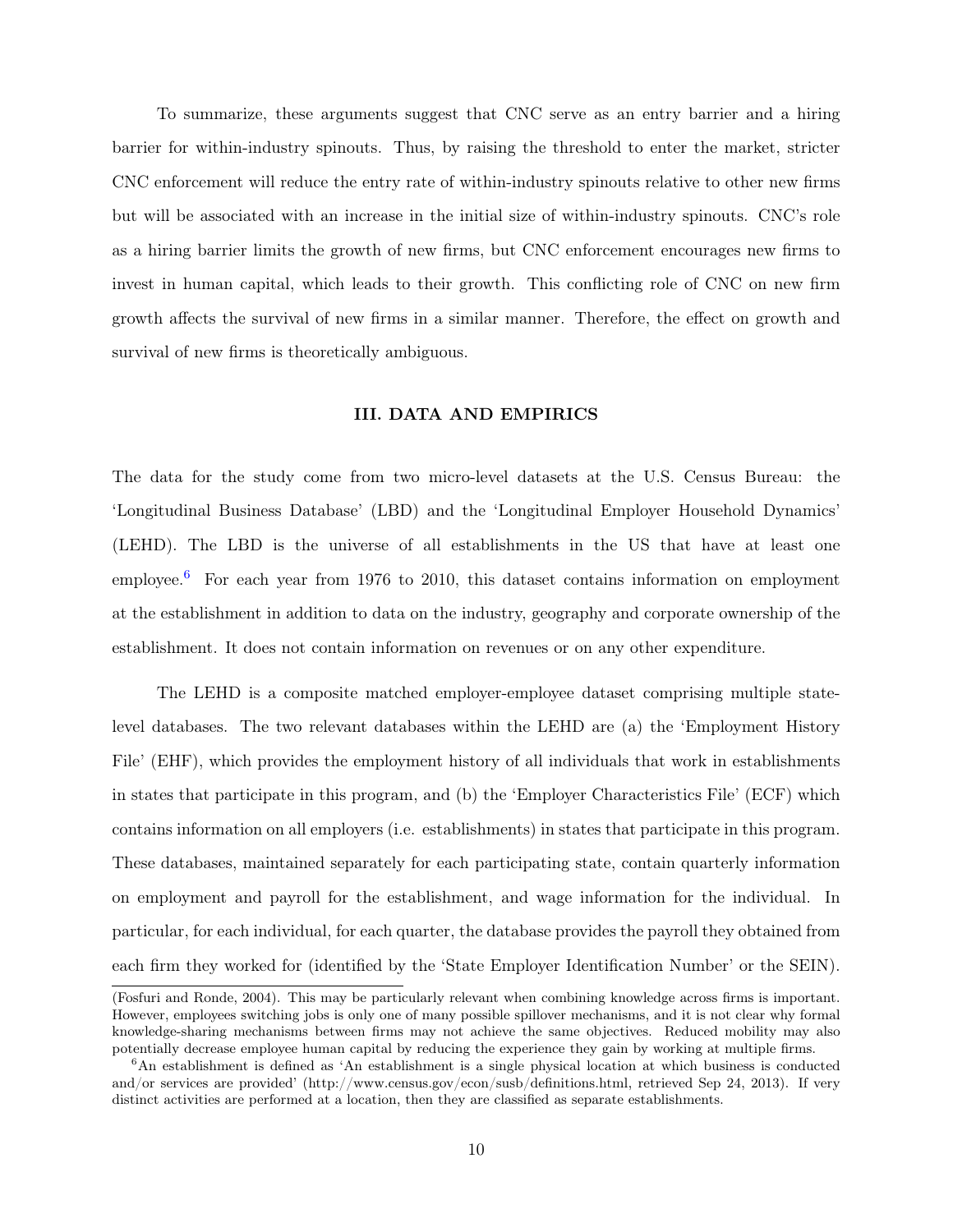Like the LBD, the LEHD does not contain information on revenues or on any other expenditure. The first year the LEHD data are available for at least three states is 1990. The geographical coverage of the data increases over time as more states begin to participate in this program. Our study was based on 30 states.<sup>[7](#page-11-0)</sup>

To obtain the list of new firms from the LBD, we selected all establishments that were born in the states and during the years for which we had data from the LEHD. We then excluded establishments belonging to multi-unit firms or to firms that were started more than 1 year prior to the start of the establishment. This sample, which represents almost all new employers in the LEHD-relevant states and years, consisted of about 5.5 million firms which were formed between 1990 and 2008. We then identified a subset of these new firms as within-industry spinouts, the details of which are provided below.

#### Identifying within-industry spinouts

We identified within-industry spinouts based on employee-movement data from the LEHD. We began by identifying 'clusters' of one or more employees moving from one establishment ('the predecessor establishment') to another ('the successor establishment') within the same state during a 1-year period.[8](#page-11-1) We chose 1-year as many CNC last for 1 year. Of these clusters, we restricted our attention to clusters that had less than 20 employees as potential spinouts. The reasoning for this criterion was that clusters with large numbers of employees are more likely to be data errors or administrative problems such as name changes rather than true spinouts. From these clusters, we excluded clusters where the predecessor establishment was too small relative to cluster size; specifically, we imposed a condition that the cluster size be at most 50% of employment at the predecessor establishment. We also excluded clusters where the successor establishment was too large relative to cluster size; specifically, we imposed a condition that the cluster size be at least 75% of employment at the successor establishment. These conditions were aimed at reducing the likelihood of simple ownership changes being identified as spinouts. We also excluded clusters where

<span id="page-11-0"></span><sup>7</sup>The states included in our LEHD data are Arkansas, California, Colorado, Florida, Georgia, Hawaii, Iowa, Idaho, Illinois, Indiana, Louisiana, Maryland, Maine, Montana, North Carolina, New Jersey, New Mexico, Nevada, Oklahoma, Oregon, Rhode Island, South Carolina, Tennessee, Texas, Utah, Virginia, Vermont, Washington, Wisconsin, and West Virginia.

<span id="page-11-1"></span><sup>8</sup>We focus on spinouts formed in the same state as their parent because these spinouts are more likely to be litigated than out-of-state spinouts, and out-of-state spinouts are only a small fraction of all spinouts.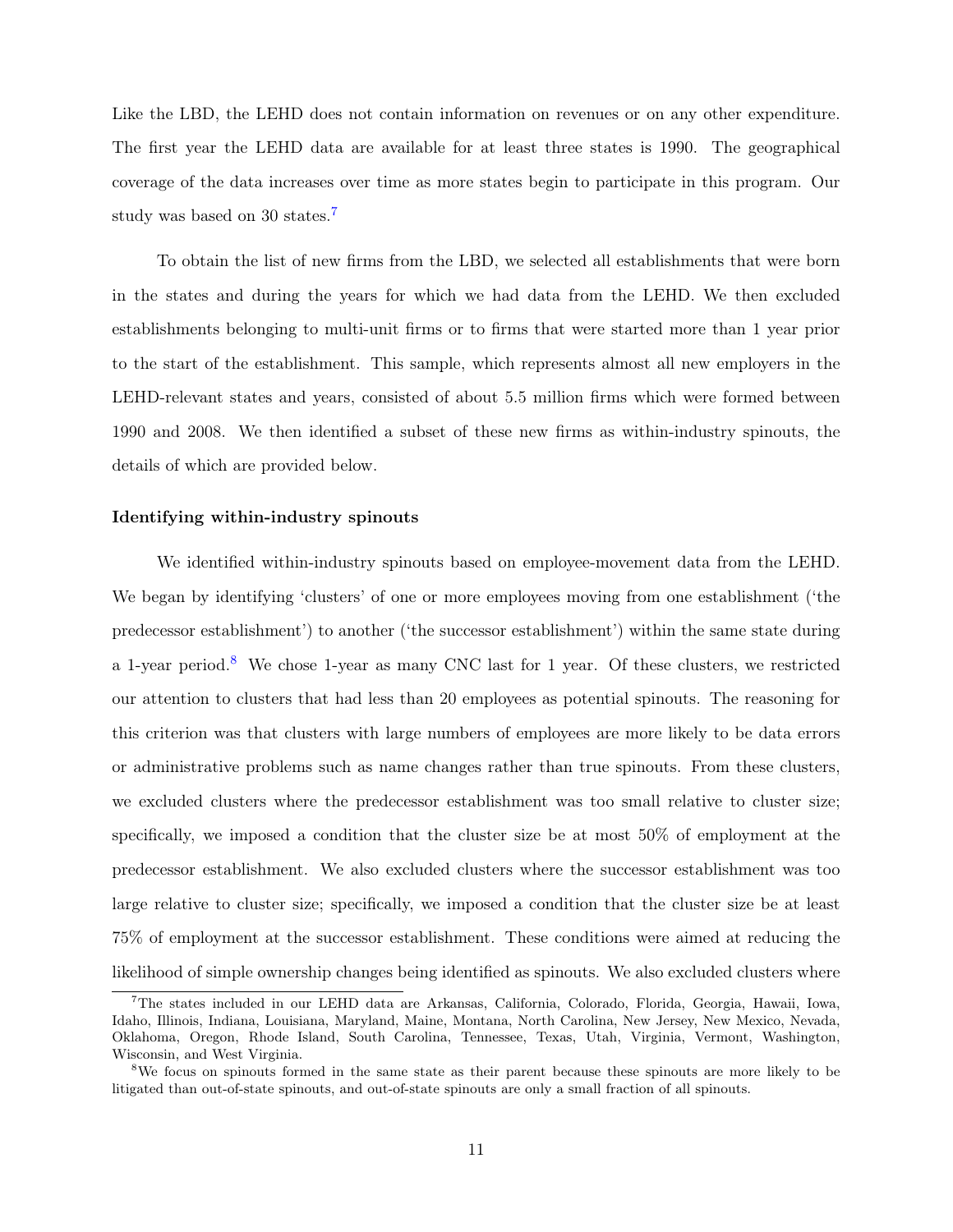the successor establishment was more than one year old at the time of the employees moving to the establishment. Broadly then, these clusters represent groups of employees moving from an existing firm to join a new firm.

This preliminary list was then refined by using data from the LBD to exclude SEINs owned by firms present in multiple states. From this list, we identified 'within-industry spinouts' as spinouts that have the same 4-digit NAICS code as their parent firm. About 8.4% of all new firms were classifed as within-industry spinouts. Additional descriptive statistics are provided in Table [1.](#page-33-0)<sup>[9](#page-12-0)</sup>

#### Measuring CNC Enforcement

Malsberger's series *Covenants Not to Compete: A State by State Survey* tracks the case law for each state along numerous dimensions of enforcement including state statutes, what constitutes a protectable interest, the burden of proof on the plaintiff, handling of overbroad contracts, employee consideration, the manner of separation, and others. Bishara (2011) and Garmaise (2011) each quantify these various dimensions of enforcement. Bishara's index scores seven dimensions from zero to ten, while Garmaise gives a binary score to twelve dimensions. We use as a baseline the 1991 enforcement index developed in Starr (2014) which modifies the Bishara (2011) index by performing factor analysis to re-weight the seven dimensions of enforcement.<sup>[10](#page-12-1)</sup> The Starr-Bishara index has the advantage of removing the redundancy of the seven dimensions of enforcement and capturing a finer granularity of the way enforcement is construed along a spectrum of weak to strong enforcement. Table [2](#page-34-0) from Starr (2014) reports the means for the seven dimensions of enforcement and the factor analysis weights, and Figure [1](#page-34-1) presents the result enforcement scores by state for 1991 and  $2009.<sup>11</sup>$  $2009.<sup>11</sup>$  $2009.<sup>11</sup>$ 

The enforcement index, normalized to be mean 0, standard deviation 1, is a continuous measure which runs from -4 to 1.15. As Figure [1](#page-34-1) shows, there is not much variation across time,

<span id="page-12-0"></span><sup>&</sup>lt;sup>9</sup>Since industry is measured at the NAICS 4 digit level, it is likely that some of these within-industry spinouts are not competitors with their parent firms. The inclusion of non-competitors in within-industry spinouts biases the estimated effects of CNC enforcement towards zero.

<span id="page-12-1"></span><sup>&</sup>lt;sup>10</sup>A similar procedure cannot be performed on the Garmaise index because factor analysis does not work with binary variables.

<span id="page-12-2"></span><sup>&</sup>lt;sup>11</sup>The highly positive correlations between the underlying dimensions suggests that any re-weighting scheme produces highly correlated indices. Indeed, the correlation between the Starr-Bishara index and the initial Bishara (2011) index is 0.94.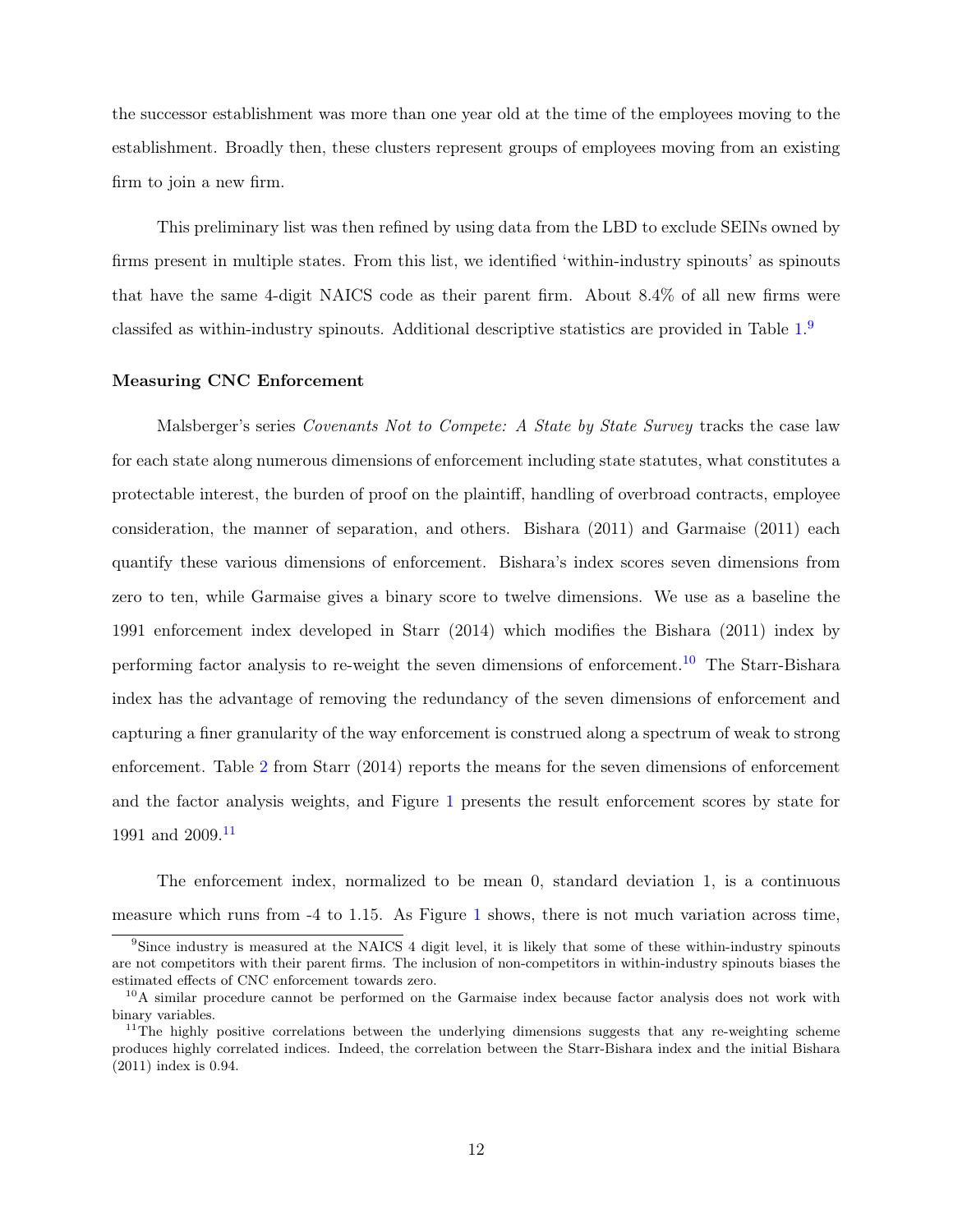but significant variation across states.<sup>[12](#page-13-0)</sup> Some states have introduced some small changes over time, such as Oregon's 2008 law that employers notify workers in advance of their CNC, but others have not changed their policies at all. California, for example, adopted their prohibition of CNC in 1872 (Gilson 1999) and has not touched it since.

#### Identification

The ideal setup to identify the impact of CNC enforcement on the creation and performance of new firms is one in which CNC enforcement is randomly determined for each state. Of course, CNC enforcement is not determined randomly, but instead by state legislatures and state judges who are potentially influenced by pro-firm, pro-worker, or other interests in their state. For example, California, one of the least enforcing states, was the first state to adopt the (pro-worker) public policy, good faith, and implied contract exceptions to at-will employment (Autor et al. 2006), while Florida, the highest CNC enforcing state, has not adopted any exceptions to at-will employment as of this writing (Morris 2013). As a result, CNC enforcement is likely to be correlated with many state level policies, and any purely cross-sectional comparison of new firm creation, growth, and survival across high and low enforcing states is likely to be seriously contaminated by omitted variables.

To address the nonrandom selection of CNC enforcement, other studies such as Marx et al. (2009), Garmaise (2011), and Conti (2013) treat CNC law changes in Michigan in 1985, Texas in 1994, Florida in 1996, and Louisiana in 2001 as natural experiments and perform a difference-indifference analysis before and after the changes. Due to the timespan of our data and restrictive disclosure requirements from the LEHD, we cannot pursue this longitudinal identification strategy.<sup>[13](#page-13-1)</sup>

Instead, we use a novel identification strategy which relies on the fact that law firms constitute the only industry in which CNC enforcement is prohibited in every state. The primary argument for such a prohibition is that limiting a lawyer's ability to practice is equivalent to limiting a client's choice of attorney (Buffkin 1999, Stroud 2002). The American Bar Association (ABA) first wrote

<span id="page-13-0"></span><sup>&</sup>lt;sup>12</sup>During our time period, only Louisiana had a significant reversal in its CNC laws but disclosure regulations prevent us from studying this reversal with restricted data. In all of our specifications we include a dummy for Louisiana between 2002 and 2003, which partials out this effect.

<span id="page-13-1"></span><sup>&</sup>lt;sup>13</sup>To disclose any binary variable from the LEHD, it must contain at least 3 states on either side. Without a pre-period for Texas in the LEHD, there are only 2 states with longitudinal variation.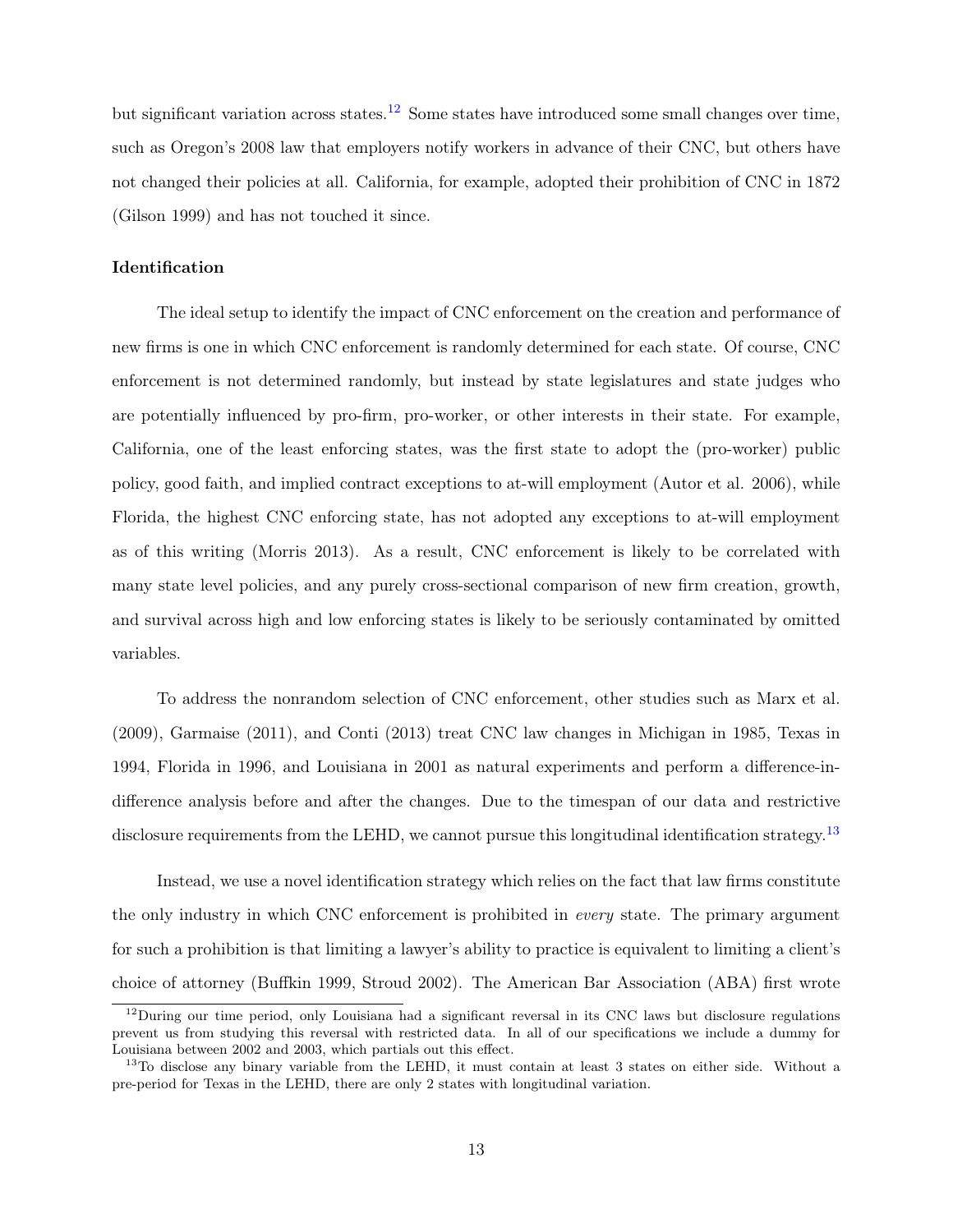in Formal Opinion 300 in 1961, then in Disciplinary Rule 2-108(A) in 1969, and finally codified in 1983 as Rule 5.6 of the ABA's Model Rules of Professional Conduct what has become a per se prohibition on the enforcement of covenants not to compete for lawyers (Buffkin 1999). Model Rule 5.6 states:

A lawyer shall not participate in offering or making:

(a) a partnership, shareholders, operating, employment, or other similar type of agreement that restricts the right of a lawyer to practice after termination of the relationship, except an agreement concerning benefits upon retirement; or

(b) an agreement in which a restriction on the lawyer's right to practice is part of the settlement of a client controversy.

Stroud (2002) writes, "Rule 5.6 effectively separated law firms from the group of professions included under the reasonableness analysis for covenants not to compete." The first challenge to this ban occurred in Dwyer v. Jung in 1975, wherein partners had signed an agreement such that upon dissolution of the practice the clients would be equally divided and each partner could not access another partner's clients for five years. The judge leaned on Disciplinary Rule 2-108(A) in his findings and invalidated the contracts, distinguishing between general restrictive covenants and those between lawyers. Courts have generally reaffirmed *Dwyer* though some have enforced other indirect components of contracts between lawyers such as retirement benefits<sup>[14](#page-14-0)</sup> and forfeiture of compensation clauses.<sup>[15](#page-14-1)</sup> Stroud (2002) reviews this development of case law.

Thus, to the extent that law firms are not affected by CNC enforcement but are just as affected by all non-CNC, state-level variables as non-law firms, law firms form a natural control group for identifying the treatment effect of CNC enforcement. This forms the basis of our DID identification strategy. The difference in firm-level outcomes between non-law and law firms within a state differences out confounding state-level correlates, leaving the effect of CNC enforcement. In other words, our DID approach examines how the within-state difference in creation, growth, and survival between non-law and law new firms varies by the CNC enforcement level of the state.<sup>[16](#page-14-2)</sup>

<span id="page-14-0"></span> $14$ See Miller v. Foulston 790 P.2d 404 (Kan. 1990)

<span id="page-14-1"></span><sup>15</sup>See Haight. Brown & Bonesteel v. Superior Court. 285 Cal. Rptr. 845, 846.

<span id="page-14-2"></span> $16$ This identification strategy is similar in spirit to both Samila and Sorenson (2011), who use venture capital as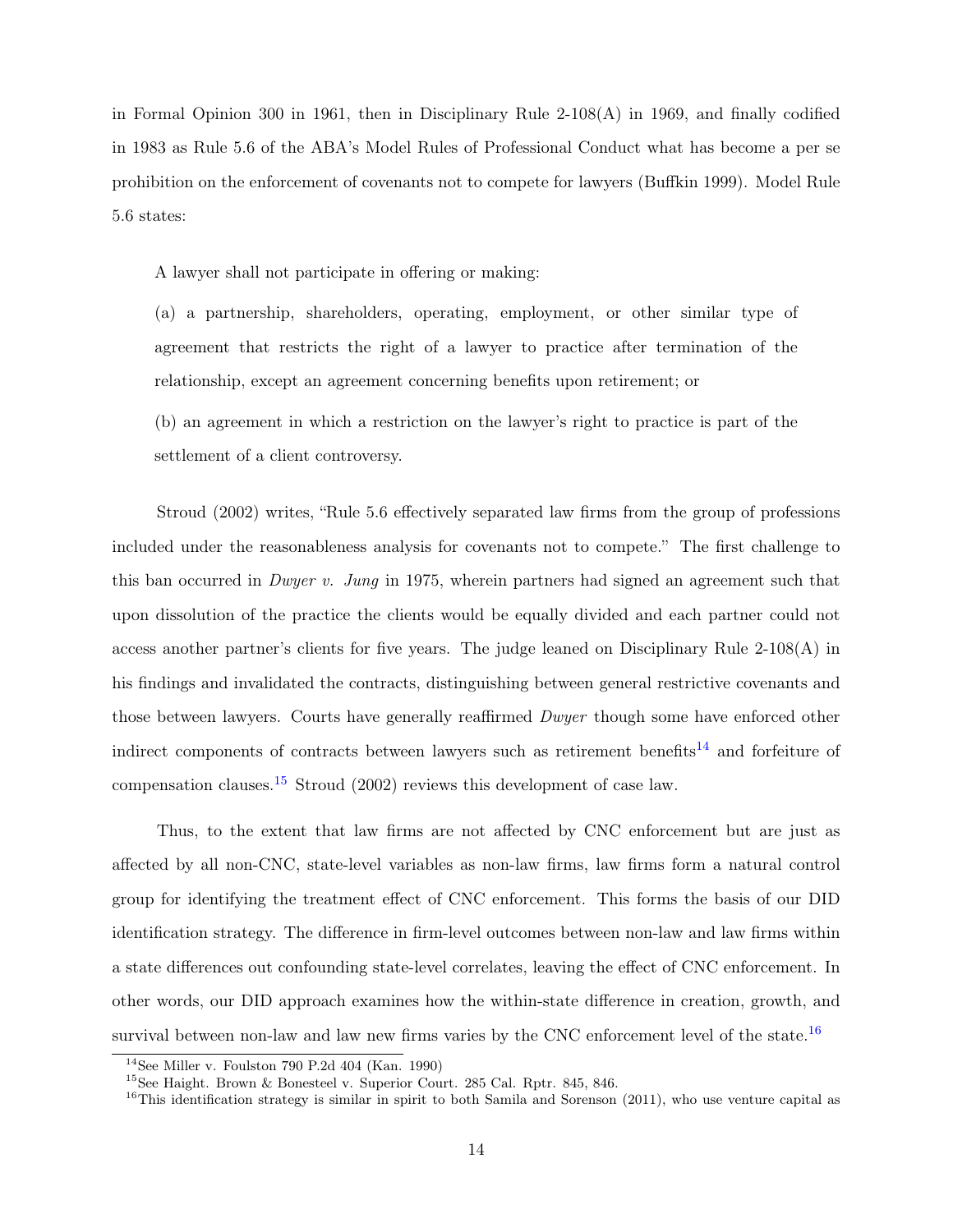To identify the differential effect for within-industry spinouts from other types of new firms, we use DIDID or a triple difference framework. This framework examines how the difference between the difference of non-law within-industry spinouts and non-law non-within-industry spinouts (first difference) and the difference of law within-industry-spinouts and law non-within-industry-spinouts (second difference) varies with CNC enforcement (third difference). That is, we compare how  $[Y_{WSO} - Y_{Other}]_{Non \ law} - [Y_{WSO} - Y_{Other}]_{Law}$  changes with CNC enforcement, where Y is the outcome of interest and WSO refers to within-industry spinouts.

To examine the impact of enforcement on the creation of new firms, we aggregate the establishment level data to the state-year-industry level. The baseline creation specification is

<span id="page-15-1"></span>
$$
Y_{ist}^{c} = \gamma_1 NL_i * Enfc_s + \lambda_{it} + \theta_s + \phi Z_{ijst} + v_{ijst}
$$
\n
$$
\tag{1}
$$

where  $Y_{ist}^c$  refers to the creation outcomes of interest: the entry rates of new firms, within-industry spinouts, and non-within-industry spinouts in state s and industry i at time t. Variable  $NL_i$  refers to an industry i being 'not law,'  $Enfc<sub>s</sub>$  refers to the state level CNC enforcement,  $\lambda_{it}$  are industryby-year fixed effects,  $\theta_s$  are state fixed effects, and  $Z_{ijst}$  are other controls.<sup>[17](#page-15-0)</sup> The coefficient  $\gamma_1$ represents the impact of a one standard deviation increase in CNC enforcement on the entry rate of new firms and within-industry spinouts relative to the impact on law firms.

To examine the impact of CNC enforcement on the size of new firms, and their employment growth and survival, we use the following DID specifications at the establishment level:

<span id="page-15-2"></span>
$$
Y_{ijst} = \alpha_0 + \alpha_1 NL_i * Enfc_s + \alpha_2 WSO_{ijst} * NL_i + \alpha_3 WSO_{ijst} + \lambda_{it} + \theta_s
$$
\n
$$
+ \phi Z_{ijst} + v_{ijst}
$$
\n
$$
Y_{ijst} = \beta_0 + \beta_1 NL_i * Enfc_s * WSO_{ijst} + \beta_2 NL_i * Enfc_s + \beta_3 Enfc_s * WSO
$$
\n
$$
+ \beta_4 WSO_{ijst} * NL_i + \beta_5 WSO_{ijst} + \lambda_{it} + \theta_s + \phi Z_{ijst} + v_{ijst}
$$
\n
$$
(3)
$$

where  $Y_{ijst}$  refers to the outcomes of interest, log employment at year 0, 3, 5, and 7, and dummies

the first difference, and Starr (2014), who uses litigiousness of occupations as the first difference.

<span id="page-15-0"></span> $17$ Entry rate here is defined as the number of new firms in a state-year-NAICS 4 digit industry divided by the total number of establishments in the state-year-NAICS 4 digit industry.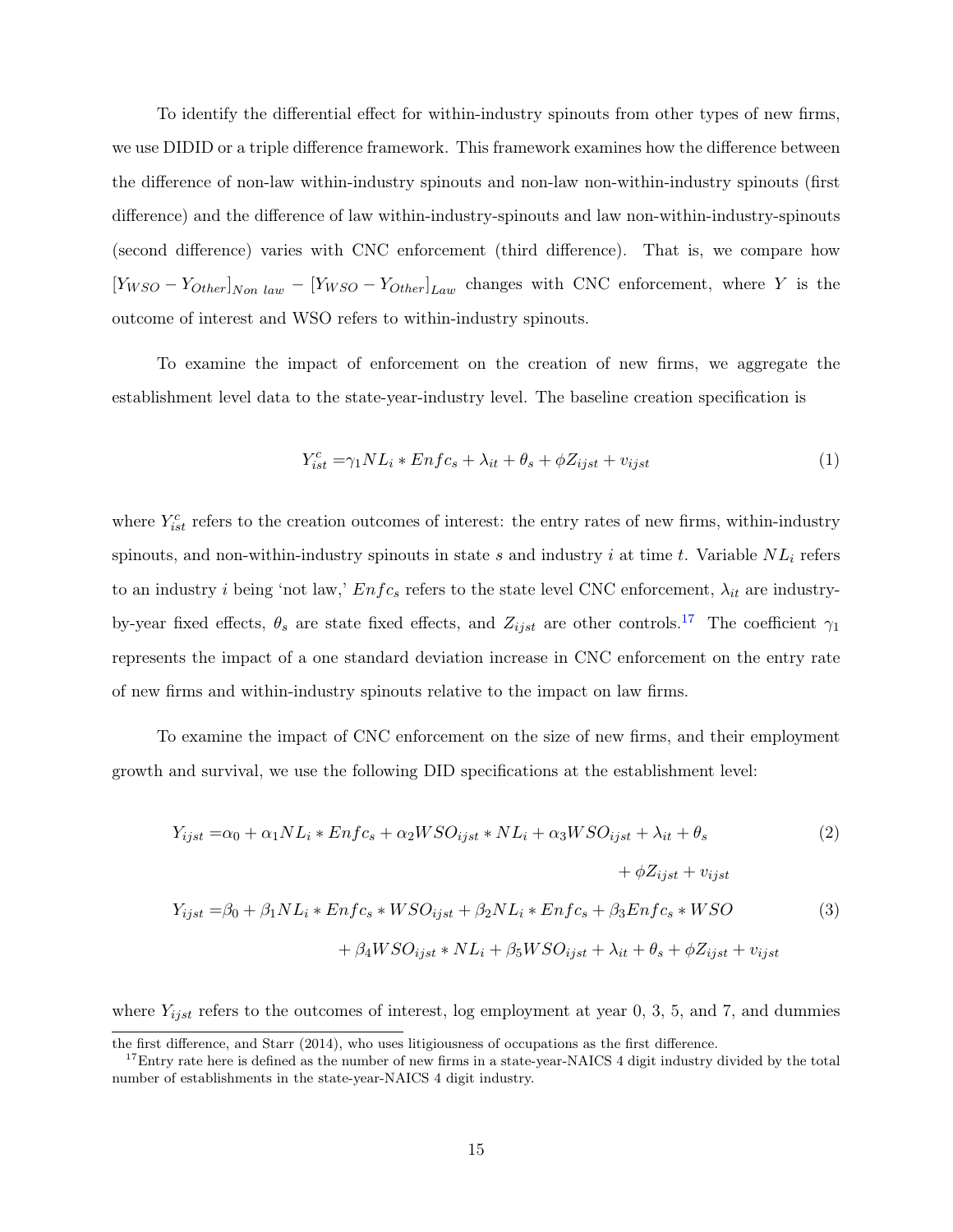for surviving 1, 2, and 3 years. The variable  $WSO_{ijst}$  refers to a dummy for firm j being a withinindustry  $i$  spinout at time  $t$  in state  $s$ .

Specification [\(2\)](#page-15-1) is the DID specification that examines the impact of CNC enforcement on law and non-law new firms, treating within-industry spinouts and other new firms the same; the coefficient  $\alpha_1$  estimates the change in  $Y_{ijst}$ , relative to law firms, for non-law firms as a result of a unit change in the enforcement index. Specification [\(3\)](#page-15-2) is the DIDID specification, where we look for heterogeneous impacts of enforcement based on whether the non-law new firm is a within-industry spinout. The coefficient of interest is  $\beta_1$ , which represents how a one standard deviation increase in CNC enforcement increases  $Y_{ijst}$  for non-law within-industry spinouts relative to other new non-law firms (relative to the corresponding difference between within-industry law spinouts and other new law firms). $18$ 

Included in  $Z_{ijst}$  are firm level and industry level characteristics. In the employment and survival regressions, we present two sets of estimates — one with log of initial employment as a control and one without such a control — to examine to what extent CNC affect outcomes beyond simply the initial size. At the industry level, we include the log of the total number of firms and the log of total employment at the state-industry-year level and at the state-year level. In addition, the industry share of total number of firms and total employment are included. We include these variables because industry employment represents the pool of talent from which the new firm can recruit, and hence, are likely to be correlated with the propensity for the creation and subsequent growth of a new firm. Note that including these size of industry variables may be overly conservative since they are also affected by CNC enforcement: if firms in certain industries prefer (or do not prefer) high enforcing states then the size of an industry in a given state-industry-year may be correlated with CNC enforcement. By controlling for industry size, we factor out this effect from the enforcement coefficient. There is also a dummy equal to one for a firm being in Louisiana between 2002 and 2003, which represents the only major CNC reversal in our time frame. To help isolate the impact of CNC enforcement, we include the following state level regressors: exceptions

<span id="page-16-0"></span><sup>&</sup>lt;sup>18</sup>Since CNC enforcement policies only affect workers who have signed CNC, which we cannot observe in our data, our estimates reflect intention to treat effects. While identifying the impact of the treatment on the treated would also be informative, this is the parameter that state legislatures care about because they can only choose the enforcement policy; they cannot force firms to use CNC in their employment contracts.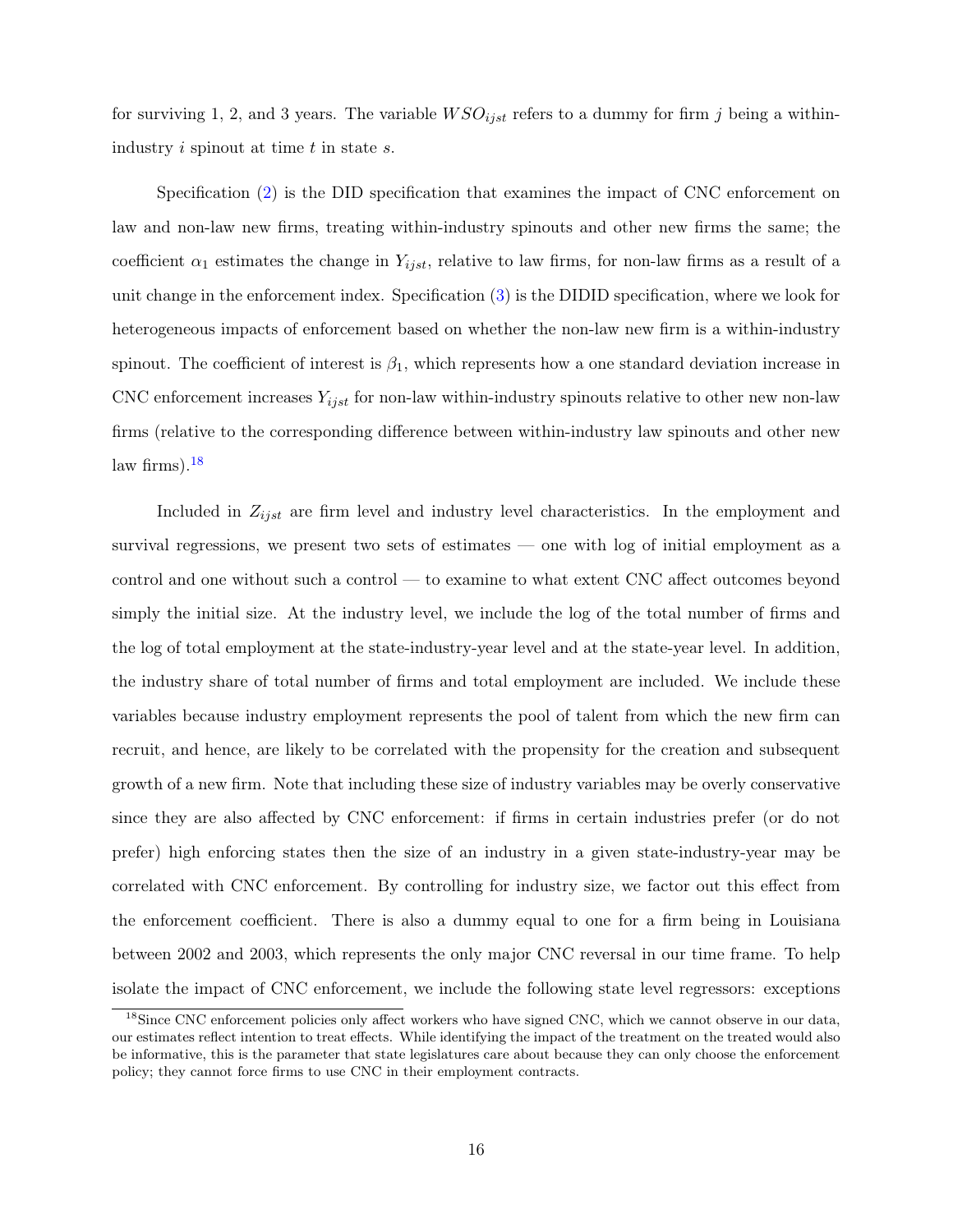to at-will employment (Autor et al., 2006), top state corporate tax rates, and whether the state is a right to work state, all interacted with the non-law firm dummy. To account for time-varying industry trends such as industry-wide productivity gains or technological improvements that affect entry, size, growth, and survival, all specifications include 4 digit NAICS by year fixed effects. Note that these are considerably more conservative than including separate industry and year effects, which would not control for such factors.

The advantage of using lawyers as a control group in a DID approach is not only being able to use all the data in our sample, but also being able to use state fixed effects, which account for other non-time varying state-specific effects. Thus, any other potentially confounding variables must not only differentially affect law and non-law firms, but must also be correlated with CNC enforcement. One such possible reason is that lawyers actually enforce CNC. Given that all employment disputes in 2005 made up only 2.1% (Langton and Cohen, 2008) of all civil state court cases, this potential effect is likely to be small. A related possibility is that law firms make indirect attempts at restricting the mobility of their employees (e.g., by writing and litigating more complicated employment contracts). To the extent that higher enforcing states also enforce these indirect attempts at restricting the ability of lawyers to practice, this will also bias our estimates towards zero because it makes law firms similar to other firms along the enforcement dimension.

The benefit of using all industries in our baseline analyses is that it allows us to examine the aggregate impact of CNC enforcement across the economy. Using a narrower subset of industries would result in estimates that are less likely to be generalizable. This is particularly likely to be true if the prevalence of CNC is higher in some industries than in others, in which case the magnitudes of the estimates based on such industries are likely to be biased upward. However, it also raises a potential concern about the differences between law firms and other firms. Though law firms face many of the same economic factors that affect other firms, such as a weak economy (Strickler, 2014; Kessenides, 2014; The Economist, Jan 18, 2014), law firms differ from other industries on several dimensions. For instance, law firms tend to be smaller, more focused on client relationships, and rely more on human capital.<sup>[19](#page-17-0)</sup> If some of these differences vary across states and those inter-state

<span id="page-17-0"></span><sup>&</sup>lt;sup>19</sup>As a rough check of the similarity of entry behavior between law firms and other firms, we computed the Spearman's rank correlation between annual entry rates of new firms (and within-industry spinouts) in the law industry and every other 4-digit NAICS industry in California. We chose California since it does not enforce CNC,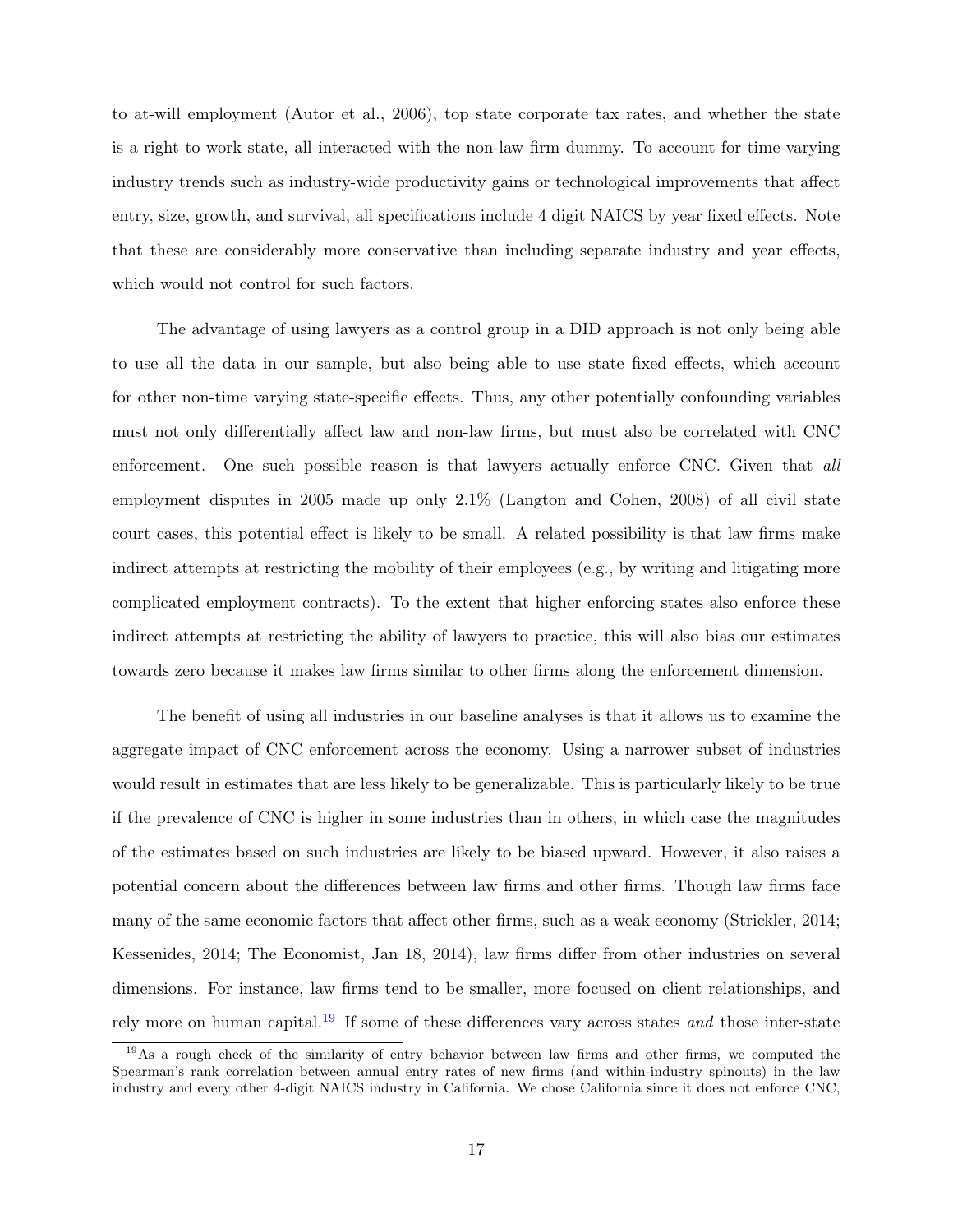variations are correlated with overall CNC enforcement, then it will bias our estimates. Though we cannot completely rule out such a possibility, there are many reasons why factors unique to lawyers will not be a significant determinant of our results. First, for these factors to bias our estimates, they must not only be unique to law firms but also vary across states in a way that the variations are correlated with CNC enforcement. This is unlikely. Also, as we will discuss in the Robustness Checks section, our results are qualitatively similar in subsamples of industries where human capital is important (professional services and technology industries). Furthermore, and perhaps most importantly, we rely on a triple-difference in our empirical estimation with a focus on within-industry spinouts. Hence, even if the unobserved variables are unique to law firms and correlated with CNC enforcement, they will not affect the results along as those variables affect both within-industry law spinouts and other new law firms similarly. For example, suppose high enforcement states have a higher demand for law firms due to, say, a higher propensity to litigate. Then, there may be greater entry of law firms, including smaller law firms. With only two differences (DID) that do not consider within-industry spinouts, this will bias estimates of the impact of CNC enforcement on entry downward and on initial size upward. However, with a third difference, we need additional assumptions that will create a differential effect on within-industry spinouts. Finally, though law firms may differ on many dimensions, the inclusion of both state fixed effects and industry-year fixed effects accounts for all associated differences in the means of those dimensions. Indeed, we verify our within-industry spinout results using state-year-industry fixed effects that rule out any industry-year specific, inter-state variations driving our results.

Another potential concern is that debates on new firm formation are driving changes in the enforcement index. Reverse causality, however, does not appear to be an issue here due to the longstanding nature of these laws and the lack of changes over time. Finally, while the estimates on the enforcement index are likely biased down, the standard errors may also be affected because our estimation procedure does not account for two types of measurement error in our enforcement index. First, each of the dimensions of CNC enforcement are measurement error ridden proxies of latent enforcement intensity. Second, there is error in the factor analysis process

and also has relatively long history in the data (1991-2008). Though we cannot disclose the quantitative results due to US Census Bureau disclosure constraints, these correlations were positive and significant in a majority of the industries, suggesting that similar factors affect the entry of law firms and other firms.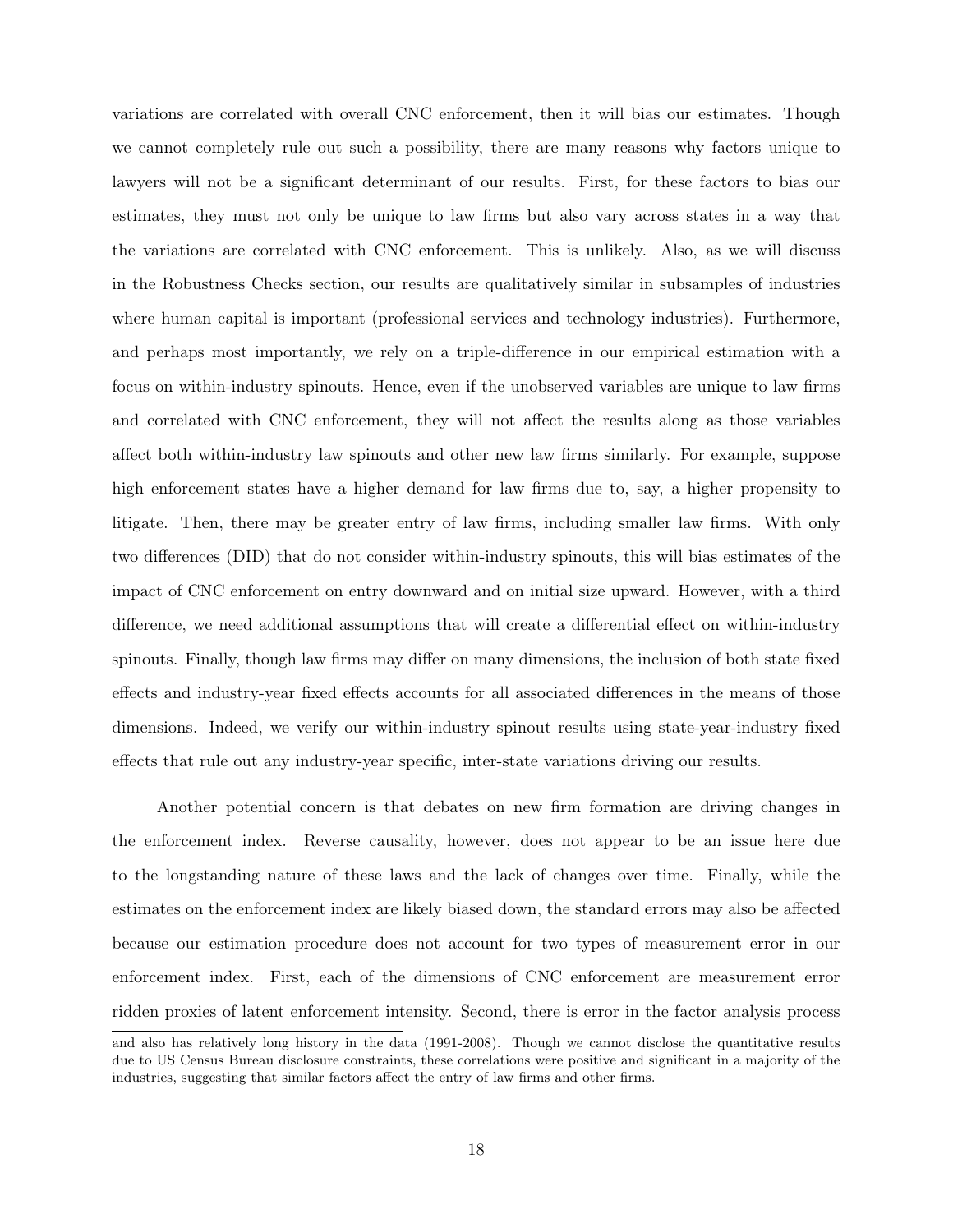which generates the enforcement index that is not accounted for. Since we cannot completely rule out this possibility, we corroborate our findings by re-running all our specifications using different versions of the enforcement index, including the Garmaise (2011) indices from 1992 and 2001. If the error is contained in the factor analysis generation process, then the Garmaise indices should not be contaminated.

## IV. RESULTS

Table [3](#page-35-0) presents the main results of our analyses. Throughout these analyses, the aggregated indices are normalized to be mean 0, standard deviation 1, and standard errors are clustered at the state level. Panel A examines the impact of CNC enforcement on the entry rate of within-industry spinouts, non-within-industry spinouts, and all new firms. The entry rates for each category are defined as the ratio of the number of new firms in that category to the total number of establishments in a given state-industry-year. The table provides the coefficient on the interaction between the enforcement index and a non-law dummy,  $\gamma_1$ . The estimates show that a one standard deviation increase in CNC enforcement decreases the entry rate of within-industry spinouts by 0.13 percentage points, and is significant at the 5% level. The corresponding point estimates for the entry rates of non-within-industry spinouts and all new firms together are 0.074 and -0.052 respectively, both not statistically different from zero. These creation results suggest that CNC enforcement decreases the entry rate of within-industry-spinouts, but has no significant effect on other new ventures.

The first section of Panel B in Table [3](#page-35-0) examines the impact of CNC enforcement on the log employment in the year of the firm's founding, and in year 3, year 5, and year 7. A one standard deviation increase in CNC enforcement increases the initial size of within-industry spinouts relative to other new firms by 1.1%. In contrast, the initial size effect for all firms is negative and only weakly significant. As can be seen in columns  $(1)$  and  $(2)$ , the pattern of larger within-industry spinouts in higher enforcing states continues to hold for years 3, 5, and 7, but the corresponding effects on all new firms is negative and insignificant in all specifications except with Year 5 employment.

Because initial size is highly correlated with size at year 3, 5, and 7 and because the selection induced by CNC enforcement is likely to most directly affect initial size, columns (3) and (4) examine the impact of CNC enforcement on firm size in years 3, 5, and 7 after controlling for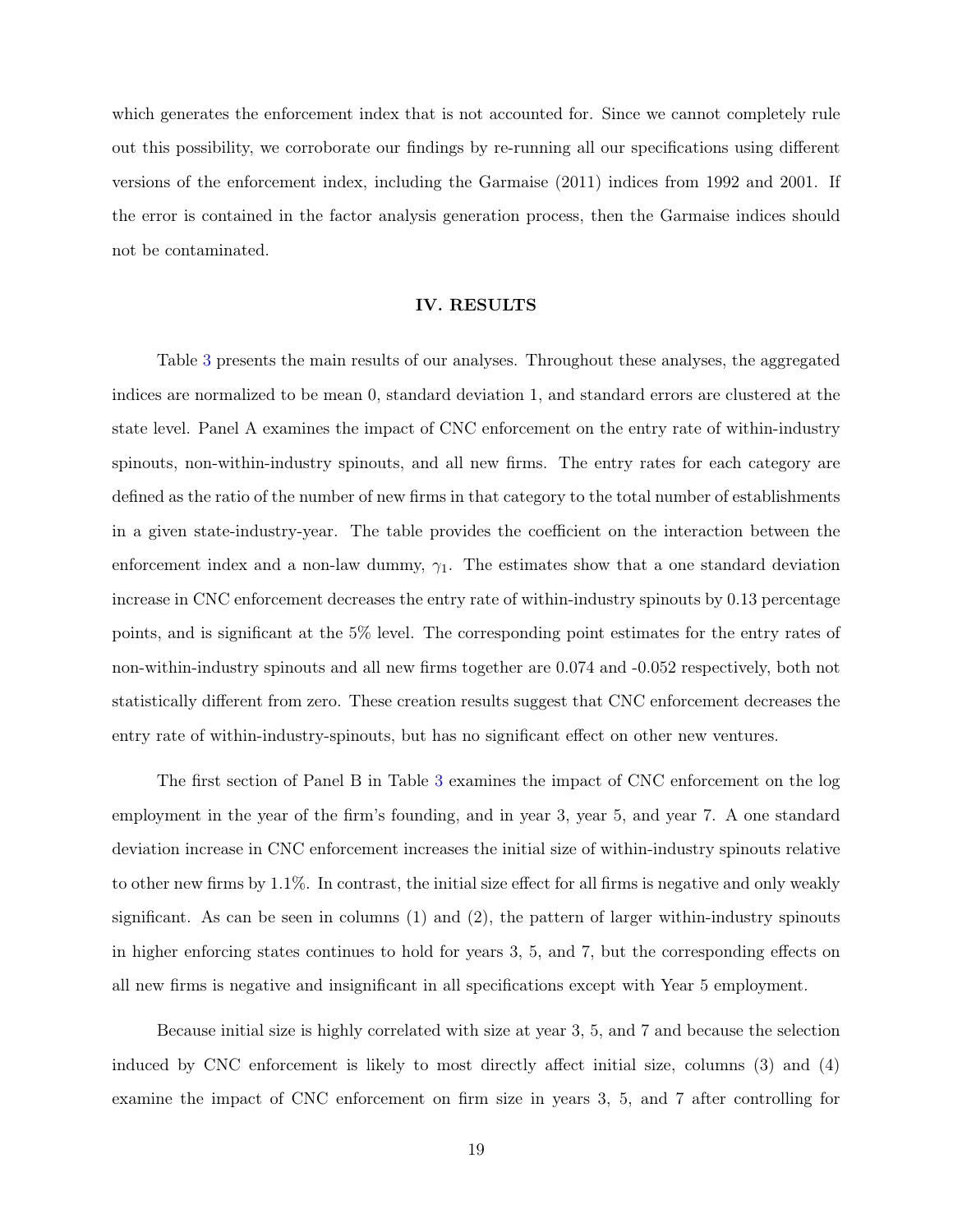initial size. The estimates suggest that conditional on initial size, within-industry spinouts tend to outpace other new firms in higher enforcing states for the first three years. In particular, a one standard deviation increase in CNC enforcement results in a 0.42% increase in the size of within-industry spinouts relative to other new ventures between years 0 and 3. However, as the estimates for years 5 and 7 show, this relative growth advantage for within-industry spinouts in higher enforcing states becomes statistically insignificant over the long-term. The estimates of the effect of CNC enforcement on growth of all new firms, conditional on initial size, are always very small and statistically insignificant.

The last section of Panel B in Table [3](#page-35-0) examines the impact of CNC enforcement on the likelihood that new firms survive beyond the first, second, and third years of their life. That is, the dependent variables are dummies for if the firm survived beyond year 1, 2, and 3. As before, columns (1) and (2) do not control for initial firm size, while columns (3) and (4) do. As the estimates in Column (1) show, relative to other new ventures, within-industry spinouts are more likely to survive the first two years of their life: for a one standard deviation increase in CNC enforcement they are 0.12 percentage points more likely to survive their first year than other new firms, and 0.15 percentage points more likely to survive the second year. Like the difference in growth, the difference in survival between within-industry-spinouts and other new ventures disappears by year three. In contrast to this, Column (2) shows that new ventures founded in higher enforcing states have a lower likelihood of survival in each of the first three years of their creation, suggesting hiring barriers associated with CNC are affecting them.

Since firms that start larger are likely to survive longer, columns (3) and (4) examine how controlling for initial size affects the impact of CNC enforcement on the likelihood of firm survival. The results show that including initial size considerably mitigates the effects seen in Columns (1) and (2), strongly suggesting a selection effect, particularly among within-industry spinouts. For example, conditional on initial size, a one standard deviation increase in CNC enforcement increases the probability that within-industry spinouts survive past the first year by only 0.07 percentage points, which is only weakly significant, and about 42% smaller than the corresponding unconditional effect in Column (1). The effect for all new firms are also mitigated by the inclusion of initial size though the impact is somewhat smaller.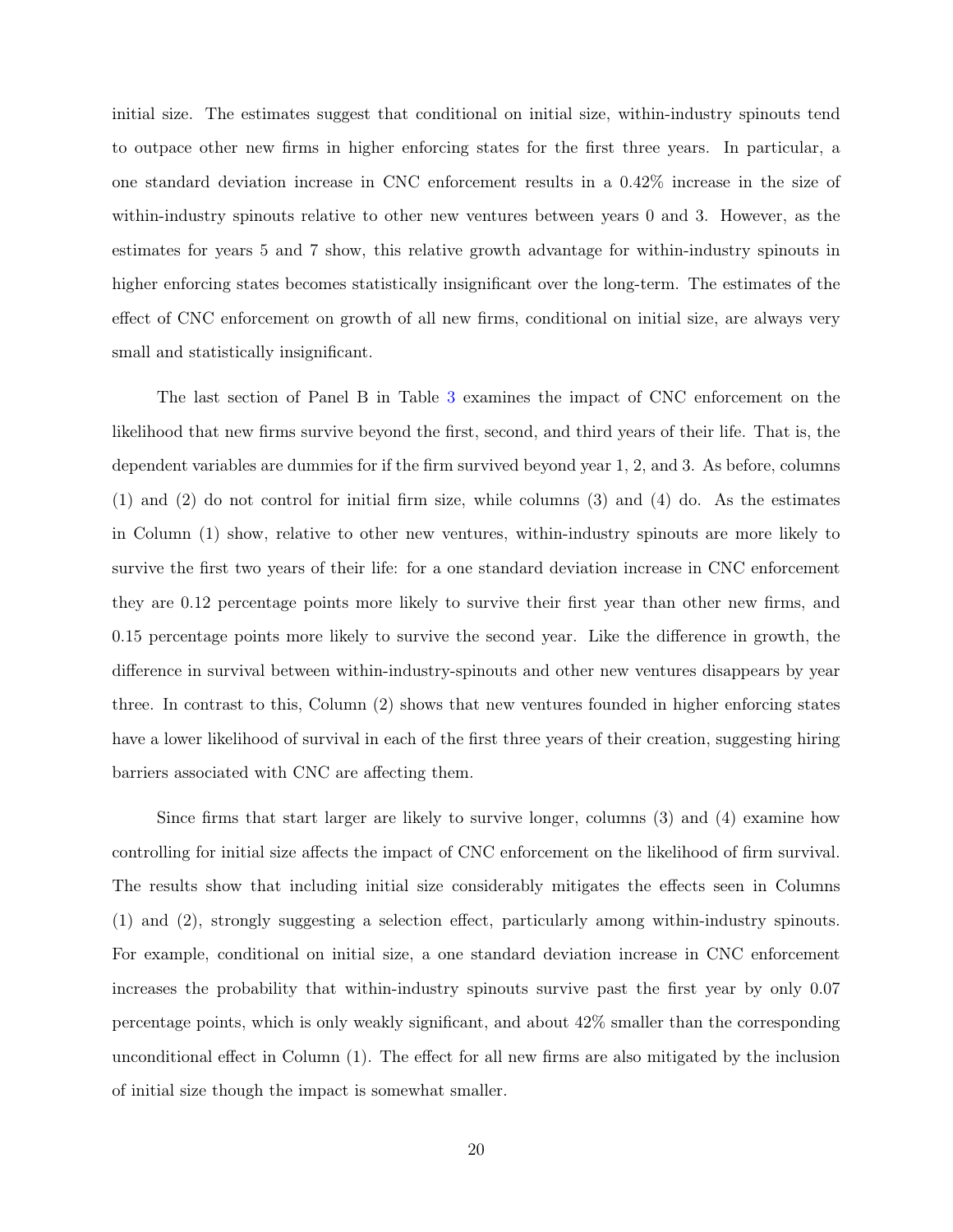Together, these results strongly suggest that CNC enforcement has an effect on the life cycle of within-industry spinouts. Furthermore, the results indicate that, while higher enforcement reduces the entry rate of within-industry spinouts, the within-industry spinouts that are created tend to be larger than other new ventures, are more likely to survive past their nascent years, and grow faster during those years. This is consistent with CNC enforcement acting as an entry barrier that reduces the entry of within-industry spinouts, but increases the quality of those that are created. The fact that the differential effects between within-industry spinouts and other new firms are mitigated with the inclusion of initial size as a control suggests that the primary role of CNC enforcement is on the characteristics of new firms when they are formed.

# Additional Evidence on Selection

If CNC enforcement has a selection effect on the formation of within-industry spinouts, then we should expect to see systematic differences in the type of founders that establish those spinouts as well as in the kind of parent firms that give rise to such spinouts. This subsection presents results that shed light on this aspect. In order to perform this analysis, we limit the sample to those new firms for which we could directly identify the founders (i.e., the initial cluster of employees who moved from an incumbent to the new firm) as well as the parent establishment where those founders were employed prior to the founding of the new firm. We then analyze if the founders' prior earnings and parent firm characteristics were systematically correlated with CNC enforcement. In particular, we re-estimate Equations [\(2\)](#page-15-1) and [\(3\)](#page-15-2) with the following dependent variables: (i) (log) mean earnings of the founders at the parent establishment in the quarter they moved to form the new firm (ii) (log) employment at the parent establishment and (iii) (log) number of establishments at the parent firm. Summary statistics for these variables can be found in Table [1.](#page-33-0) Throughout, we include fixed effects for each state and each 4-digit NAICS industry-year combination, where the industry pertains to the *parent* establishment.<sup>[20](#page-21-0)</sup>

The results are presented in Table [4.](#page-36-0) Like many of the coefficients before, the overall effect on all new firms  $(\alpha_1)$  is generally insignificant. In contrast, the  $\beta_1$  coefficients are mostly significant suggesting that CNC enforcement has a particularly strong influence on the process of formation of within-industry spinouts. First, we examine how CNC enforcement affects which types of founder

<span id="page-21-0"></span> $^{20}$ We repeated these analyses with the new firm industry fixed effects and found those results to be very similar.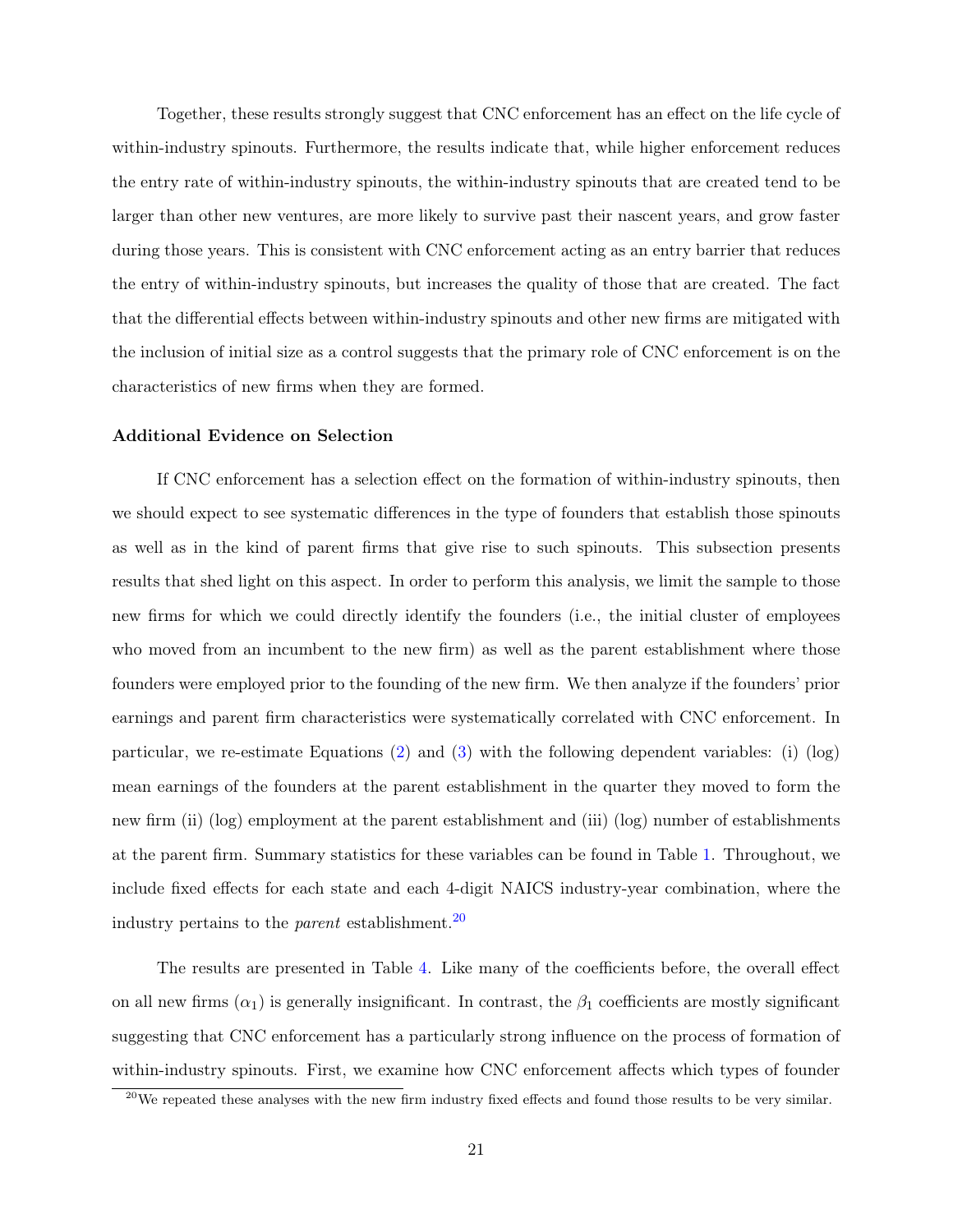decide to create within-industry spinouts. We find that a one standard deviation increase in CNC enforcement increases the mean of within-industry spinout founder earnings at their parent firm by 1.7% relative to founders of other new ventures. That is, in higher enforcing states, founders of within-industry spinouts are more likely to have earned a higher wage with their parent firm. Thus, it appears that individuals with lower human capital are less likely to start new firms in high enforcement states.

With regard to the parent characteristics of within-industry spinouts, we find that higher enforcement is associated with within-industry spinouts being founded from smaller parent firms. This is consistent with CNC enforcement having a selection effect. Since smaller parents are less likely to have the required financial and legal resources, they are less likely to pursue CNC related litigation with a departing employee. Relatedly, in higher enforcing states, within-industry spinouts are more likely to be founded from parents with fewer establishments.

Together with the life-cycle results, these results strongly support the argument that CNC enforcement has a selection effect on the formation of within-industry spinouts.

#### Robustness Checks

We performed several checks to assess the robustness of our analyses. We discuss them in this subsection. $21$ 

#### Alternative measures of CNC enforcement.

Our baseline analysis uses the factor-analysis-weighted index constructed from the 1991 data in Bishara (2011), which captures CNC enforcement with finer granularity than the Garmaise (2011) indices. Though highly correlated with the Garmaise (2011) indices, there are some differences between the two sets of indices. To ensure that our results were not driven by the choice of this index, we repeated our analyses with the Garmaise (2011) indices for 1992 and 2001. Further, we also re-estimated our results using the factor-analysis-weighted-index constructed from the 2009 data in Bishara (2011) instead of 1991. Tables [7](#page-38-0) through [9](#page-40-0) in Appendix A present these results for each entry, initial size, growth, and survival. These results are qualitatively similar to those from

<span id="page-22-0"></span> $21$ We are unable to present the results on some of these checks because they generate several dozen samples including implicit samples that significantly increase the associated disclosure risks to the US Census Bureau.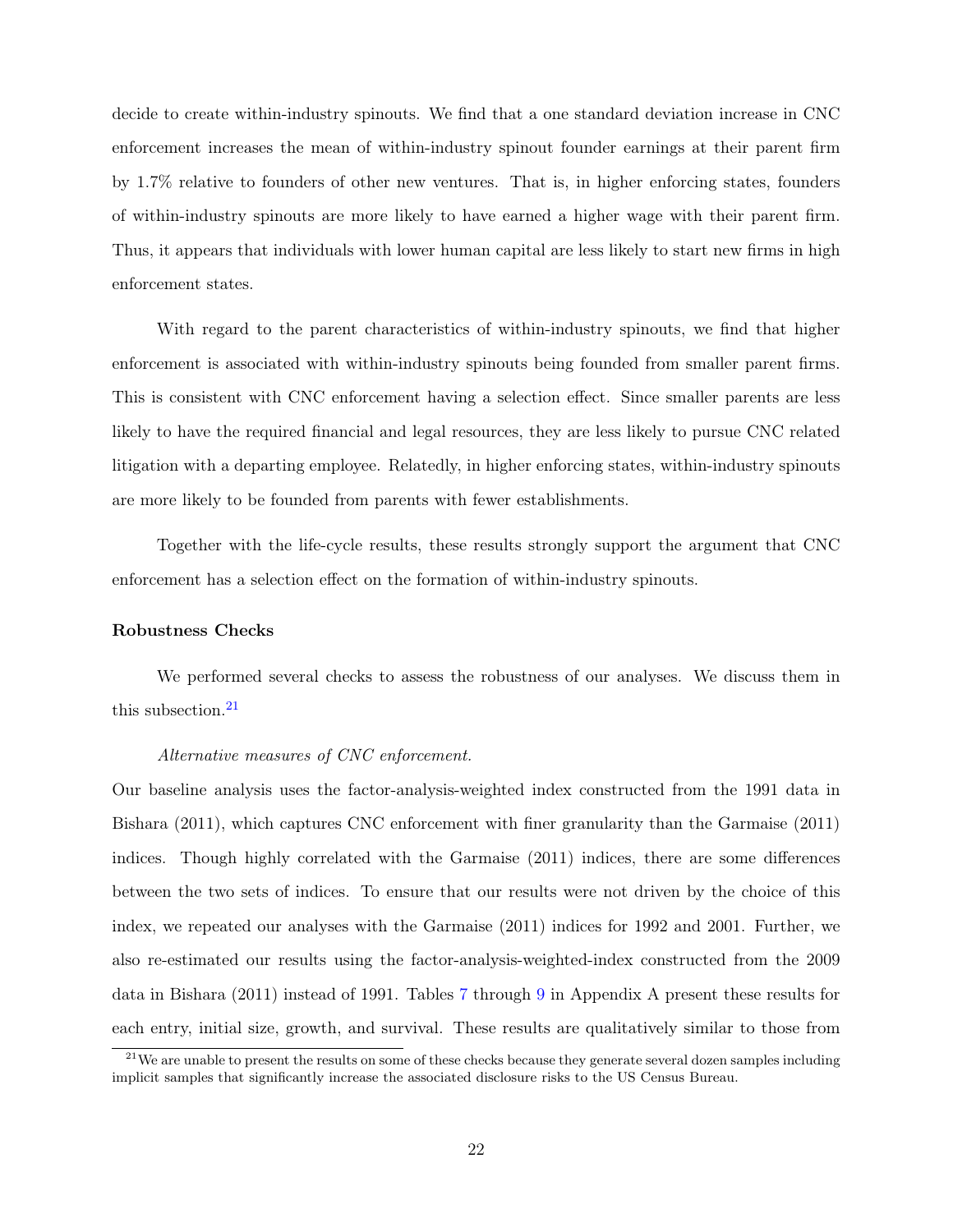our baseline, Table [3.](#page-35-0) In addition to ruling out potential issues with our index, the results using Garmaise (2011) indices, which have a lower variance than our baseline index, also indicate that the baseline results are not unduly influenced by the states at the ends of the enforcement index (e.g., California and Florida).

#### Alternative subsamples.

Using all industries in the estimation provides an accurate picture of the overall impact of CNC enforcement. Despite the use of industry-year fixed effects in the specifications, law firms may be a poor control for firms that function very differently, such as highly capital intensive industries like manufacturing. To ensure that our results are consistent with industries that are more similar to law firms, we first restrict the sample to professional services industries, including Professional, Scientific and Technical Services (NAICS 54) and Administrative and Support Services (NAICS 561), and second to technology industries defined by Paytas and Berglund (2004). The estimates are qualitatively similar to those in Table [3,](#page-35-0) which shows that the main estimates are not driven by the peculiarities of law as a control group.

#### Alternative specifications.

In addition to the baseline specifications presented in Table [3,](#page-35-0) we re-estimated Equations [\(2\)](#page-15-1) and [\(3\)](#page-15-2) without including state fixed effects, and [\(3\)](#page-15-2) including state-year-fixed effects (which subsumes  $\alpha_1$  in [\(2\)](#page-15-1) and  $\beta_2$  in [\(3\)](#page-15-2)). The results without state fixed effects are similar to those in Table [3,](#page-35-0) and thus are not presented. For parent and founder characteristics, Table [5](#page-36-1) shows that the estimates are robust to not using state fixed effects and to using state-industry-year fixed effects. Table [6,](#page-37-0) which presents the results from Table [3](#page-35-0) with state-industry-year fixed effects, confirms that the within-industry spinout results are not sensitive to including state-industry-year fixed effects. For completeness, Table [10](#page-41-0) and [11](#page-42-0) in Appendix B show the full series of  $\beta$  coefficients from estimating equation [\(3\)](#page-15-2).

### V. DISCUSSION AND CONCLUSION

This study uses data on 5.5 million new firms formed between 1990 and 2008 across 30 states, and finds that CNC enforcement has a large impact on the life cycle of within-industry spinouts. Relative to other new firms, increases in CNC enforcement result in fewer, but larger within-industry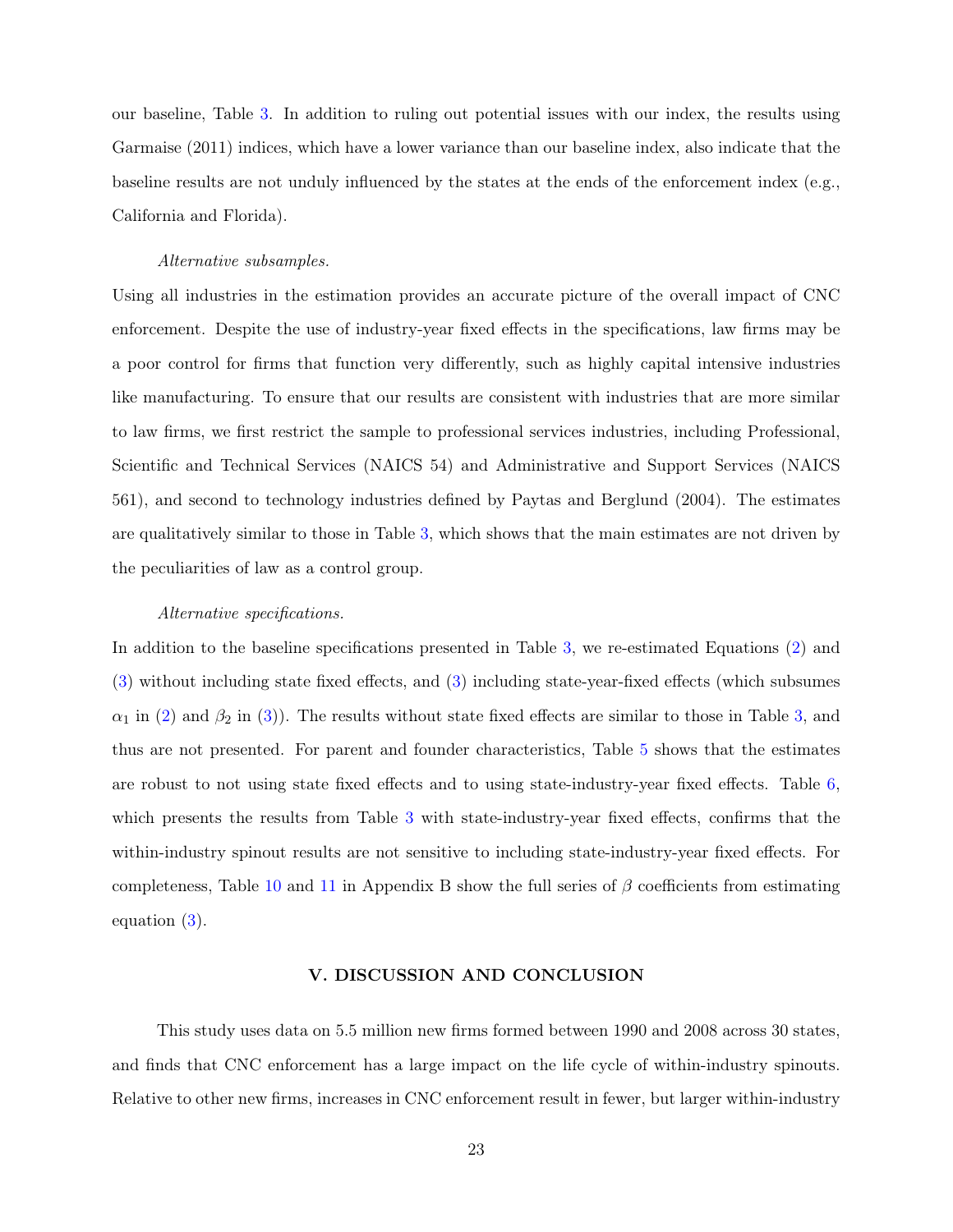spinouts that grow faster and are more likely to survive their first few years. Furthermore, including initial size as a control appears to significantly diminish any growth and survival effects beyond the first few years. Based on our results in Table [3,](#page-35-0) if California adopted Florida's CNC laws, it would result in a 0.62 percentage point decrease in the entry rate of within-industry spinouts in California, but those spinouts that are established would be 5.5% larger, 0.6 percentage points more likely to survive the first year, and 0.74 percentage points more likely to survive the second year. By age 3, conditional on initial size, the surviving within-industry spinouts would be 2% larger than other new firms, but over the longer-term this difference would dissipate.

The simplest explanation for our results is that CNC enforcement has a selection effect on the formation of within-industry spinouts. Specifically, CNC enforcement acts as an 'entry barrier' or as an additional cost that within-industry spinouts in high enforcement states must pay to enter and operate in the market. This cost could be a combination of the costs associated with CNC litigations (e.g., legal defense costs) and costs such as the higher cost of hiring employees and potential loss of business. Other things being equal, this additional cost implies lower entry among entrepreneurs with lower quality ideas and resources in high enforcement states. This, in turn, results in higher observed initial employment since entrepreneurs with higher quality ideas and resources are likely to start larger firms (Cooper et al. 1989). This also explains the higher observed growth rate and greater probability of survival in the first few years when the impact of the initial idea quality and founding resources is likely to be most relevant.

Putting some additional structure on the preceding discussion, albeit a bit simplistic, lends greater clarity and leads to a few additional insights. Consider a simple model where firms must pay a CNC related fixed cost F with a probability  $\rho(c, \theta)$  where c is the strength of enforcement,  $\theta$  is 'quality', broadly defined to include idea quality and founder resources, and  $\rho$  is strictly increasing in both arguments. If  $v(\theta, p)$  is the value of a price-taking firm (to the founder) excluding the fixed cost F, and is strictly increasing in both  $\theta$  and average industry price p, then on average, firms will enter only if  $v - \rho F > 0$ . It follows that there exists a threshold  $\theta^*$  below which ideas are not transformed to new firms. Furthermore, keeping all else constant, it is easy to see that this threshold is increasing in c. This structure also suggests that even if higher human capital founders (e.g., senior managers at the parent firms) are more likely to invite litigation, the impact of that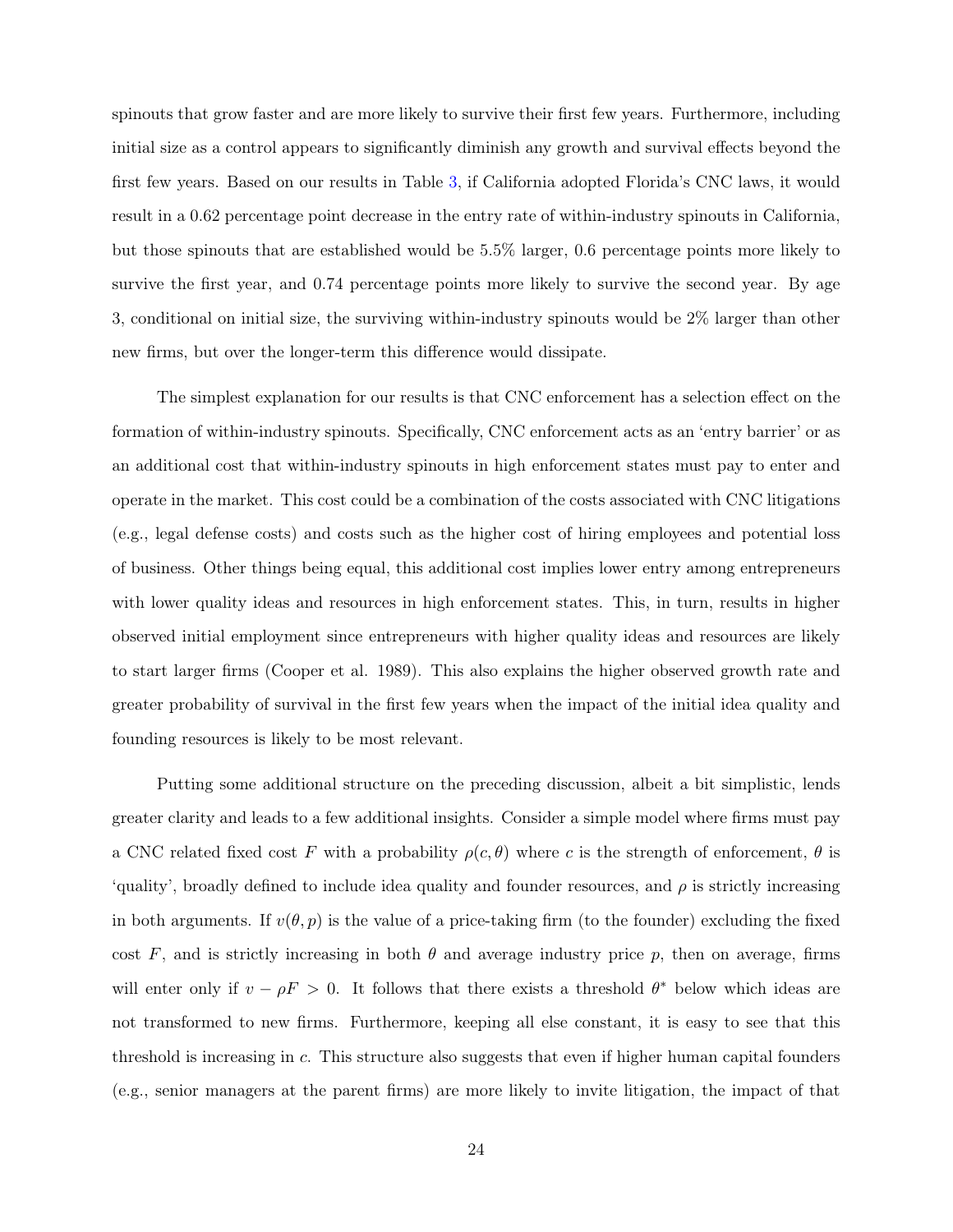increased probability of litigation is not large enough to keep them from entering. In particular, if  $\rho(.)$  were increasing sharply enough in  $\theta$ , founders with higher  $\theta$  would find that the cost of litigation would outweigh the benefit of founding a firm, and hence be more dissuaded by CNC enforcement than those with lower  $\theta$ . In that case, the threshold  $\theta^*$  and initial firm size would *decrease* as enforcement increased, which would be inconsistent with our findings. Further, this structure also sheds light on the strength of an alternative mechanism that would increase the performance of within-industry spinouts: increased investment by parent firms to develop the human capital of their employees. Stricter CNC enforcement buys the loyalty of employees who sign CNC, and therefore provides firms with a higher incentive to invest in training, R&D, and share sensitive information with their employees. These investments may provide employees with high quality ideas and human capital to start new firms. The effect of this would be to increase the mean of  $\theta$  in high-enforcement states which, keeping other things equal, would *increase* entry of withinindustry spinouts. In contrast, we find a negative relation between entry and CNC enforcement suggesting that the selection effect outweighs this potential benefit. Finally, since reduced entry potentially increases industry prices, this would imply a lower propensity to exit (across all age cohorts) as enforcement increases. That we do not find such an effect beyond age 2 suggests that increased enforcement is likely not associated with an increase in prices large-enough to decrease the propensity to exit. This may happen either because the reduction in entry itself is low or more likely because other types of entrants such as diversifying entrants and new ventures of incumbents fill the void left by within-industry spinouts.

Other evidence also points toward CNC having a selection effect. First, we find that the average prior earnings of within-industry spinout founders is higher in high enforcement states. This is consistent with CNC enforcement deterring individuals with lower human capital from starting within-industry spinouts. Second, within-industry spinouts tend to have smaller parents in high enforcement states. This is also consistent with the presence of a selection effect. In these states, parent firms have a higher probability of a successful outcome in a CNC litigation, which encourages even small parent firms who would not pursue such litigation in low enforcement states to do so in high enforcement states. Consequently, we observe a reduction in the average parent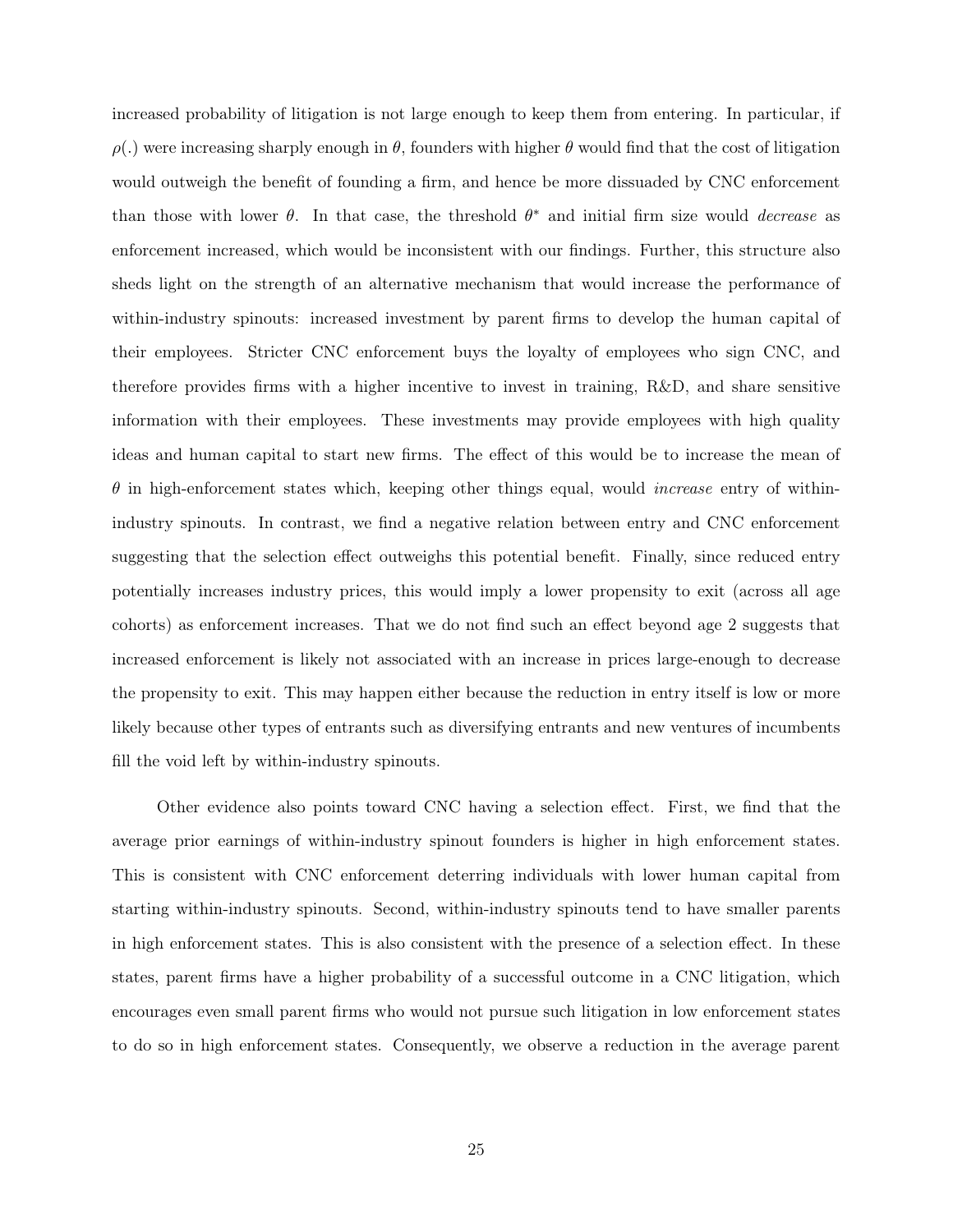size of within-industry spinouts.<sup>[22](#page-26-0)</sup> Finally, we find that while CNC enforcement is associated with higher probability of survival in the first few years, the significance of this effect disappears after one year when we include initial firm size as a control in the regressions. Combined with the fact that we see no impact on long-term growth rates and survival, this strongly suggests that the impact of CNC enforcement on the performance of new firms is primarily through its effect on initial firm size.

These findings are broadly consistent with studies that argue CNC reduce the mobility of individuals including those of entrepreneurs from their employers (e.g., Samila and Sorenson, 2011; Marx et al., 2009). Our finding of lower entry rate of within-industry spinouts is in line with that argument, though our results suggest that the effect of CNC enforcement is largely limited to withinindustry spinouts and that there is little overall effect on all new firms. In this narrow respect, our results appear to be somewhat different from Samila and Sorenson (2011). However, since there are significant differences in the data and empirical design between the two studies, a direct comparison may not be very meaningful.<sup>[23](#page-26-1)</sup> More broadly, our results highlight the importance of treating within-industry spinouts differently from other types of new firms, given their unique relationship to their parent firms. Going beyond entry, our study suggests that CNC enforcement has a longer and heterogeneous impact on new firms. Though it has been known that stricter CNC enforcement likely deters entry, to our knowledge this is the first investigation of post-entry performance and CNC enforcement. By examining initial size, growth and survival, our study sheds light on the potential mechanism, viz. selection, that links CNC enforcement to lower entrepreneurial activity.

Together, our results have implications for research on new venture formation and entrepreneurship, as well as for managers concerned about new entry. They suggest that the effect

<span id="page-26-0"></span> $^{22}$ An alternative explanation that partially explains these results is that entrepreneurs need to be 'jacks of all trades' and small firms provide more opportunities to be so (Lazear, 2004). However, this explanation does not explain why there should be differences between within- and out-of- industry spinouts or between law firms and other firms or why there should be a correlation with the enforcement index.

<span id="page-26-1"></span><sup>&</sup>lt;sup>23</sup>There are three main areas of difference. First, their measure of the number of new firms is the number of new establishments whose enterprise size (e.g. the summed employment of all associated establishments) is between 0 and 19. These new establishments include those created by incumbent firms, while our data includes only new firms. Second, they measure the elasticity of new establishment formation with respect to venture capital investment and how the elasticity is affected by CNC. We measure the effect of CNC on new firm formation directly. Third, they assume all types of new firms in all industries are equally affected by CNC through venture capital investment, while we distinguish the types of new firms which are most likely to be affected by CNC and control for industry-specific effects by including industry-fixed effects.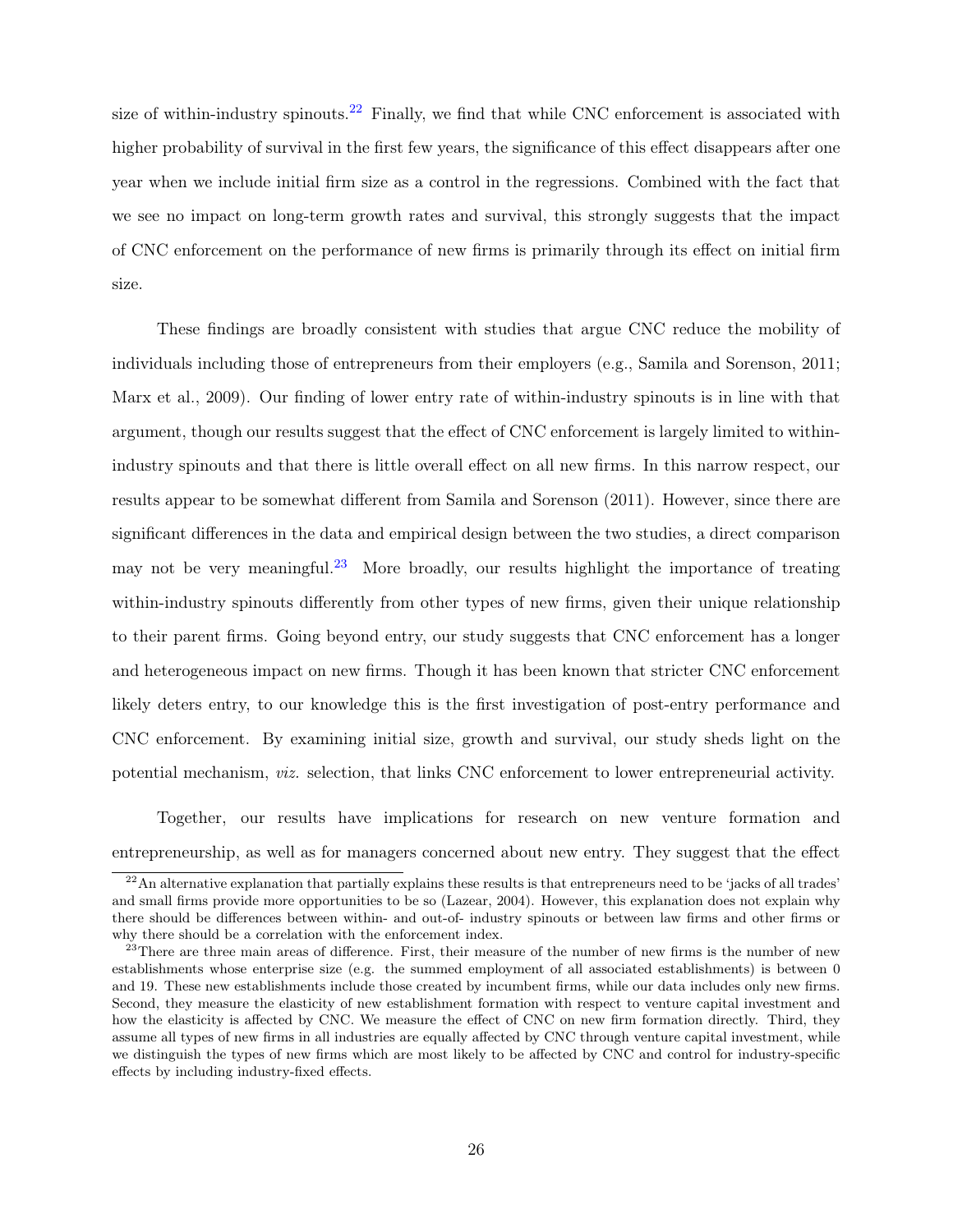of CNC enforcement is not limited to its effect on the mobility of workers or the formation of new firms, but also extends to the size, growth and survival of new firms. Our study also implies that in order to evaluate its full impact, we should examine the effect of CNC enforcement on the whole process of new venture formation, and not just on entry. While CNC enforcement can reduce the rate of within-industry spinout formation, this reduction is likely the result of reduced entry by within-industry spinouts with lower quality ideas or resources. Hence, strong CNC enforcement might not necessarily reduce the level of competitive threats to incumbents from within-industry spinouts. Furthermore, our study implies that CNC enforcement exhibits complex effects on the development of regional economies. Similar to patent protection, CNC enforcement protects a firm's intellectual property and increases its incentive to invest in human capital. However, CNC enforcement prevents the dissemination of knowledge embodied in workers, thus it discourages the formation and development of new firms. By analyzing aspects beyond the mobility of workers, our study also contributes to our understanding of the process of how CNC enforcement affects regional development through new firm formation.

Turning to the limitations of our study, we do not consider the possibility that CNC enforcement could change the intensity of industry competition. There may also be longer term effects of competition on innovation, which have been ignored in our study. Similarly, our results do not allow us to estimate the welfare effects of CNC enforcement. Our suggested mechanism of entry and hiring barriers suggest welfare losses but without an analysis of incumbent entry and performance, we cannot quantify the extent of welfare losses. Further, our performance measures are limited to size, growth and survival due to data limitations, but there are other performance measures such as profitability and productivity that can be examined. We leave a comprehensive analysis of these issues as a subject for future research.

A natural extension of this study would be to perform analyses at the individual level instead of the firm level adopted by our study. This may provide insights into how CNC enforcement affects individual entrepreneurial decisions. Future studies could also examine whether or not the dispersion of performance of within-industry spinouts is negatively correlated with CNC enforcement, and in particular if the lower end of the performance distribution (e.g., the  $10^{th}$  percentile) is higher in higher-enforcement states. This would augment the selection argument. Another potentially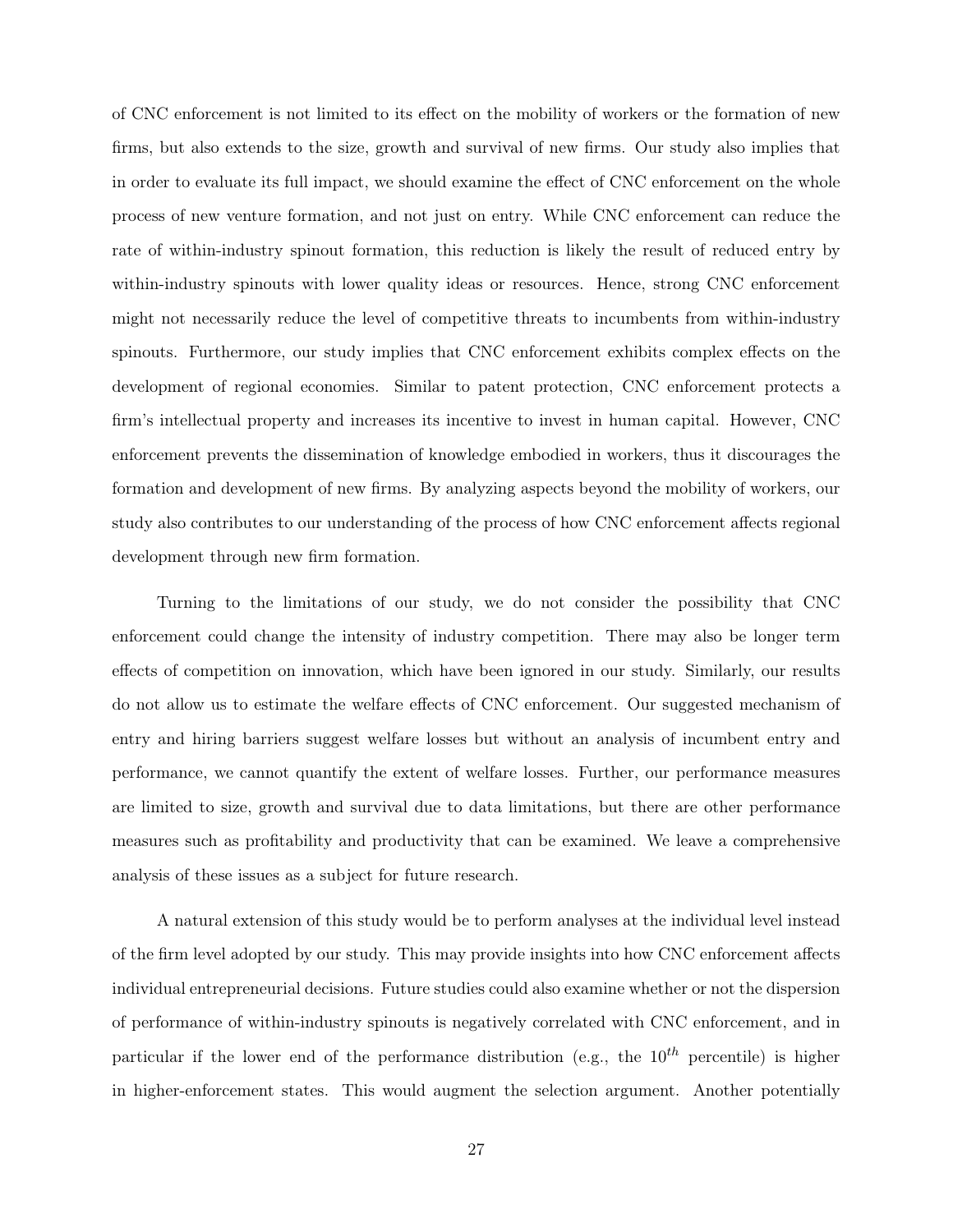interesting avenue for future research is to examine the inter-industry heterogeneity in the impact of CNC enforcement in much greater detail. As alluded to earlier, CNC are most effective at protecting assets that can be transferred out through the departure of employees, and when other means to protect those assets are available, such as patents, copyrights, trade secrets, or the need for complementary assets, then this may reduce the benefits of enforcing CNC. Thus, we may see significant inter-industry variation in the effects of CNC enforcement.

To conclude, noncompete agreements do indeed appear to be a 'significant impediment to people who aspire to start their own firms', especially if they want to start a firm that competes with their current employer.

#### REFERENCES

Agarwal, Rajshree, Raj Echambadi, April Franco, and MB Sarkar. 2004. Knowledge Transfer through Inheritance: Spinout Generation, Development, and Survival. Academy of Management Journal 47(4): 501-522.

Autor, David, John Donohue III and Stewart Schwab. 2006. The Costs of Wrongful-Discharge Laws. Review of Economics and Statistics 88(2): 211-231.

Barney, Jay. 1991. Firm resources and sustained competitive advantage. *Journal of* Management, 17(1): 99-120.

Bishara, Norman. 2011. Fifty Ways to Leave Your Employer: Relative Enforcement of Noncompete Agreements, Trends, and Implications for Employee Mobility Policy. University of Pennsylvania Journal of Business Law, Vol 13.

Blake, Harlan. 1960. Employee Agreements Not to Compete. Harvard Law Review, 73:625- 691.

Buffkin, Russell C. 1991. Non-Competition Clauses in Law Firm Partnership Agreements: How Far Can Partnership Agreements Control Future Conduct of 'Lawyers?' The Journal of the Legal Profession, 23:325-336.

Campbell, Benjamin A., Martin Ganco, April M. Franco and Rajshree Agarwal. 2012. Who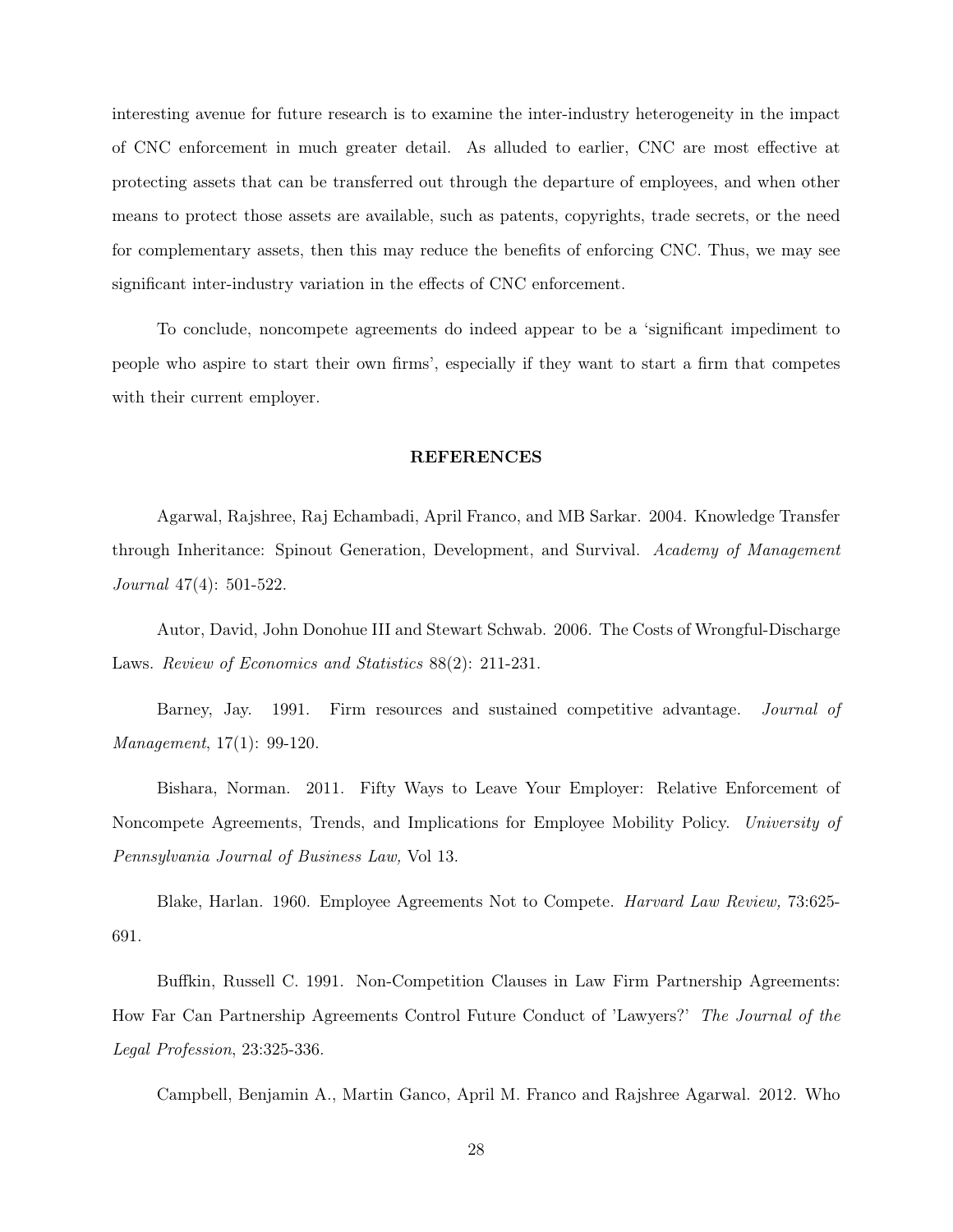Leaves, Where to, and Why Worry? Employee Mobility, Entrepreneurship and Effects on Source Firm Performance. Strategic Management Journal, 33(1): 65-87.

Chatterji, Aaron K. 2009. Spawned with a Silver Spoon? Entrepreneurial Performance and Innovation in the Medical Device Industry. Strategic Management Journal 30(2): 185-206.

Conti, Raffaele. 2013. Do Non-competition Agreements Lead Firms to Pursue Risky R&D Projects? Strategic Management Journal Online Version DOI: 10.1002/smj.2155

Cooper, Arnold C., Carolyn Y Woo and William C Dunkelberg. 1989. Entrepreneurship and the Initial Size of Firms. Journal of Business Venturing, 4(5), 317-332

Economist, The. Jan 18th 2014. Charging more, getting less. Lawyers' biggest customers are discovering that they can haggle. Accessed at http://www.economist.com/news/business/21594317 lawyers-biggest-customers-are-discovering-they-can-haggle-charging-more-getting-less on June 6, 2014.

Fallick, Bruce, Charles Fleischman, and James Rebitzer. 2006. Job-Hopping in Silicon Valley: Some Evidence Concerning the Micro-Foundations of a High Technology Cluster. Review of Economics and Statistics, 88: 472-81.

Fosfuri, Andrea and Thomas Ronde. 2004. High-tech Clusters, Technology Spillovers, and Trade Secret Laws. International Journal of Industrial Organization, 22(1) 45-65.

Franco, April M. and Matthew F. Mitchell. 2008. Covenants Not to Compete, Labor Mobility, and Industry Dynamics. Journal of Economics and Management Strategy, 17(3): 581-606.

Garmaise, Mark. 2011. Ties That Truly Bind: Non-competition Agreements, Executive Compensation, and Firm Investment. Journal of Law, Economics, and Organization, 27: 376-425.

Gilson, Ronald. 1999. The Legal Infrastructure of High Technology Industrial Districts: Silicon Valley, Route 128, and Covenants Not to Compete. New York University Law Review, 74:575-629.

Grant, Robert M. 1996. Toward a knowledge-based theory of the firm. Strategic Management Journal, 17(summer special issue): 109-122.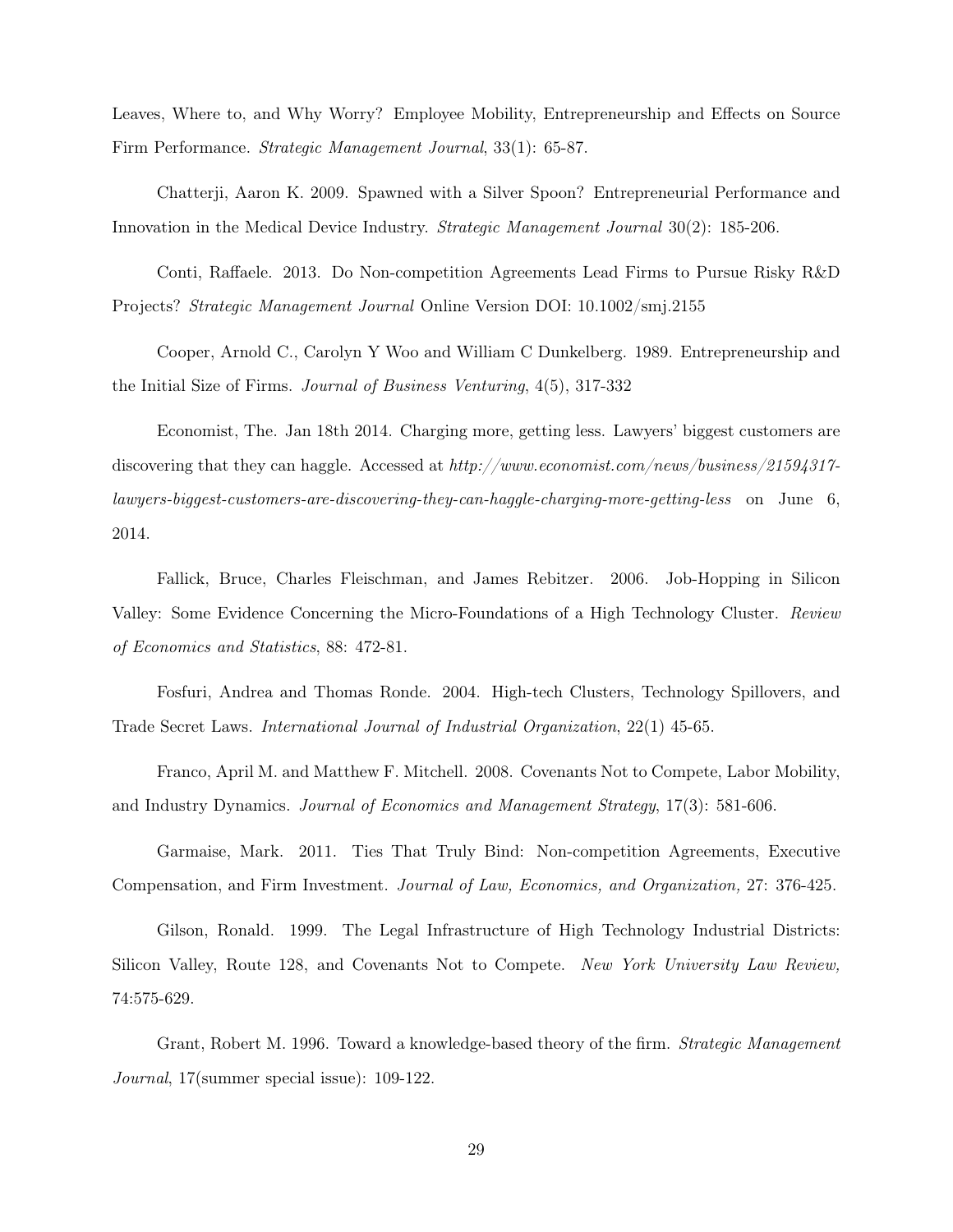Grossman, Sanford J. and Oliver D. Hart. 1986. The Costs and Benefits of Ownership: A Theory of Vertical and Lateral Integration. Journal of Political Economy, 94(4): 691-719.

Glynn, Timothy. 2008. Interjurisdictional Competition in Enforcing Noncompetition Agreements: Regulatory Risk Management and the Race to the Bottom. Washington and Lee Law Review, 65:1381-1444.

Hart, Oliver D. and John Moore. 1990. Property Rights and the Nature of the Firm. Journal of Political Economy, 98(6): 1119-58.

Kessenides, Dimitra. 2014. Why It's Time for Big Law to 'Adapt or Die'. Accessed at http://www.businessweek.com/articles/2014-01-03/why-its-time-for-big-law-to-adapt-or-die on June 6, 2014.

Klepper, Steven. 2001. Employee Startups in High-Tech Industries. Industrial and Corporate Change 10(3): 639-674.

Klepper, Steven, and Sally Sleeper. 2005. Entry by Spinoffs. *Management Science* 51(8): 1291-1306.

Klepper, Steven. 2007. Disagreements, Spinoffs, and the Evolution of Detroit as the Capital of the U.S. Automobile Industry. Management Science 53(4): 616-631.

Klepper, Steven. 2009. Spinouts: A Review and Synthesis. European Management Review 6(3): 159-171.

Langton, Lynn and Thomas Cohen. 2008. Civil Bench and Jury Trials in State Courts, 2005. Accessed at http://www.bjs.gov/content/pub/pdf/cbjtsc05.pdf on October 3rd, 2013.

Lazear, Edward P. 2004. Balanced Skills and Entrepreneurship. American Economic Review Papers and Proceedings, 94(2): 208-211.

Lerner, Josh. 1995. Patenting in the Shadow of Competitors. Journal of Law and Economics 38(2): 463-95.

Malsberger, Brian. 1996. Covenants Not to Compete: A State by State Survey. Washington, DC: Bureau of National Affairs.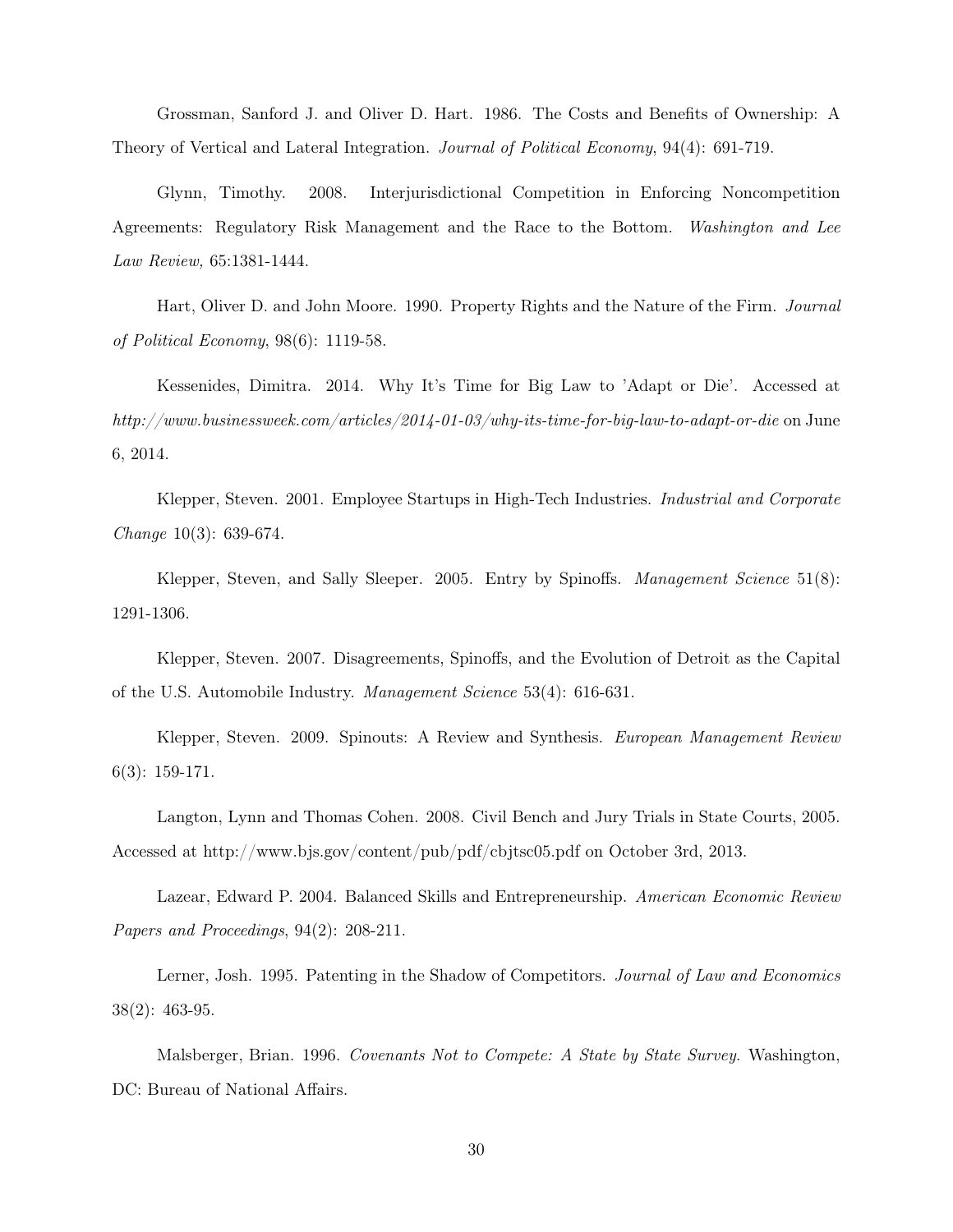Marx, Matt, Deborah Strumsky and Lee Fleming. 2009. Mobility, Skills, and the Michigan Non-Compete Experiment. Management Science, 55:875-89.

Marx, Matt. 2011. The Firm Strikes Back: Non-Compete Agreements and the Mobility of Technical Professionals. American Sociological Review, 76(5): 695-712

Marx, Matt, Jasjit Singh, and Lee Fleming. 2011. Regional Disadvantage? Non-Compete Agreements and Brain Drain. Working paper accessed at http://siepr.stanford.edu /system/files/shared/pubs/papers/braindrain110707[1].pdf on April 30, 2014.

Meccheri, Nicola. 2009. A Note on Noncompetes, Bargaining and Training by Firms. Economic Letters, 102(3):198-200.

Murphy, Kevin M., Andrei Shleifer and Robert W. Vishny. 1991. The Allocation of Talent: Implications for Growth. Quarterly Journal of Economics 106(2): 503-530.

Paytas, Jerry and Dan Berglund. 2004. Technology Industries and Occupations for NAICS Industry Data. Carnegie Mellon Heinz School, Accessed at www.heinz.cmu.edu /download.aspx?id=1338 on March 26, 2014.

Rauch, James E. and Joel Watson. 2014. Client-Based Entrepreneurship. Journal of Law, Economics, and Organization, online advance access doi: 10.1093/jleo/ewt023.

Santarelli, Enrico. and Marco Vivarelli. 2007. Entrepreneurship and the Process of Firms' Entry, Survival and Growth. Industrial and Corporate Change, 16(3): 455-488

Samila, Sampsa and Olav Sorensen. 2011. Noncompete Covenants: Incentives to Innovate or Impediments to Growth. Management Science, 57(3):425-438.

Starr, Evan. 2014. Training the Enemy? Firm-Sponsored Training and the Enforcement of Covenants Not to Compete. Working Paper.

Stone, Katherine. 2002. Knowledge at Work: Disputes Over the Ownership of Human Capital in the Changing Workplace. Connecticut Law Review, 34:721-763.

Strickler, Andrew. 2014. Law Firms Face Sluggish Economic Outlook In 2014. Accessed at http://www.law360.com/articles/489575/law-firms-face-sluggish-economic-outlook-in-2014 on June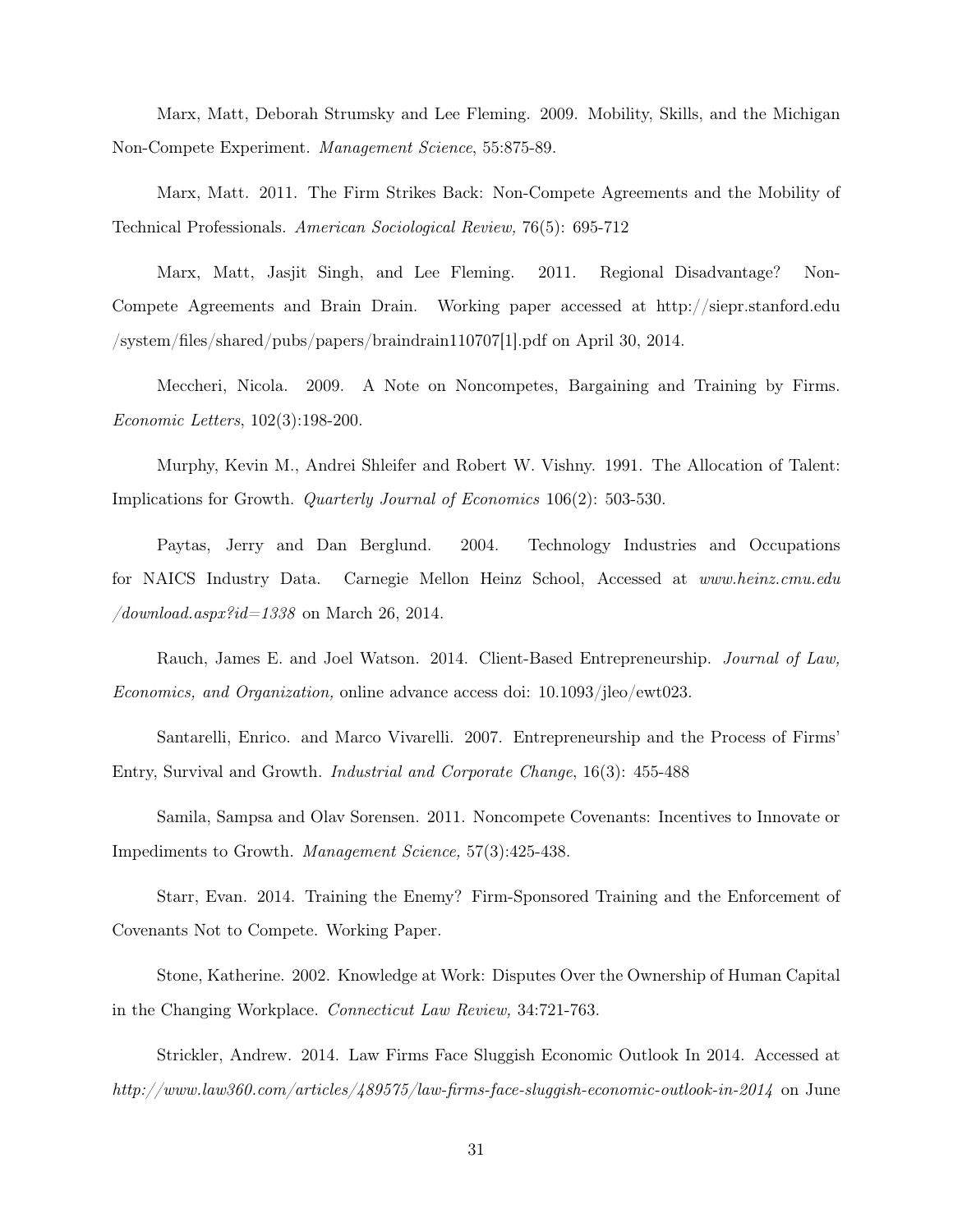6, 2014.

Stuart, Toby E. and Olav Sorenson. 2003. Liquidity Events and the Geographic Distribution of Entrepreneurial Activity. Administrative Science Quarterly, 48(2): 175-201.

Stroud, Sela. 2002. Non-Compete Agreements: Weighing the Interests of Profession and Firm. Alabama Law Review, 53(3):1023-1041.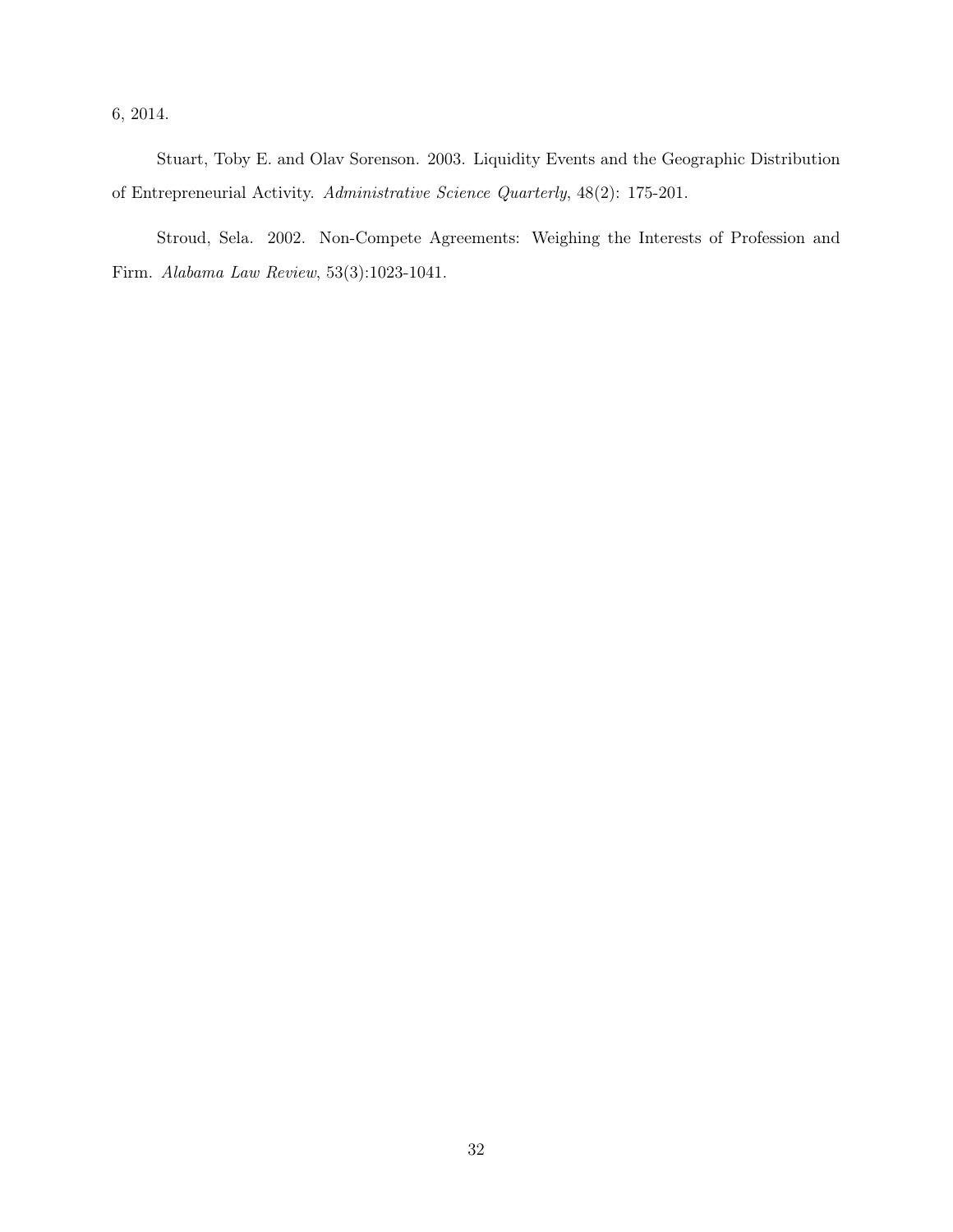|                               |           | Full Sample | Law     |           | Non-Law   |       |
|-------------------------------|-----------|-------------|---------|-----------|-----------|-------|
|                               | Mean      | SD          | Mean    | <b>SD</b> | Mean      | SD    |
| Within-Industry Spinout Dummy | 0.08      | 0.28        | 0.23    | 0.42      | 0.08      | 0.27  |
| New Firm Entry Rate           | 0.10      | 0.10        | 0.07    | 0.02      | 0.10      | 0.10  |
| Non-law Firm Dummy            | 0.98      | 0.15        | 0.00    | 0.00      | 1.00      | 0.00  |
| Enforcement                   | $-0.46$   | 1.77        | $-0.47$ | 1.77      | $-0.46$   | 1.77  |
| Industry Employment           | 44996     | 69052       | 51564   | 39853     | 44849     | 69557 |
| Industry Number of Firms      | 4303      | 5220        | 9649    | 7032      | 4184      | 5109  |
| Industry Share-Employment     | 0.01      | 0.01        | 0.01    | 0.00      | 0.01      | 0.01  |
| <b>Industry Share-Firms</b>   | 0.01      | 0.01        | 0.03    | 0.00      | 0.01      | 0.01  |
| Employment                    |           |             |         |           |           |       |
| Year 0                        | 5.86      | 60.50       | 2.92    | 7.30      | 5.93      | 61.20 |
| Year 3                        | 7.66      | 55.40       | 3.79    | 8.08      | 7.76      | 56.10 |
| Year 5                        | 8.74      | 62.60       | 4.18    | 7.68      | 8.87      | 63.50 |
| Year 7                        | 9.64      | 73.70       | 4.51    | 8.44      | 9.80      | 74.80 |
| Observations                  | 5,538,121 |             | 120,961 |           | 5,417,160 |       |

# Table 1: Descriptive Statistics

Panel B: Within-Industry Spinouts

<span id="page-33-0"></span>Panel A: All New Firms

|                    | Full Sample |           | Law    |           | Non-Law |           |
|--------------------|-------------|-----------|--------|-----------|---------|-----------|
|                    | Mean        | <b>SD</b> | Mean   | <b>SD</b> | Mean    | <b>SD</b> |
| Non-law Firm Dummy | 0.94        | 0.24      | 0.00   | 0.00      | 1.00    | 0.00      |
| Employment         |             |           |        |           |         |           |
| Year 0             | 3.89        | 17.4      | 2.33   | 3.44      | 4.00    | 17.9      |
| Year 3             | 5.76        | 50.2      | 3.14   | 4.04      | 5.95    | 52.0      |
| Year 5             | 6.67        | 58.3      | 3.55   | 4.04      | 6.92    | 60.6      |
| Year 7             | 7.36        | 59.2      | 3.90   | 6.74      | 7.67    | 8.17      |
| Observations       |             | 466,116   | 28,106 |           | 438,010 |           |

Panel C: Characteristics of Parents and Spinout Founders

|                                     | Full Sample |           | Law    |       | Non-Law   |       |
|-------------------------------------|-------------|-----------|--------|-------|-----------|-------|
|                                     | Mean        | <b>SD</b> | Mean   | SD.   | Mean      | SD    |
| Mean Earnings of Founders at Parent | 6876        | 47072     | 8543   | 21529 | 6823.76   | 47655 |
| Parent Establishment Size           | 1616        | 7559      | 11780  | 6308  | 1630      | 7595  |
| Number of Parent Establishments     | 41.92       | 467       | 23.44  | 295   | 42.5      | 471   |
| Observations                        |             | 1,543,651 | 47,309 |       | 1,496,342 |       |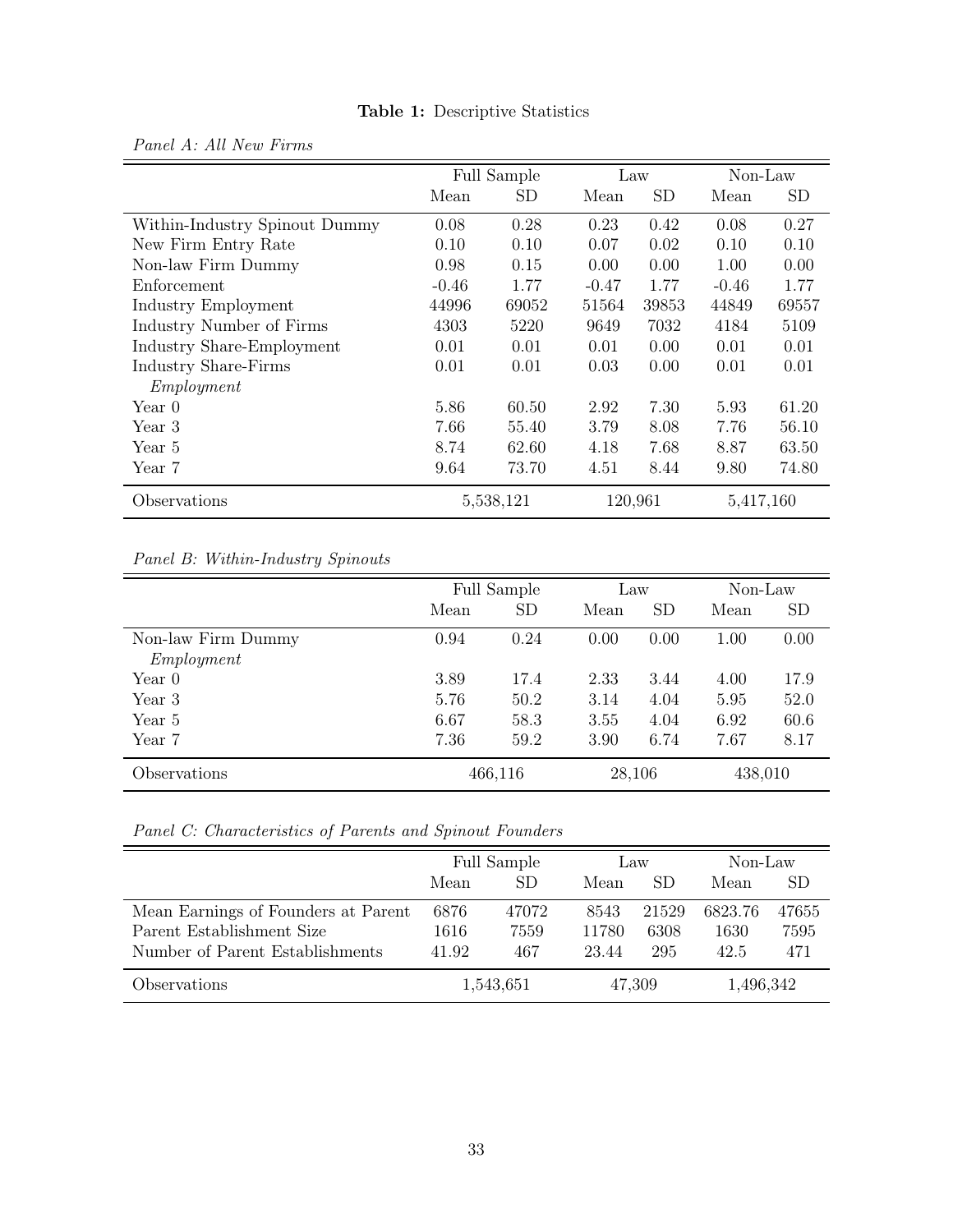<span id="page-34-0"></span>

|                              |      | 1991 |           |      | 2009 |           |                |
|------------------------------|------|------|-----------|------|------|-----------|----------------|
| Question                     | Mean | SD   | FA Weight | Mean | SD   | FA Weight | Bishara Weight |
| Statute of Enforceability    | 4.90 | 1.53 | 0.07      | 4.96 | 1.79 | 0.09      | 0.10           |
| Protectable Interest         | 5.80 | 2.03 | 0.07      | 0.07 | 1.93 | 0.21      | 0.10           |
| Plaintiff's Burden of Proof  | 5.36 | 2.06 | 0.06      | 5.59 | 1.93 | 0.13      | 0.10           |
| Consideration At Inception   | 8.45 | 2.35 | 0.22      | 8.73 | 2.39 | 0.07      | 0.05           |
| Consideration Post Inception | 7.04 | 2.78 | 0.09      | 7.15 | 2.86 | 0.05      | 0.05           |
| Overbroad Contracts          | 5.71 | 3.07 | 0.04      | 5.83 | 2.91 | 0.03      | 0.05           |
| Quit v. Fire                 | 6.23 | 2.32 | 0.07      | 6.45 | 2.37 | 0.07      | 0.10           |

Table 2: Factor Analysis Index

Source: Starr(2014)

Figure 1: Factor Analysis Enforcement Index for 2009 and 1991

<span id="page-34-1"></span>

The 1991 and 2009 composite enforcement indices in this bar graph use the 1991 factor analysis weights and the 1991 and 2009 individual enforcement dimension scores.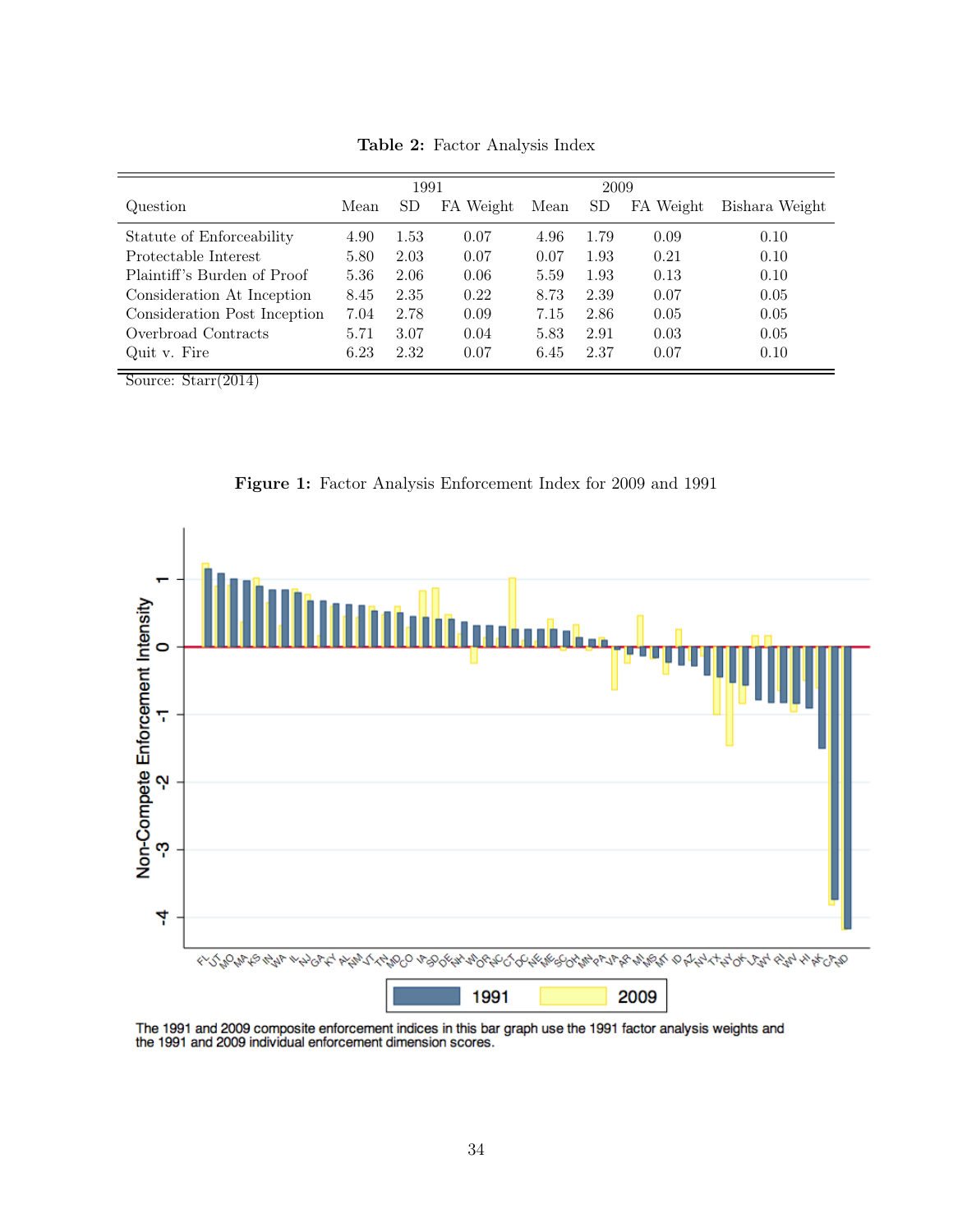<span id="page-35-0"></span>Table 3: The Life-cycle Impacts of CNC Enforcement: 1991 Enforcement Index

| Dependent Variable | (1)<br>WSO $(\gamma_1)$ | (2)<br>Non-WSO $(\gamma_1)$ All Firms $(\gamma_1)$ | (3)        |
|--------------------|-------------------------|----------------------------------------------------|------------|
| Entry Rate         | $-0.00126**$            | 0.00074                                            | $-0.00052$ |
|                    | (0.00049)               | (0.00120)                                          | (0.00117)  |

Panel A: Entry Rate Analysis

|                        | (1)             | $\left( 2\right)$      | (3)             | (4)                    |
|------------------------|-----------------|------------------------|-----------------|------------------------|
| Dependent Variable     | WSO $(\beta_1)$ | All Firms $(\alpha_1)$ | WSO $(\beta_1)$ | All Firms $(\alpha_1)$ |
| Log Employment         |                 |                        |                 |                        |
| Year $0$               | $0.01132***$    | $-0.01479*$            |                 |                        |
|                        | (0.00191)       | (0.00810)              |                 |                        |
| Year 3                 | $0.01439***$    | $-0.01679$             | $0.00416**$     | $-0.00519$             |
|                        | (0.00274)       | (0.00990)              | (0.00163)       | (0.00435)              |
| Year 5                 | $0.01178***$    | $-0.02331**$           | 0.00219         | $-0.01122$             |
|                        | (0.00239)       | (0.01103)              | (0.00201)       | (0.00684)              |
| Year 7                 | $0.00802**$     | $-0.02162$             | $-0.00203$      | $-0.00640$             |
|                        | (0.00378)       | (0.01412)              | (0.00244)       | (0.01033)              |
| Survival               |                 |                        |                 |                        |
| Survive Year 1         | $0.00121***$    | $-0.00202**$           | $0.00070*$      | $-0.00135$             |
|                        | (0.00036)       | (0.00080)              | (0.00038)       | (0.00080)              |
| Survive Year 2         | $0.00149*$      | $-0.00348***$          | 0.00083         | $-0.00262**$           |
|                        | (0.00076)       | (0.00106)              | (0.00074)       | (0.00113)              |
| Survive Year 3         | 0.00067         | $-0.00383**$           | 0.00005         | $-0.00302*$            |
|                        | (0.00126)       | (0.00147)              | (0.00122)       | (0.00156)              |
| Log Initial Employment |                 |                        | X               | X                      |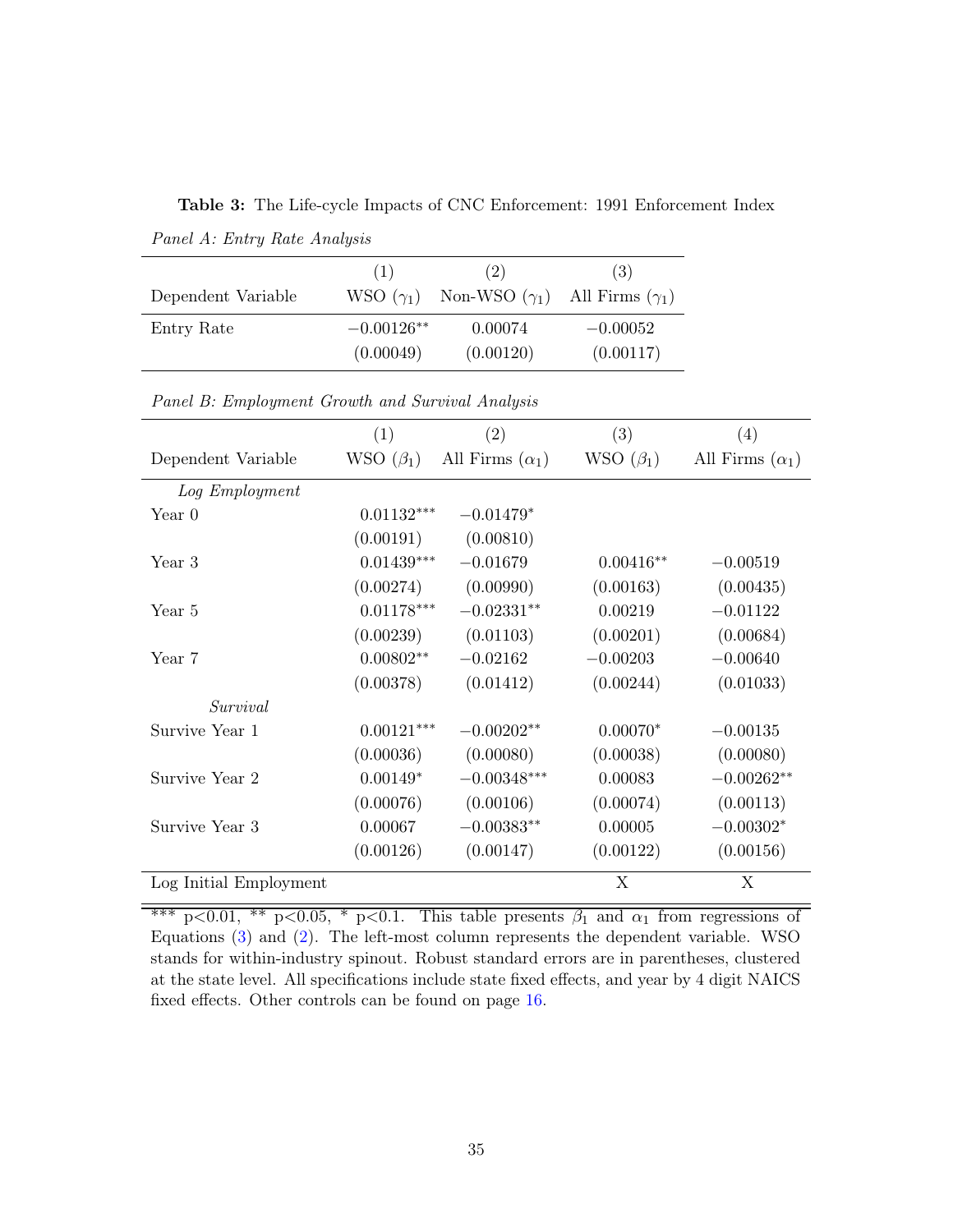Table 4: Characteristics of Spinout Founders and Their Parent Firms

<span id="page-36-0"></span>

|                                     | (1)             | (2)                    |
|-------------------------------------|-----------------|------------------------|
| Dependent Variable                  | WSO $(\beta_1)$ | All Firms $(\alpha_1)$ |
| Log Mean Founder Earnings at Parent | $0.01737**$     | 0.00410                |
|                                     | (0.00663)       | (0.01905)              |
| Log Parent Establishment Size       | $-0.06358***$   | $-0.01567$             |
|                                     | (0.01189)       | (0.01860)              |
| Log Number of Parent Establishments | $-0.04206***$   | $-0.01895**$           |
|                                     | (0.00940)       | (0.00822)              |

\*\*\* p<0.01, \*\* p<0.05, \* p<0.1. This table presents  $\beta_1$  and  $\alpha_1$  from regressions of Equations [\(3\)](#page-15-2) and [\(2\)](#page-15-1). The left-most column represents the dependent variable. WSO stands for within-industry spinout. Robust standard errors are in parentheses, clustered at the state level. All specifications include state fixed effects, and year by 4 digit NAICS fixed effects. Other controls can be found on page [16.](#page-15-2)

<span id="page-36-1"></span>Table 5: Characteristics of Spinout Founders and Their Parent Firms: Robustness Checks

|                                       | (1)             | (2)                    | $\left( 3\right)$ | (4)                    | (5)             |
|---------------------------------------|-----------------|------------------------|-------------------|------------------------|-----------------|
| Dependent Variable                    | WSO $(\beta_1)$ | All Firms $(\alpha_1)$ | WSO $(\beta_1)$   | All Firms $(\alpha_1)$ | WSO $(\beta_1)$ |
| Mean Founder Earn.                    | $0.01737**$     | 0.00410                | $0.01715**$       | 0.00124                | 0.01237         |
|                                       | (0.00663)       | (0.01905)              | (0.00667)         | (0.01951)              | (0.01277)       |
| Parent Estab. Size                    | $-0.06358***$   | $-0.01567$             | $-0.06436***$     | $-0.01683$             | $-0.06254***$   |
|                                       | (0.01189)       | (0.01860)              | (0.01070)         | (0.01907)              | (0.02122)       |
| No. Parent Estab.                     | $-0.04206***$   | $-0.01895**$           | $-0.04243***$     | $-0.01757**$           | $-0.02910**$    |
|                                       | (0.00940)       | (0.00822)              | (0.00991)         | (0.00843)              | (0.01297)       |
| State FE                              | Χ               | X                      |                   |                        |                 |
| No State FE<br>State-Industry-Year FE |                 |                        | X                 | X                      | X               |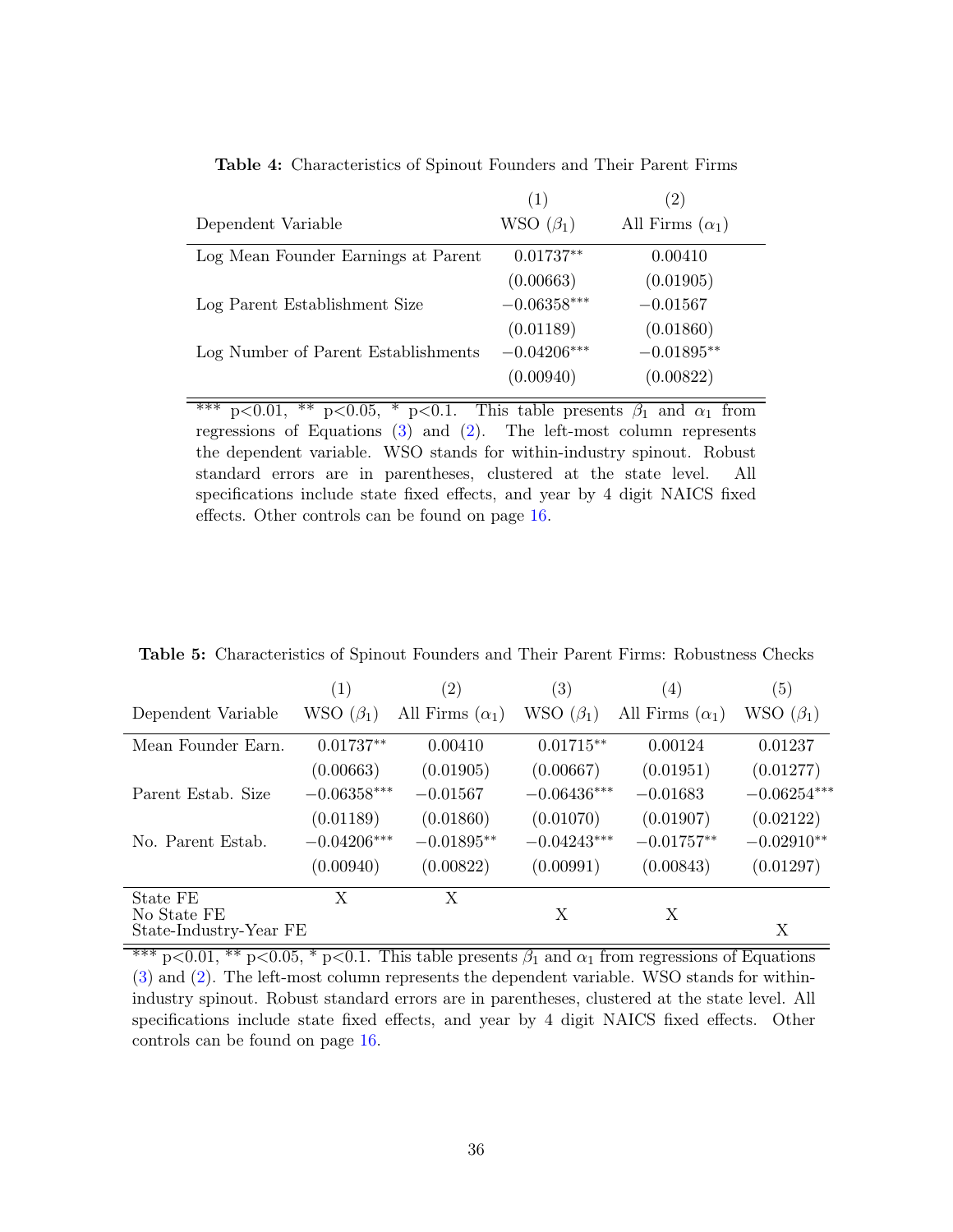|                        | (1)             | (2)             |
|------------------------|-----------------|-----------------|
| Dependent Variable     | WSO $(\beta_1)$ | WSO $(\beta_1)$ |
| Log Employment         |                 |                 |
| Year 0                 | $0.01033***$    |                 |
|                        | (0.00184)       |                 |
| Year 3                 | $0.01151***$    | $0.00343***$    |
|                        | (0.00275)       | (0.00117)       |
| Year 5                 | $0.00704**$     | 0.00023         |
|                        | (0.00273)       | (0.00189)       |
| Year 7                 | 0.00405         | $-0.00273$      |
|                        | (0.00413)       | (0.00204)       |
| Survival               |                 |                 |
| Survive Year 1         | $0.00104**$     | 0.00057         |
|                        | (0.00050)       | (0.00050)       |
| Survive Year 2         | $0.00144**$     | 0.00084         |
|                        | (0.00059)       | (0.00060)       |
| Survive Year 3         | 0.00118         | 0.00060         |
|                        | (0.00103)       | (0.00099)       |
| Log Initial Employment |                 | X               |

<span id="page-37-0"></span>Table 6: The Life-cycle Impacts of CNC Enforcement: 1991 Starr-Bishara Enforcement Index with State-Industry-Year Fixed Effects

Panel B: Employment Growth and Survival Analysis

 $\frac{1}{2}$  \*\*\* p<0.01, \*\* p<0.05, \* p<0.1. This table presents  $\beta_1$  and  $\alpha_1$  from regressions of Equations [\(3\)](#page-15-2) and [\(2\)](#page-15-1). The left-most column represents the dependent variable. WSO stands for within-industry spinout. Robust standard errors are in parentheses, clustered at the state level. All specifications include state-industry-year fixed effects. Other controls can be found on page [16.](#page-15-2)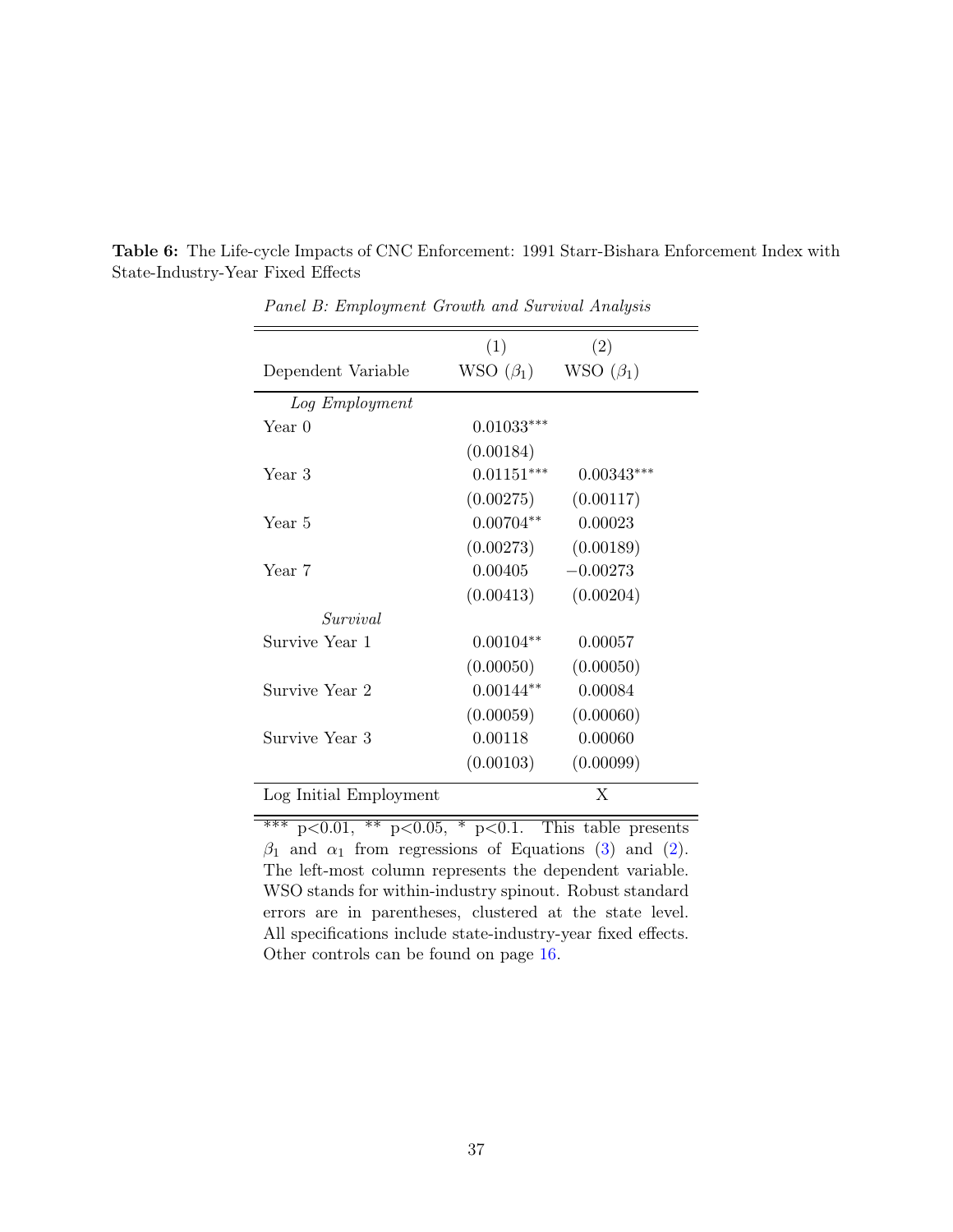# Appendix

# <span id="page-38-0"></span>A Robustness Checks with Different Enforcement Indices

Table 7: The Life-cycle Impacts of CNC Enforcement: 2009 Enforcement Index Panel A: Entry Rate Analysis

| Dependent Variable | (1)<br>WSO $(\gamma_1)$ | (2)<br>Non-WSO $(\gamma_1)$ All Firms $(\gamma_1)$ | (3)        |
|--------------------|-------------------------|----------------------------------------------------|------------|
| Entry Rate         | $-0.00087*$             | 0.00054                                            | $-0.00033$ |
|                    | (0.00046)               | (0.00092)                                          | (0.00107)  |

|                        | (1)                      | (2)                    | (3)             | (4)                    |
|------------------------|--------------------------|------------------------|-----------------|------------------------|
| Dependent Variable     | WSO $(\beta_1)$          | All Firms $(\alpha_1)$ | WSO $(\beta_1)$ | All Firms $(\alpha_1)$ |
| Log Employment         |                          |                        |                 |                        |
| Year $0$               | $0.01202***$             | $-0.01467*$            |                 |                        |
|                        | (0.00182)                | (0.00722)              |                 |                        |
| Year 3                 | $0.01575^{\ast\ast\ast}$ | $-0.01971*$            | $0.00507***$    | $-0.00644$             |
|                        | (0.00222)                | (0.01049)              | (0.00131)       | (0.00516)              |
| Year 5                 | $0.01170***$             | $-0.02648**$           | 0.00329         | $-0.01301*$            |
|                        | (0.00214)                | (0.01142)              | (0.00215)       | (0.00762)              |
| Year 7                 | $0.00936***$             | $-0.02275$             | 0.00039         | $-0.00697$             |
|                        | (0.00291)                | (0.01469)              | (0.00205)       | (0.01104)              |
| Survival               |                          |                        |                 |                        |
| Survive Year 1         | $0.00088**$              | $-0.00057$             | 0.00034         | 0.00008                |
|                        | (0.00038)                | (0.00084)              | (0.00040)       | (0.00096)              |
| Survive Year 2         | $0.00154*$               | $-0.00148$             | 0.00084         | $-0.00063$             |
|                        | (0.00081)                | (0.00122)              | (0.00080)       | (0.00133)              |
| Survive Year 3         | 0.00030                  | $-0.00244$             | $-0.00036$      | $-0.00163$             |
|                        | (0.00148)                | (0.00164)              | (0.00144)       | (0.00166)              |
| Log Initial Employment |                          |                        | X               | X                      |

Panel B: Employment Growth and Survival Analysis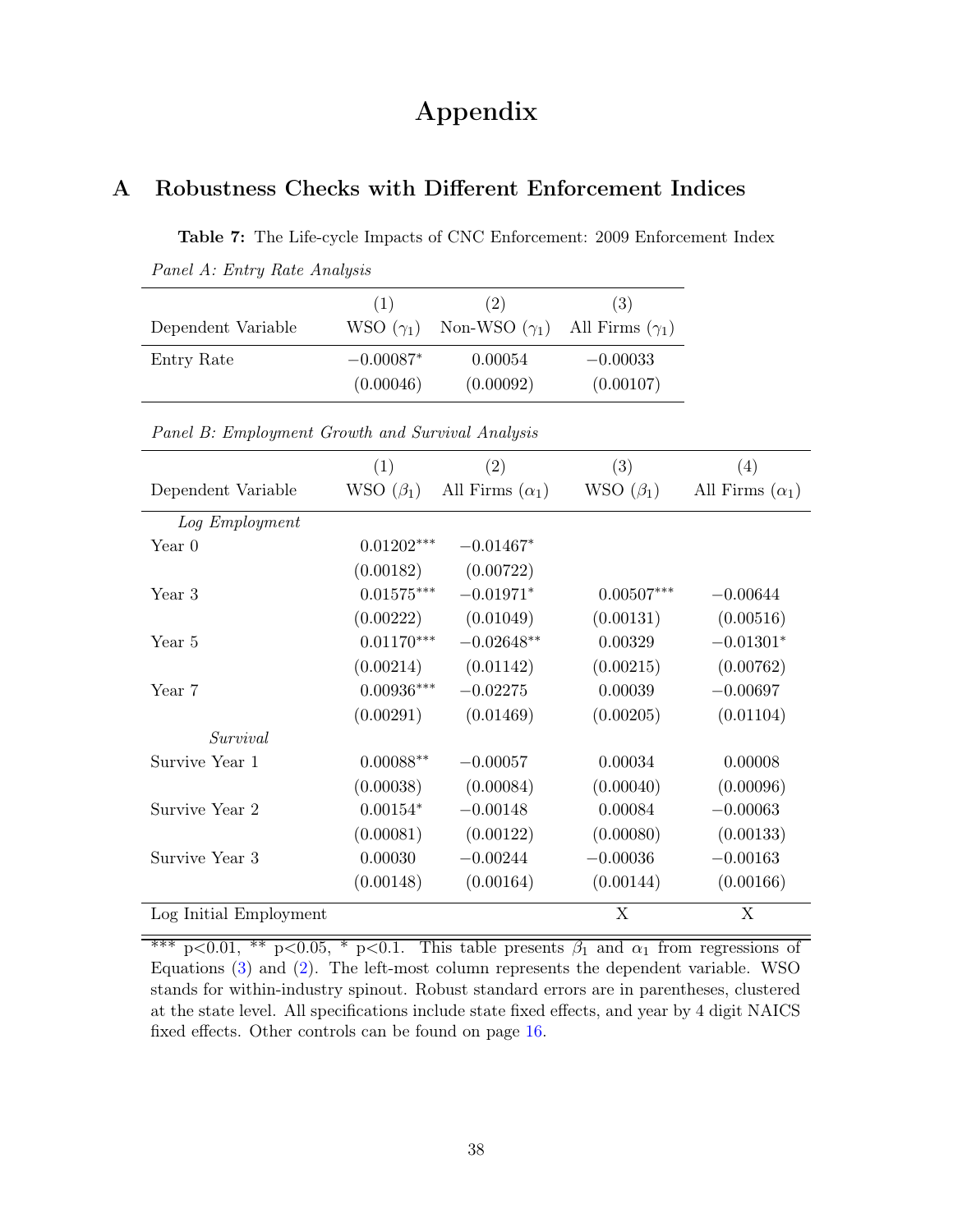|                    | (1)              | (2)                                         | (3)       |
|--------------------|------------------|---------------------------------------------|-----------|
| Dependent Variable | WSO $(\gamma_1)$ | Non-WSO $(\gamma_1)$ All Firms $(\gamma_1)$ |           |
| Entry Rate         | $-0.00055$       | 0.00066                                     | 0.00011   |
|                    | (0.00067)        | (0.00104)                                   | (0.00103) |

Table 8: The Life-cycle Impacts of CNC Enforcement: 1992 Garmaise Enforcement Index Panel A: Entry Rate Analysis

|                        | (1)             | $\left( 2\right)$      | (3)             | (4)                    |
|------------------------|-----------------|------------------------|-----------------|------------------------|
| Dependent Variable     | WSO $(\beta_1)$ | All Firms $(\alpha_1)$ | WSO $(\beta_1)$ | All Firms $(\alpha_1)$ |
| Log Employment         |                 |                        |                 |                        |
| Year 0                 | $0.01430***$    | $-0.01573$             |                 |                        |
|                        | (0.00371)       | (0.00940)              |                 |                        |
| Year 3                 | $0.01807***$    | $-0.01817$             | $0.00557*$      | $-0.00614$             |
|                        | (0.00465)       | (0.01473)              | (0.00287)       | (0.00709)              |
| Year 5                 | $0.01316**$     | $-0.02413$             | 0.00296         | $-0.01256$             |
|                        | (0.00537)       | (0.01569)              | (0.00399)       | (0.00866)              |
| Year 7                 | 0.00942         | $-0.01916$             | $-0.00108$      | $-0.00620$             |
|                        | (0.00575)       | (0.01846)              | (0.00356)       | (0.01206)              |
| Survival               |                 |                        |                 |                        |
| Survive Year 1         | $0.00151***$    | $-0.00217$             | 0.00087         | $-0.00146$             |
|                        | (0.00049)       | (0.00145)              | (0.00054)       | (0.00150)              |
| Survive Year 2         | 0.00124         | $-0.00338$             | 0.00042         | $-0.00247$             |
|                        | (0.00143)       | (0.00231)              | (0.00135)       | (0.00233)              |
| Survive Year 3         | 0.00005         | $-0.00494*$            | $-0.00073$      | $-0.00408$             |
|                        | (0.00199)       | (0.00258)              | (0.00187)       | (0.00257)              |
| Log Initial Employment |                 |                        | X               | Χ                      |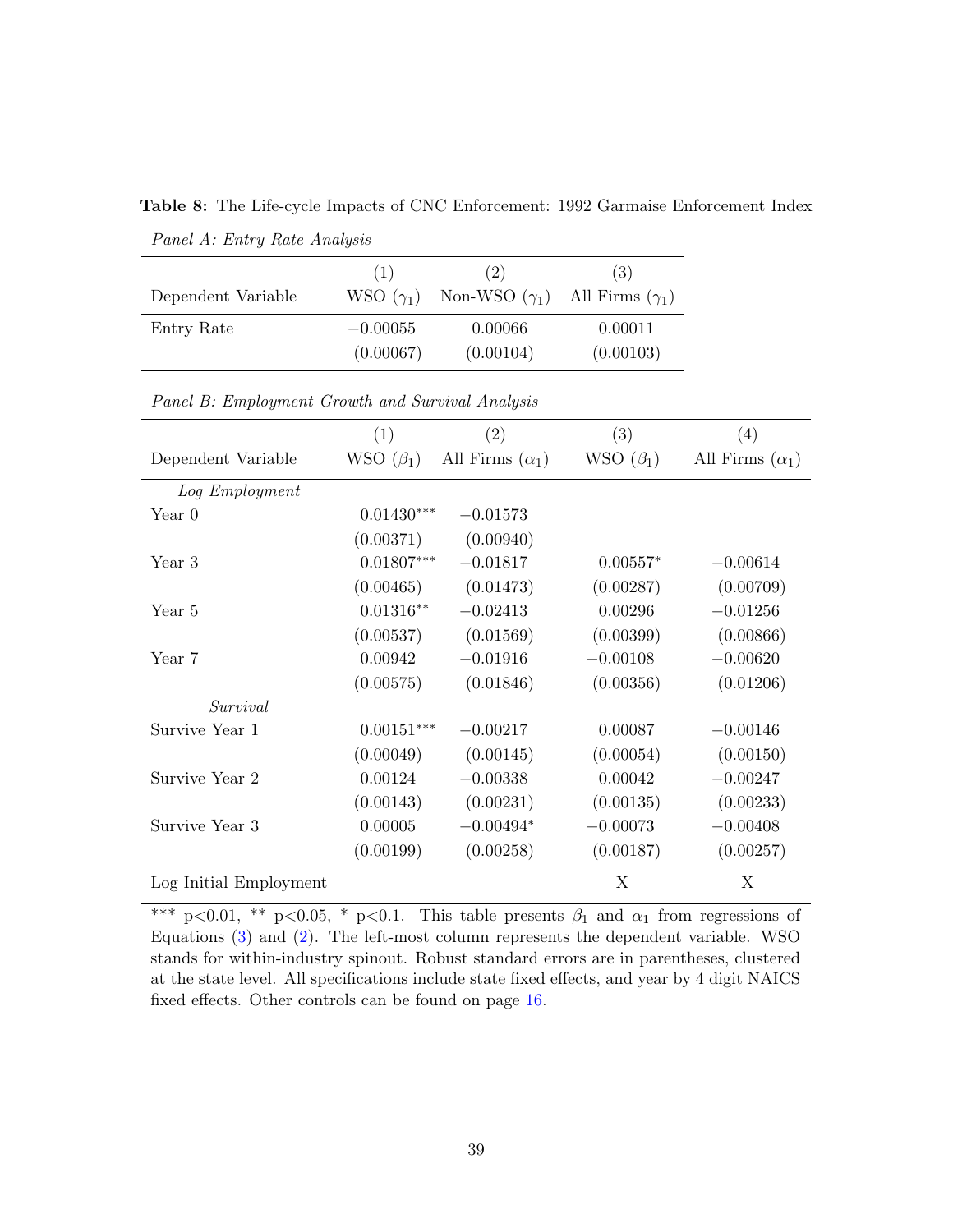|                    | (1)              | (2)                  | (3)                    |
|--------------------|------------------|----------------------|------------------------|
| Dependent Variable | WSO $(\gamma_1)$ | Non-WSO $(\gamma_1)$ | All Firms $(\gamma_1)$ |
| Entry Rate         | $-0.00074$       | 0.00125              | 0.00051                |
|                    | (0.00058)        | (0.00100)            | (0.00099)              |

<span id="page-40-0"></span>Table 9: The Life-cycle Impacts of CNC Enforcement: 2001 Garmaise Enforcement Index Panel A: Entry Rate Analysis

| Panel B: Employment Growth and Survival Analysis |  |  |
|--------------------------------------------------|--|--|
|                                                  |  |  |

|                        | (1)             | $\left( 2\right)$      | (3)             | (4)                    |
|------------------------|-----------------|------------------------|-----------------|------------------------|
| Dependent Variable     | WSO $(\beta_1)$ | All Firms $(\alpha_1)$ | WSO $(\beta_1)$ | All Firms $(\alpha_1)$ |
| Log Employment         |                 |                        |                 |                        |
| Year 0                 | $0.01401***$    | $-0.01936**$           |                 |                        |
|                        | (0.00453)       | (0.00770)              |                 |                        |
| Year 3                 | $0.01978***$    | $-0.02461**$           | $0.00601***$    | $-0.00957*$            |
|                        | (0.00333)       | (0.01150)              | (0.00201)       | (0.00512)              |
| Year 5                 | $0.01417***$    | $-0.02969**$           | 0.00395         | $-0.01601**$           |
|                        | (0.00437)       | (0.01204)              | (0.00347)       | (0.00641)              |
| Year 7                 | $0.01007*$      | $-0.02884*$            | 0.00008         | $-0.01442$             |
|                        | (0.00528)       | (0.01428)              | (0.00350)       | (0.00926)              |
| Survival               |                 |                        |                 |                        |
| Survive Year 1         | $0.00140***$    | $-0.00236*$            | $0.00078*$      | $-0.00149$             |
|                        | (0.00038)       | (0.00130)              | (0.00041)       | (0.00134)              |
| Survive Year 2         | 0.00033         | $-0.00422**$           | $-0.00048$      | $-0.00309$             |
|                        | (0.00141)       | (0.00181)              | (0.00130)       | (0.00184)              |
| Survive Year 3         | $-0.00124$      | $-0.00617***$          | $-0.00201$      | $-0.00510**$           |
|                        | (0.00177)       | (0.00193)              | (0.00161)       | (0.00191)              |
| Log Initial Employment |                 |                        | X               | X                      |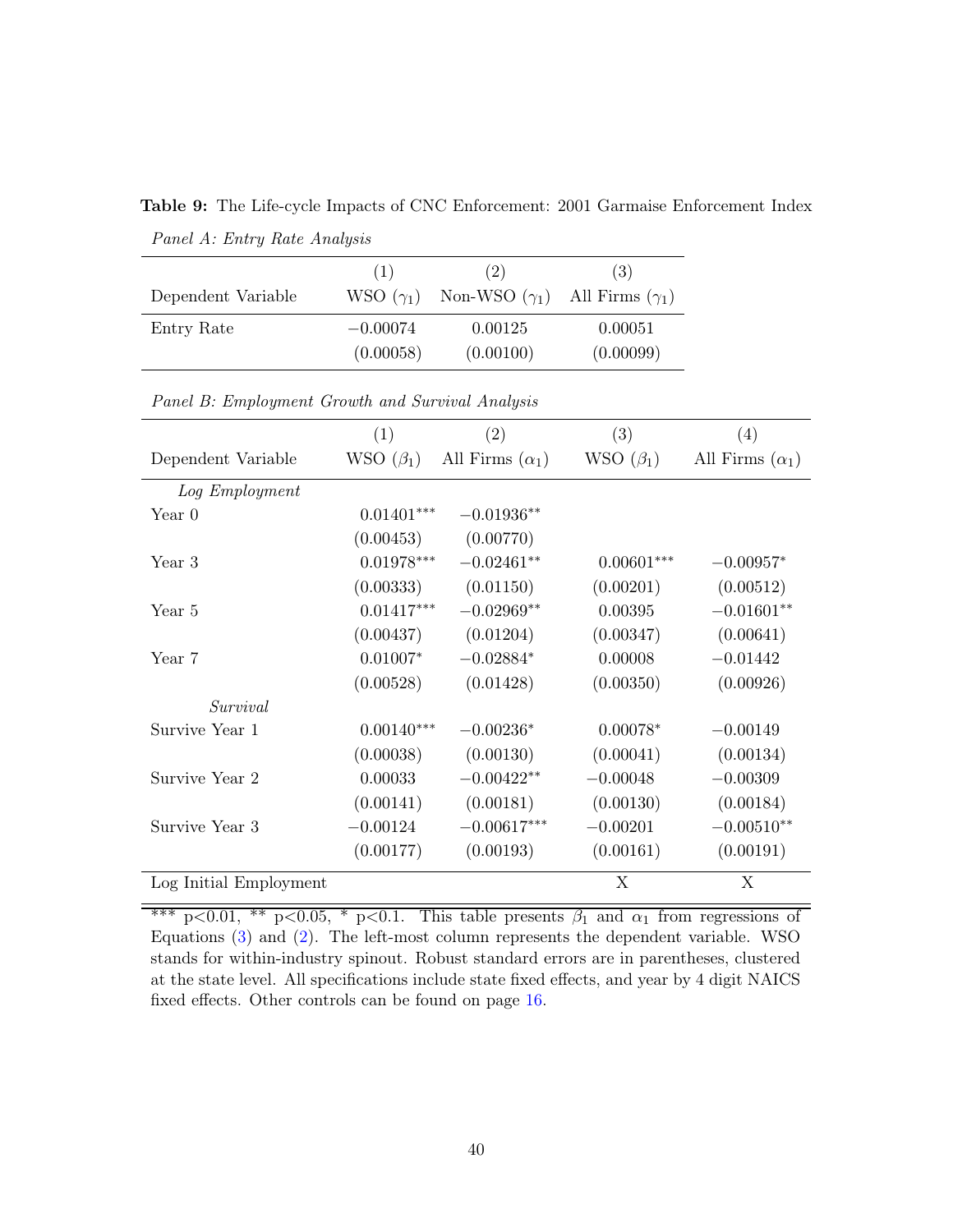# B The Full Model

<span id="page-41-0"></span>Table 10: The Life-cycle Impacts of CNC Enforcement: 1991 Starr-Bishara Enforcement Index Showing Coefficients From Full Model, Not Controlling For Initial Size

|                | $\beta_1$                 | $\beta_2$       | $\beta_3$        | $\beta_4$      | $\beta_5$     |
|----------------|---------------------------|-----------------|------------------|----------------|---------------|
| Dependent Var. | $NL \cdot Enfc \cdot WSO$ | $NL \cdot Enfc$ | $Enfc \cdot WSO$ | $NL \cdot WSO$ | W SO          |
| Log Employment |                           |                 |                  |                |               |
| Year $0$       | $0.01132^{\ast\ast\ast}$  | $-0.01356**$    | $0.01548***$     | $0.02747***$   | $-0.13558***$ |
|                | (0.00191)                 | (0.00527)       | (0.00311)        | (0.00663)      | (0.00823)     |
| Year 3         | $0.01439***$              | $-0.01312*$     | $0.01570***$     | $0.03160***$   | $-0.12248***$ |
|                | (0.00274)                 | (0.00710)       | (0.00359)        | (0.01008)      | (0.00965)     |
| Year 5         | $0.01178^{\ast\ast\ast}$  | $-0.01743**$    | $0.01746***$     | $0.04261***$   | $-0.11657***$ |
|                | (0.00239)                 | (0.00751)       | (0.00421)        | (0.00877)      | (0.01021)     |
| Year 7         | $0.00802**$               | $-0.01477$      | $0.02097***$     | $0.03749***$   | $-0.10400***$ |
|                | (0.00378)                 | (0.00874)       | (0.00529)        | (0.01160)      | (0.01309)     |
| Survival       |                           |                 |                  |                |               |
| Survive Year 1 | $0.00121***$              | $-0.00205**$    | 0.00043          | $-0.00035$     | $0.05123***$  |
|                | (0.00036)                 | (0.00080)       | (0.00060)        | (0.00134)      | (0.00193)     |
| Survive Year 2 | $0.00149*$                | $-0.00335***$   | 0.00173          | $-0.01724***$  | $0.06581***$  |
|                | (0.00076)                 | (0.00105)       | (0.00155)        | (0.00327)      | (0.00473)     |
| Survive Year 3 | 0.00067                   | $-0.00349**$    | 0.00279          | $-0.02815***$  | $0.07170***$  |
|                | (0.00126)                 | (0.00143)       | (0.00219)        | (0.00451)      | (0.00652)     |
|                |                           |                 |                  |                |               |

Panel B: Employment Growth and Survival Analysis

\*\*\*  $p<0.01$ , \*\*  $p<0.05$ , \*  $p<0.1$ . These results do not control for log of initial employment. This table displays the  $\beta$  coefficients from equation [\(3\)](#page-15-2):  $Y_{ijst} = \beta_0 + \beta_1 NL_i * Enfc_s * WSO_{ijst} +$  $\beta_2NL_i*Enfc_s+\beta_3Enfc_s*WSOijst+\beta_4WSO_{ijst}*NL_i+\beta_5WSO_{ijst}+\lambda_{it}+\theta_s+\phi Z_{ijst}+v_{ijst}$  The left-most column represents the dependent variable. WSO stands for within-industry spinout. Robust standard errors are in parentheses, clustered at the state level. All specifications include state fixed effects, and year by 4 digit NAICS fixed effects. Other controls can be found on page [16.](#page-15-2)